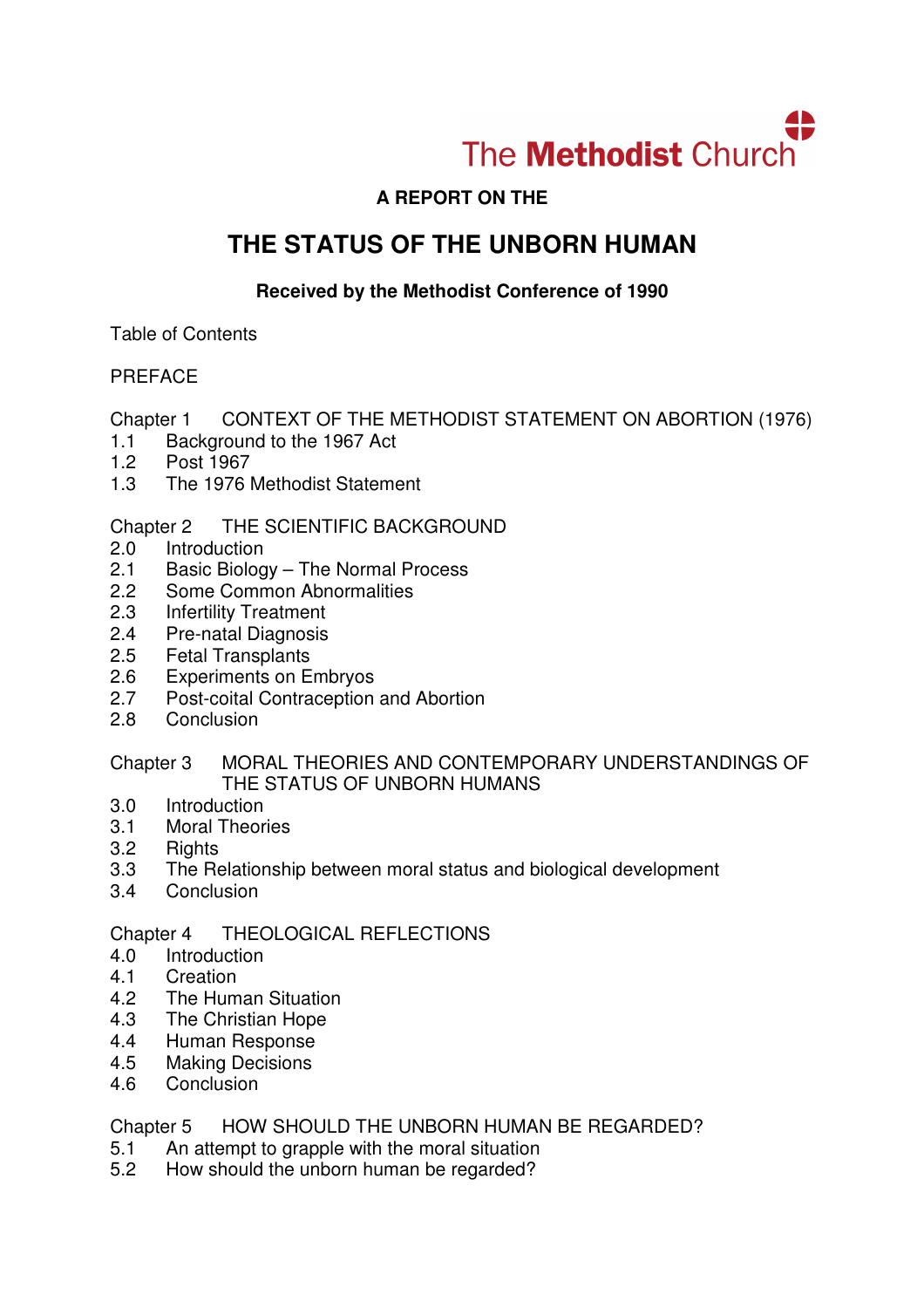Chapter 6 WHAT THIS DISTINCTION MAY MEAN FOR SOME REAL LIFE SITUATIONS

- 6.0 Introduction<br>6.1 Issues assoc
- Issues associated with abortion
- 6.2 Issues associated with infertility
- 6.3 Research on human embryos and fetuses
- 6.4 Conclusion

Chapter 7 IMPLICATIONS FOR PASTORAL CARE AND PUBLIC POLICY

- 7.1 The Church<br>7.2 Counselling
- 7.2 Counselling<br>7.3 Education
- 7.3 Education<br>7.4 Conclusion
- **Conclusion**

SUMMARY

APPENDICES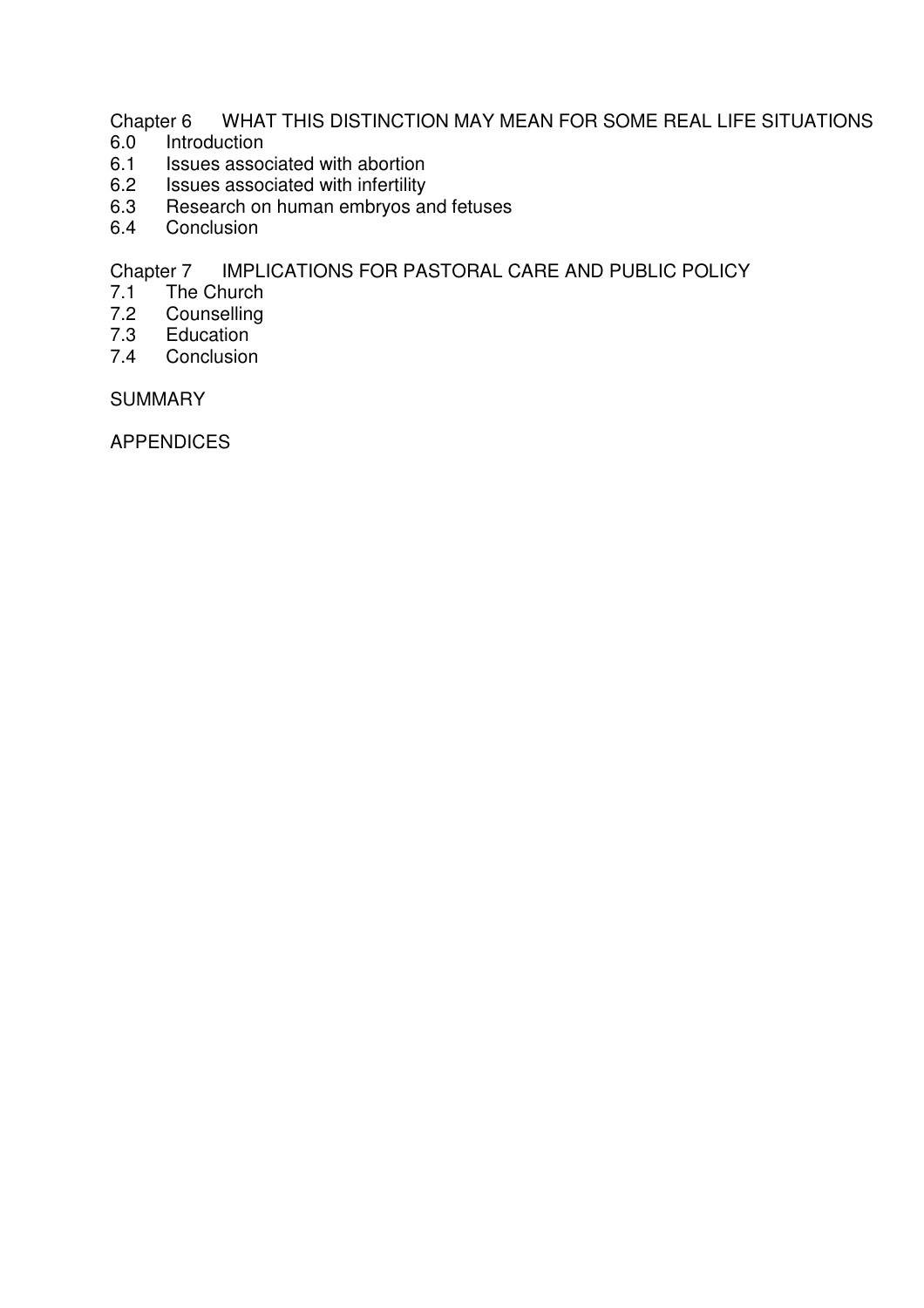#### **PREFACE**

This report is offered to the Methodist people and the wider public as a contribution to the growth in understanding of the "unborn human"<sup>1</sup>. It is not intended to be a firm statement of Methodist belief. The hope is that it will clarify the issues involved and make s more aware of the status of the unborn human before God and within the human family.

Christianity claims that God created humanity in his own image, and revealed himself in human form. Consequently, questions about the status of the human and the value to be attached to each human are matters of crucial importance, and are now raised in new ways regarding the status of the unborn human.

This report originates in advances in medical technology regarding the unborn human and the consequent need for society and individuals to decide whit is the significance of the stages of human development from fertilisation to birth both before God and in human society. New techniques open exciting possibilities for understanding and treating disease and for overcoming infertility. But frequently they require difficult ethical decisions because they require the manipulation and possibly the destruction of what is clearly human material. The question is: what is the theological and ethical status of that material?

The number of people who may find themselves facing such decisions constantly widens. Parents, teenagers, clergy, doctors and nurses, couples seeking fertility treatment, research workers, lawyers, patients who might be offered treatment with fetal tissue, may all find themselves called upon to make decisions in this area. For many there is anguish in the process of arriving at the answer, in the decision itself and I living with the consequences of the decision. Part of the anguish is the uncertainty regarding the status of the entity about which decisions are to be made. Is it a human being, or human material only? Is it a powerless and voiceless individual entirely dependent on the goodwill of others, or is it a powerful entity – unable to exercise responsibilities but fully able to take all that it needs for its own development?

Both Christian faith and scientific enquiry stress the essential integration of all components of the universe. Every action in some way affects the whole. Actions taken in relation to the unborn human will have an effect on society for better or for worse. Given the possibility of "test-tube babies", surrogacy, artificial insemination by donor (AID), abortion, genetic research and embryonic and fetal tissue transplants, decisions must be made but they are not purely private decisions; the well-being of human society and of creation are also involved.

The Methodist Conference of 1986, in response to a memorial from the Warrington Circuit recognising this situation, instructed the Faith and Order Committee, in consultation with the Division of Social Responsibility, to set up a working party to prepare a report on "the status of the unborn child".<sup>2</sup> After discussion with the Warrington Social Responsibility Representative it was clear that the phrase "unborn child" was not meant to prejudge the outcome of the discussion. Consequently it was accepted that "unborn human" was a less contentious phrase; it is therefore used throughout the report.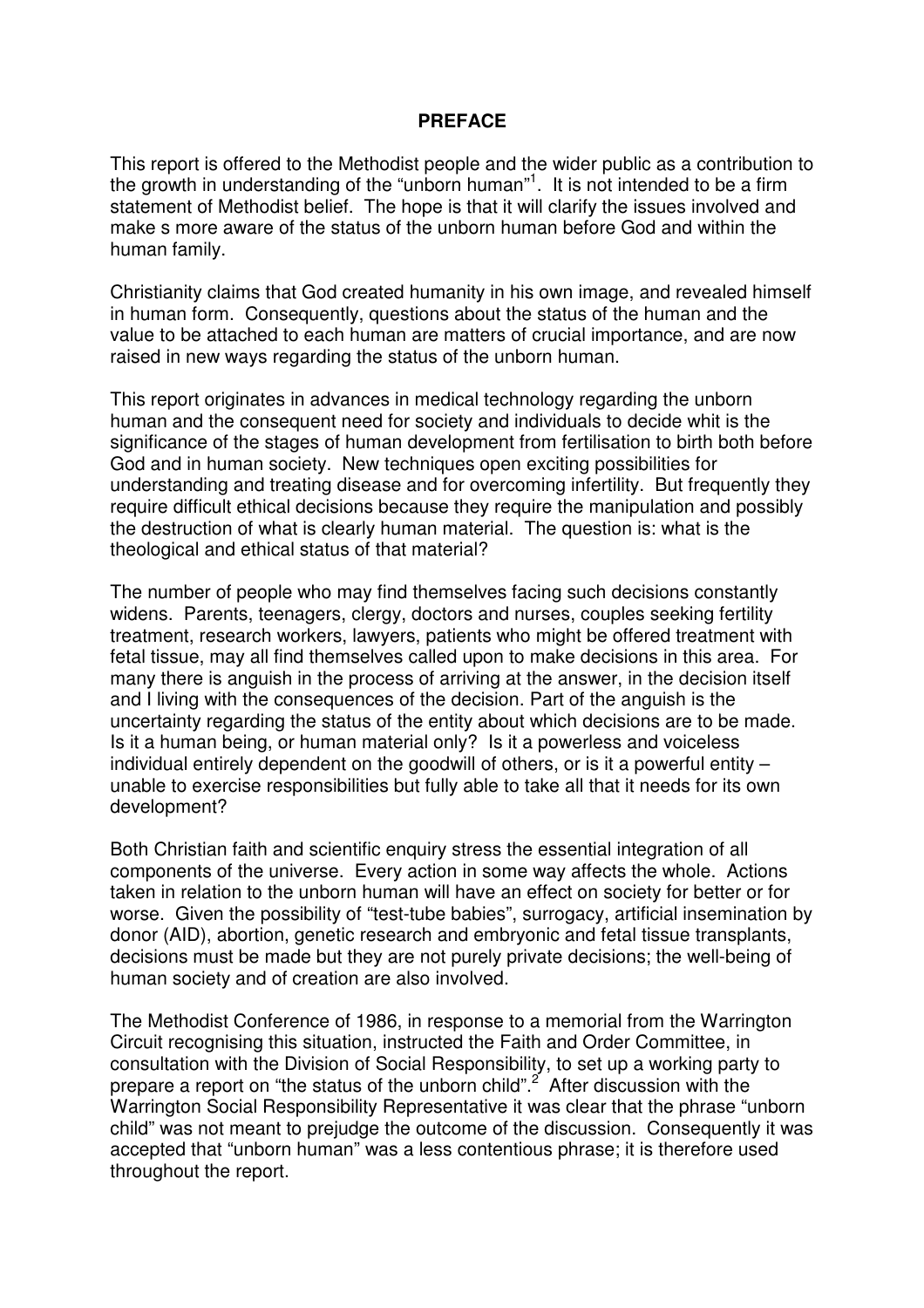This report seeks to address the following questions

- What is the present ethical, medical and legal situation concerning the unborn human?
- What is the status of the unborn human before God and how do we as Christians understand and act on this?
- How can parents, research workers, medical personnel and others involved in making decisions about the future of unborn humans, be assisted, counselled and supported in the choices they have to make?
- To what extent is the gate of each unborn human the responsibility of the wider society as well as the individual parents and how should that responsibility be exercised?

There have been several significant studies and reports in this field in the last decade. Work of a closely related kind is being undertaken at the present time by the Conference Commission on Sexuality, and in a Church-wide study of a draft Conference Statement on The Family, The Single and The Married. The issues dealt with in those reports are not repeated here.

#### **Notes**

1. The term "unborn human" is used throughout this report to cover all stages from fertilisation to birth.

#### 2. **Memorial 102**

The Warrington Circuit Meeting (Present: 22. Vote: unanimous) expresses its concern at the absence of any recent official statement concerning the status of the unborn child (i.e. the status from the moment of fertilisation to the moment of birth). In view of major developments which have taken place in the last ten years in the field of medicine, we feel the existing statement on this matter in the 1976 Statement on Abortion is no longer adequate to meet the needs of research workers, doctors, nurses and the general public who seek Christian guidance for their work, nor does it meet ht need for the Church to speak truth to those who would exploit the new advances for personal gain.

The Circuit Meeting therefore asks the Conference to direct the appropriate Connexional Committees to prepare a report on the status of the unborn child for consideration at Conference 1987.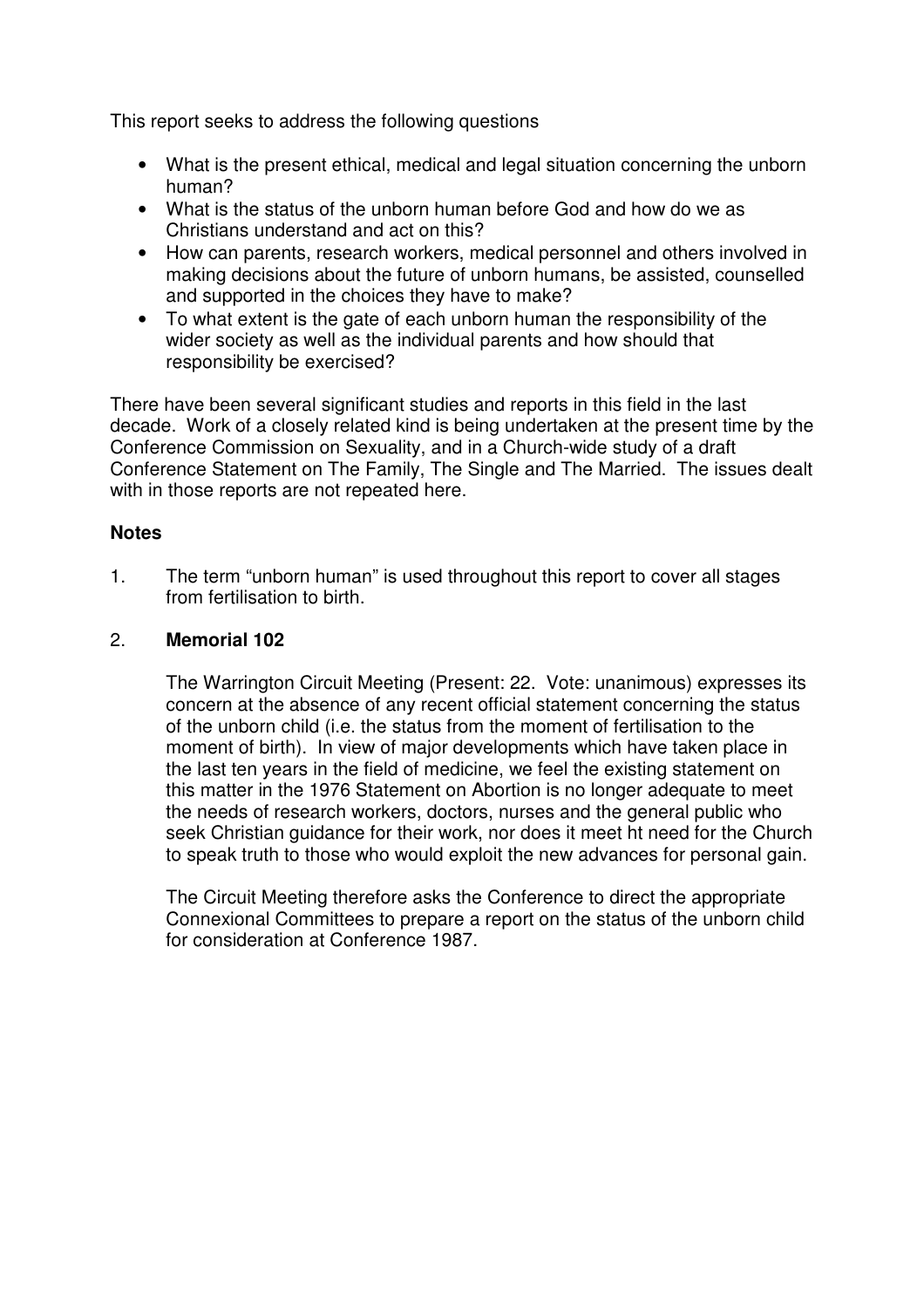# **Chapter 1**

# **CONTEXT OF THE METHODIST STATEMENT ON ABORTION (1976)**

# **1.1 Background to the 1967 Act**

1.1.1 During the Sixties there was a widespread debate in society and in the Churches, on the advisability of reforming the law on abortion. Previously abortion was almost universally condemned, as it was in the Methodist Declaration of 1964. Attempts were made to change the law in the period immediately before and after World War II. The arguments in favour of reform varied:

- The uncertainty of the existing law discouraged women in need from seeking medical advice
- The high incidence of back-street abortion, frequently resulting in severe medical and psychological complications and sometimes death for the mother.
- The argument on the grounds of equality. There seemed to be "one law for the rich, another law for the poor".

1.1.2 In 1965 a committee of the Board for Social Responsibility of the Church of England published ABORTION: an ethical discussion. The committee rejected the absolutist position and discussed abortion in terms of a conflict of rights, as between those of the mother and of the fetus. The authors illustrated their approach by reference to three particular cases:

- In which the pregnancy constitutes a grave threat to the mother's life or health,
- In which there is a **calculable** risk of the birth of a deformed or defective child (this was written before pre-natal diagnoses had become a reliable and acceptable technique, see Appendix III)
- In which the child had been conceived as a result of rape or some other criminal offence.

Rather than procure their own Bill, the committee amended one already before the House of Lords prepared by Lord Silkin (1965).

1.1.3 Lord Silkin's Bill, while retaining the principle of the illegality of abortion, allowed termination on one of four grounds:

- Grave risk to life or physical or mental health of the mother,
- Grave risk of the birth of a defective child,
- Adverse health or social conditions (including the existing family) which would make the mother unsuitable to care for the child,
- Pregnancy resulting from a criminal offence.

There would be an upper limit of 16 weeks of pregnancy (see Appendix III) for the latter two grounds.

1.1.4 The Anglican committee expressed their acceptance of abortion only on the following grounds: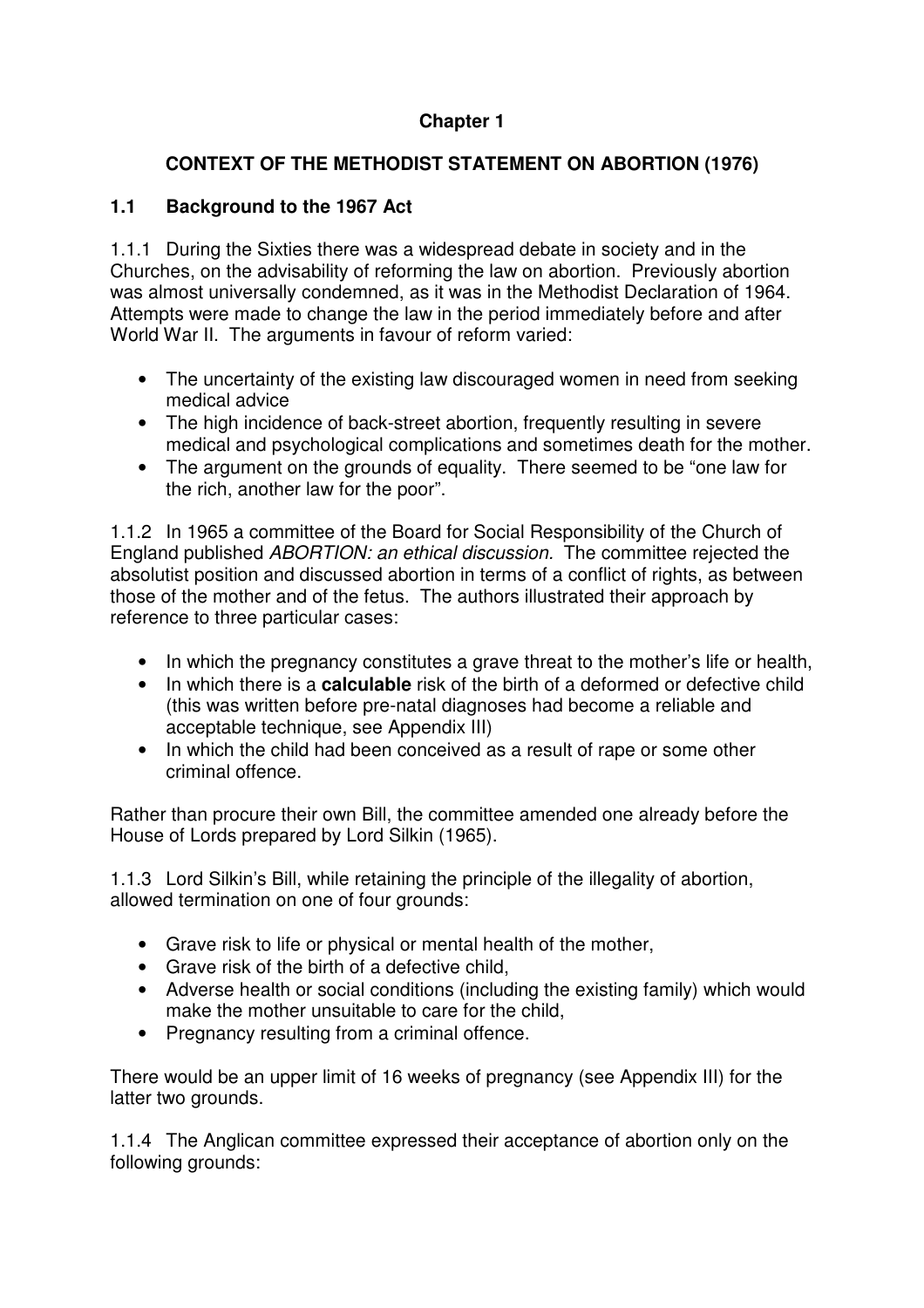when "…if the pregnancy were allowed to continue there would be grave risk of the patient's death or if serious injury to her health or physical or mental wellbeing."

They also accepted that "account may be taken of the patients' **total environment, actual or reasonably foreseeable**." No upper time limit was given. These recommendations differed significantly from Lord Silkin's in that rape and fetal abnormality were not grounds for abortion, except in as far as they affected the woman's wellbeing.

1.1.5 Subsequently Mr David Steel tabled a Bill which contained elements of Lord Silkin's Bill in that specific grounds for abortion were laid down. In addition the mother's social environment could be taken into account, as proposed in the Anglican report. In an attempt to restrict the number of abortions, the phrase "greater than if the pregnancy were terminated" was added in the House of Lords to the Bill's definition of the risks to mothers and their existing children which were to become valid grounds for abortion. Since early abortion poses less risk to a mother than continuing a pregnancy to term, this had the unintended effect of permitting doctors to authorise abortion, in effect, on demand. The amended Bill became the Abortion Act of 1967 (Appendix I).

1.1.6 In 1966 the Methodist Conference had vigorously debated the subject of abortion, and passed a motion which contained and approved of key concepts similar to Mr David Steel's Bill.

## **1.2 Post 1967**

1.2.1 The steady rise in the number of abortions, particularly on women from overseas, led to growing concern about the way the Act was being interpreted. (Abortions on women from abroad comprised about one third of the number in England and Wales in 1974. Changes in the laws in Western Europe and in the USA in the late 70s and early 80s have significantly reduced the number of foreign women seeking abortion in Great Britain.) In 1972 a Government Committee of Enquiry on the working, but not the basis, of the Act was set up (The Lane Committee), to which the Methodist Church gave written and oral evidence, and which reported in 1974. Their Report has never been debated in Parliament, although many of the administrative recommendations have been implemented.

1.2.2 The Committee concluded that the passing of the Act had exposed many personal problems in the lives of contemporary women. But by facilitating a greatly increased number of abortions, its passing had relieved a vast amount of individual suffering. The Act had focussed attention on the paramount need for preventive action, for more education in sexual life and its responsibilities, and for the widespread provision of contraceptive advice and facilities.

1.2.3 The Committee was against "Abortion on Demand" but it was also against tightening the criteria for abortion in the Act. It therefore required that the consent of the woman's medical advisers should continue to be obligatory before an abortion could be legally performed. The Committee urged that appropriate counselling should be available for all patients and adequate after-care for all women who had an abortion.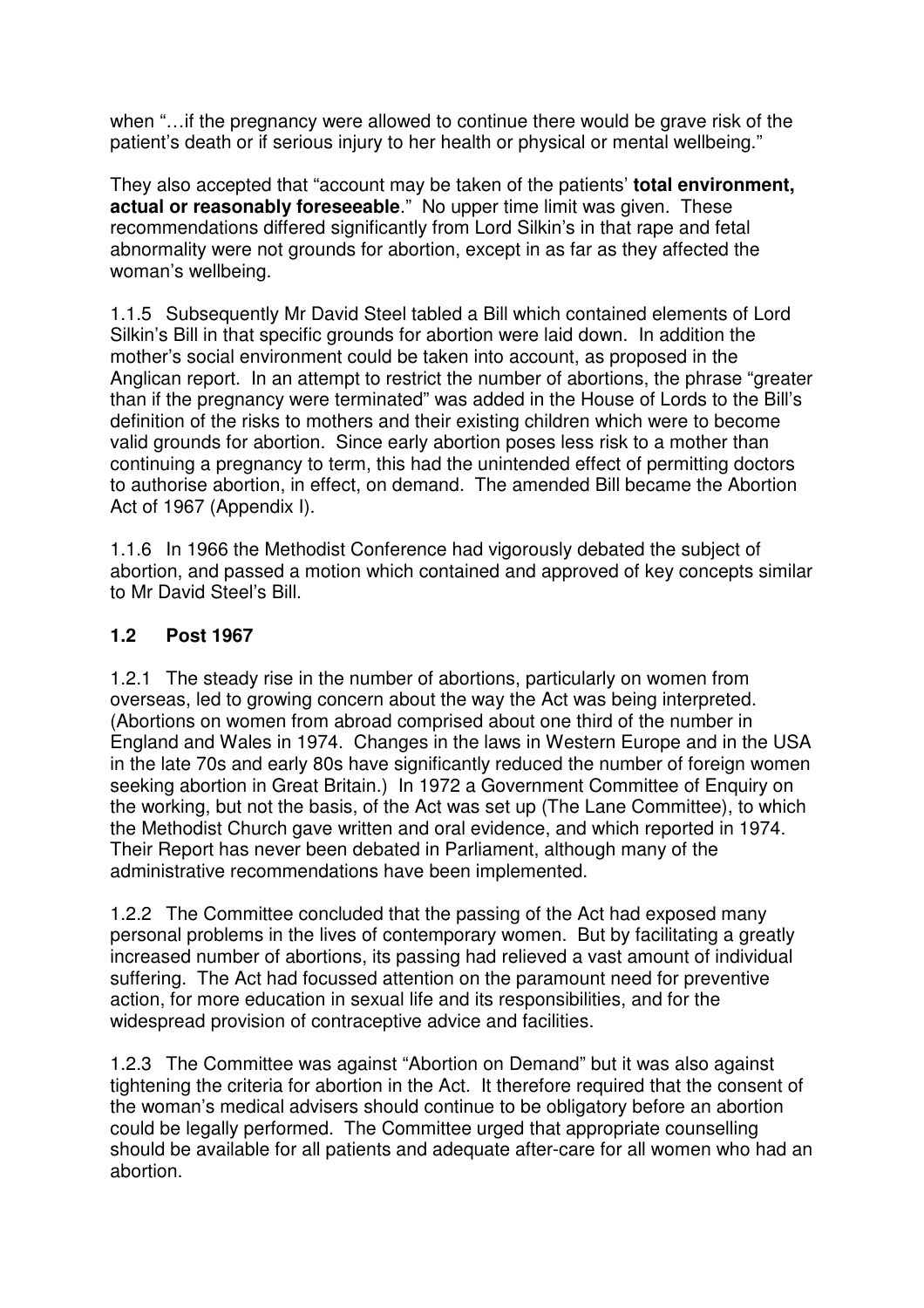1.2.4 In the twenty one years since the passing of the Act in 1967 there have been fifteen unsuccessful attempts to change it: three of the involved major parliamentary debates. As far as opinion polls can be relied upon, the public are broadly in favour of the present position.

1.2.5 In 1970 a Roman Catholic layman and ethicist, Dr Daniel Callahan, published Abortion – Law, Choice and Morality. This careful and extensively researched book began life as an attempt to defend the traditional Roman Catholic position. In the course of writing it become a powerful attack on that position. His approach is summarised in the following quotation, "Abortion is at once a moral, legal, sociological, philosophical, demographic and psychological problem, not readily amenable to one-dimensional thinking". This book had a significant influence on the joint Anglican-Methodist and Methodist groups mentioned below, and the second paragraph of the Methodist Statement (see below) reflects the above quotation from Callahan.

# **1.3 The 1976 Methodist Statement** (See Appendix II)

1.3.1 Late in 1975 the Division of Social Responsibility produced a consultative document, Abortion – the issues involved, which was widely studied throughout the Connexion. The document was based on an unpublished joint Anglican-Methodist study. There was overwhelming support for the provisional judgements expressed in the consultative document. These formed the basis for the Statement on Abortion which was approved by the Family Life Committee, the Executive Committee and the Board of the Division of Social Responsibility. The 1976 Conference, consisting of 576 representatives, adopted the Statement with only five dissentient votes. Later that year, the Division published Abortion Reconsidered: The Methodist Statement and its background. This document has no official status.

1.3.2 The Statement argues that, from conception, the unborn human never totally lacks human significance, but that its significance manifestly increases; abortion therefore becomes more unacceptable as pregnancy proceeds but is not thereby ruled out.

1.3.3 The Statement then considered when and on what grounds a pregnancy might be terminated.

- "No pregnancy should be terminated after a aborted fetus would be viable"
- With two exceptions, all abortions would be best restricted to the first twenty weeks of pregnancy. Furthermore there are strong arguments on physical, psychological and practical grounds for carrying out the termination in the first three months of the pregnancy.
- The exceptions are where there is a direct physical threat to the life of the mother, and when information about a serious abnormality in the fetus becomes available after the twentieth week.
- Environmental factors may be taken into account, though only when a termination is envisaged during the first twenty weeks of the pregnancy.

1.3.4 The Board of the DSR endorsed the use of the Statement as the basis of its responses to the various private members' bills, in the preparation of a leaflet, Counselling Families with Genetic Disease, and in its responses to the Warnock Report and related issues.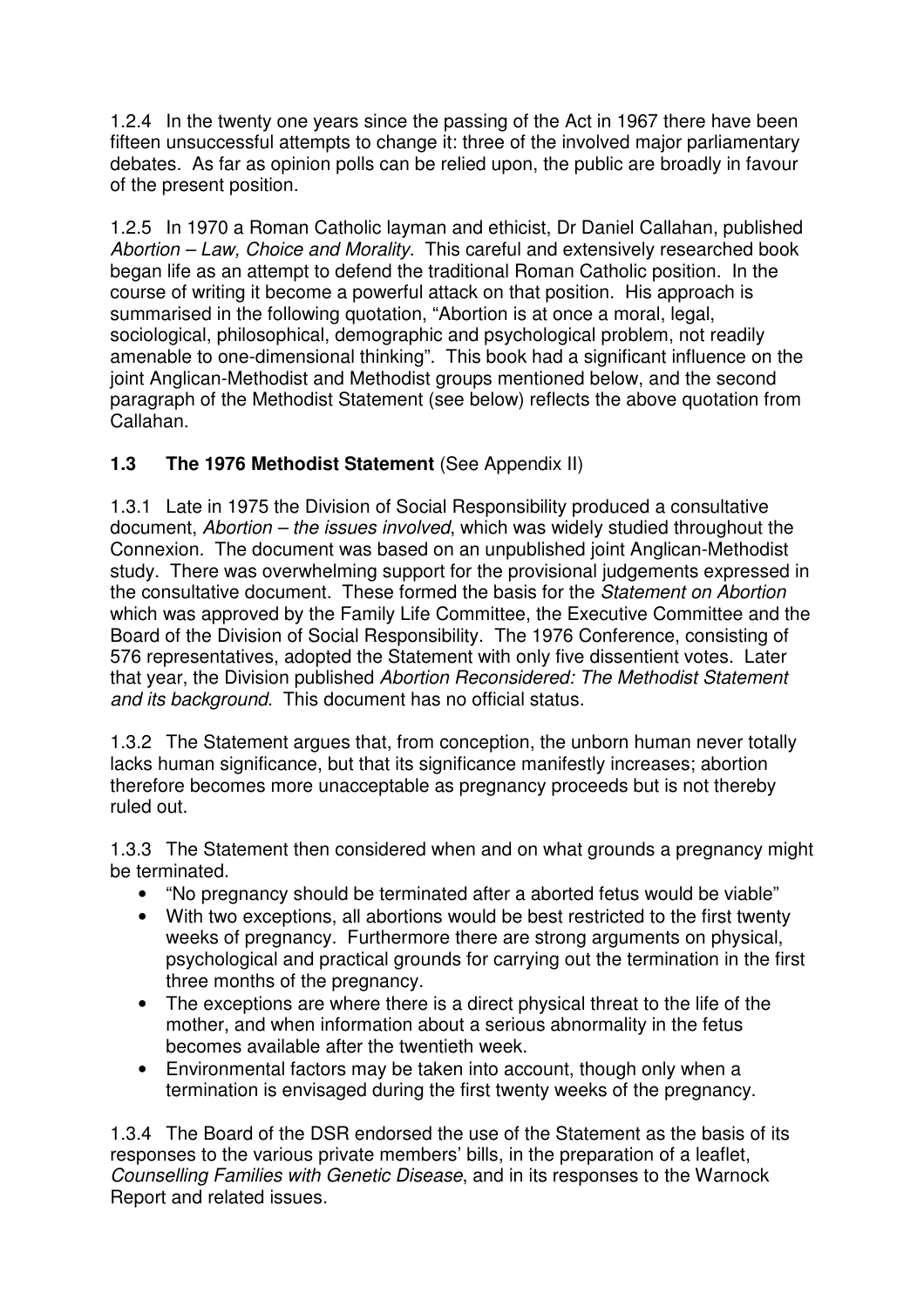1.4 Until the 1970s the status of the unborn human as largely discussed in terms of abortion. Since then the rapid developments in genetics and in techniques for treating infertility and genetic disease have shifted the focus of discussion so that, for additional and pressing reasons, the whole question of the status of the unborn becomes impossible to avoid, even during the earliest stages of life. To these we now turn.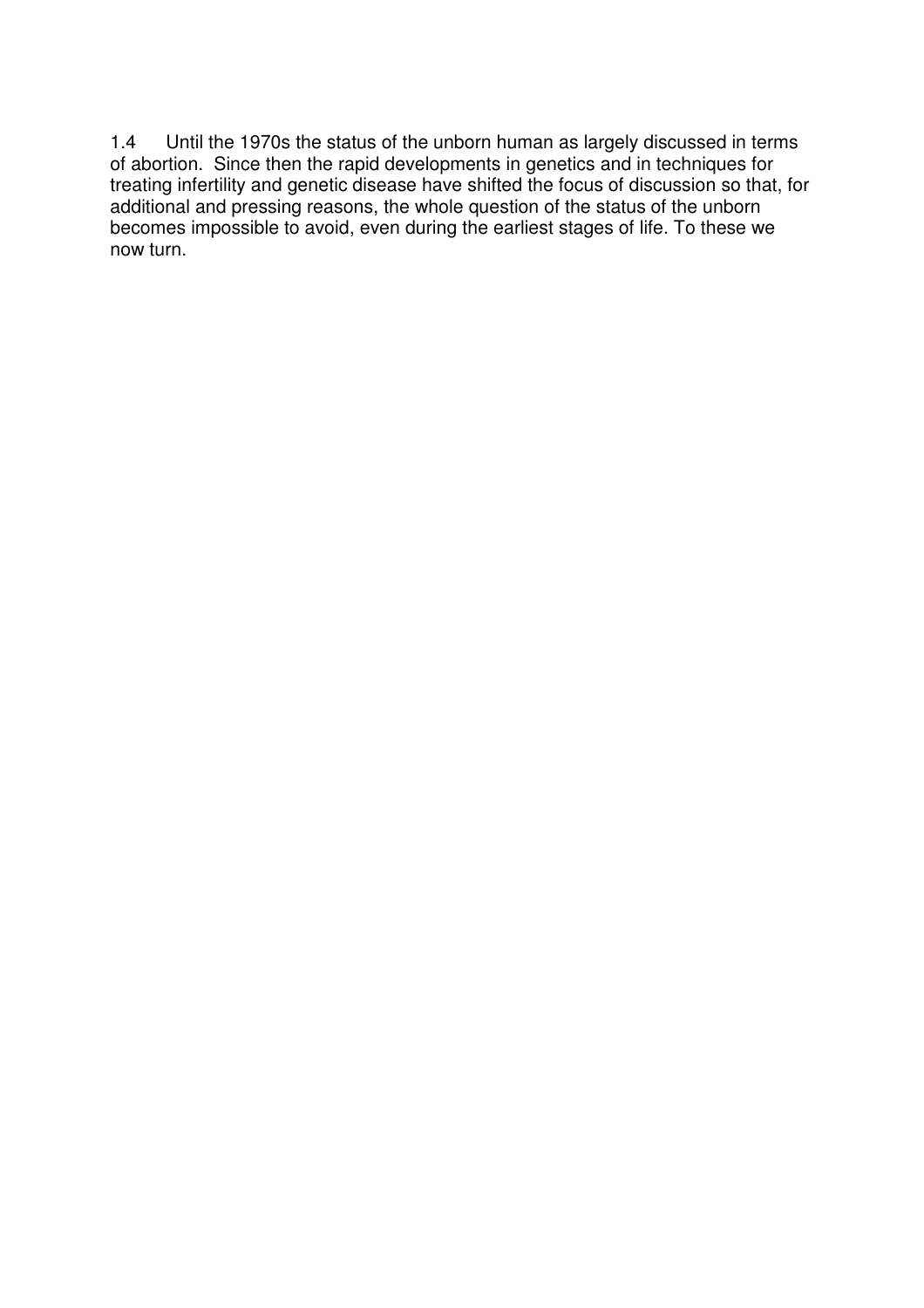# **Chapter 2**

### **THE SCIENTIFIC BACKGROUND**

### **2.0 Introduction**

It is no exaggeration to say that the birth of the first "test tube" baby, Louise Brown, in 1978 heralded the dawn of a new era in human reproduction. There has also been much greater public awareness of these developments, due to greatly increased publicity, and also much public concern about the ethical issues involved (see Chapter 3). In this chapter are outlined some of the scientific and technological developments in this field, the moral and ethical questions they raise and the present guidelines and procedures for monitoring these developments.

### **2.1 Basic biology – the normal process**

The time from fertilisation to birth (about 38 weeks on average) can be divided into pre-embryonic, embryonic and fetal periods. The term "pre-embryo" is often used to refer, during the first 14 days after fertilisation, to the entity brought about through the fusion of egg and sperm. The term "conceptus" is also used of this entity, but its use is not restricted to the first 14 days. The embryonic period lasts from 14 days to eight weeks after fertilisation. During this period, the art of the conceptus which eventually becomes the child (as opposed to the part from which the placenta and membranes develop) is known as the embryo. Before 14 days this part cannot be distinguished from the rest of the conceptus; after eight weeks its form is recognisably human and it is termed a fetus. The term embryo is often used more loosely, to cover not only the future child between 14 days and eight weeks after fertilisation but also the whole conceptus before 14 days; but as the latter gives rise to placenta and membranes as well as child it seems less confusing to refer to it by the distinctive term pre-embryo, which is therefore used throughout this report.

### **2.1.1 The pre-embryonic period**

It is usual to think of human life as beginning at the moment of fertilisation, by which we mean the penetration of the outermost part of an egg (ovum) by a sperm. Very shortly before this happens (and typically about halfway through a menstrual cycle), the ovum concerned will have become detached from the ovary in which it has developed and then been sucked into one of the two Fallopian tubes which lead from the ovaries to the uterus. This tube, which sperm reach via the uterus, is the site of fertilisation. Tube, ovary and uterus are shown diagrammatically in Figure 1, as is the development of the pre-embryo.

Ova and sperm normally contain about half as much genetic information each as other human cells do – i.e. 23 chromosomes instead of 46. After the sperm has penetrated the outer part of the ovum, it takes about 24 hours for the two sets of 23 chromosomes to come together. When they do, the fertilised ovum immediately divides into two in the same way that other living cells  $do - i.e.$  each of the 46 chromosomes splits into two, and the two sets of chromosomes then move apart before the cell itself divides so that each daughter cell also has a set of 46. This first cell division is followed by many others. By about four days after fertilisation the preembryo has become a hollow ball of 50-60 cells, about 10 of which form an **inner**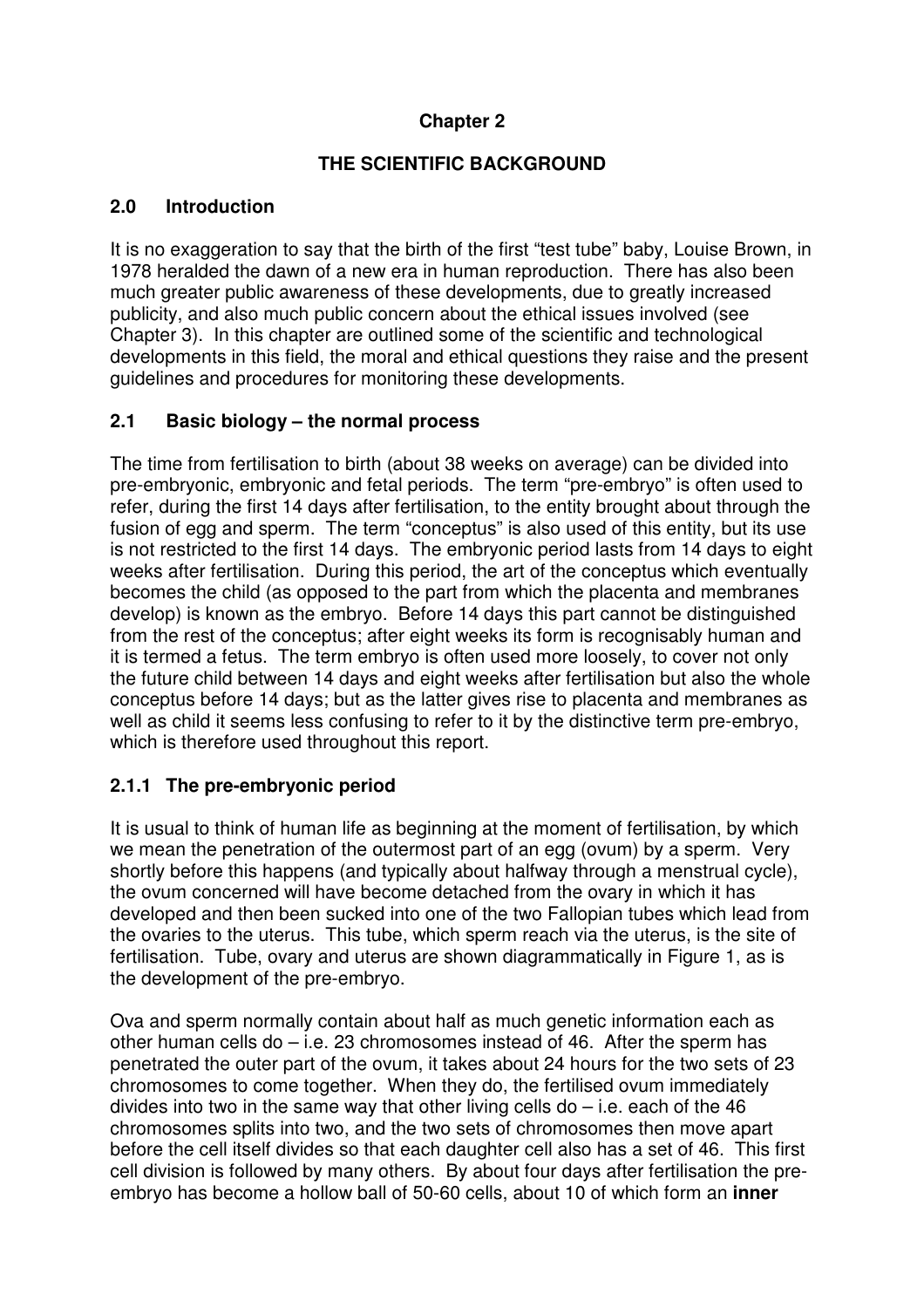**cell mass** bulging into the central cavity of the ball. Four or five days later another cavity (the amniotic cavity) opens up like a blister between the inner cell mass (now known as the embryonic disc) and that part of the outside of the ball to which it has hitherto been attached. This leaves the embryonic disc (the future embryo) joined only round its edge to the outer ball of cells.

While the inner cell mass and the amniotic cavity have been developing in the preembryo, the pre-embryo as a howl will have travelled down the Fallopian tube and arrived in the uterus, becoming attached to the uterine wall by about 6 days after fertilisation and fully embedded (implanted) within it during the second week. From the outer ball of cells of the pre-embryo, branching projections (chorionic villi) then grown out into the uterine wall, where some of them will eventually form part of the placenta. Through them the unborn human is fed with the oxygen and nutrients it needs to grow and develop. The outer ball of cells is also destined to form the wall of the **amniotic sac** – the fluid filled bag which the amniotic cavity becomes, and which cradles the unborn human in the uterus until the end pf pregnancy.

Figure 1 – Diagrammatic cross-section of uterus, ovary and fallopian tube, and of ovum / pre-embryo at five points on its journey to the uterine wall.



#### **2.1.2 The embryonic period**

At the time of implantation, the embryonic disc is a featureless flat plate, but at the end of the second week a ridge (the primitive streak) appears on this plate, close to its edge and point towards its centre. This change marks the beginning of the embryonic period. Until them, one cannot be sure that the pre-embryo will not give rise to more than one embryo (in which case more than one primitive streak will appear). The streak shows where the bottom end of the embryo will develop. Its appearance is quickly followed by numerous other changes, which over the next six weeks transform the featureless embryonic disc into the recognisable shape of a tiny human being.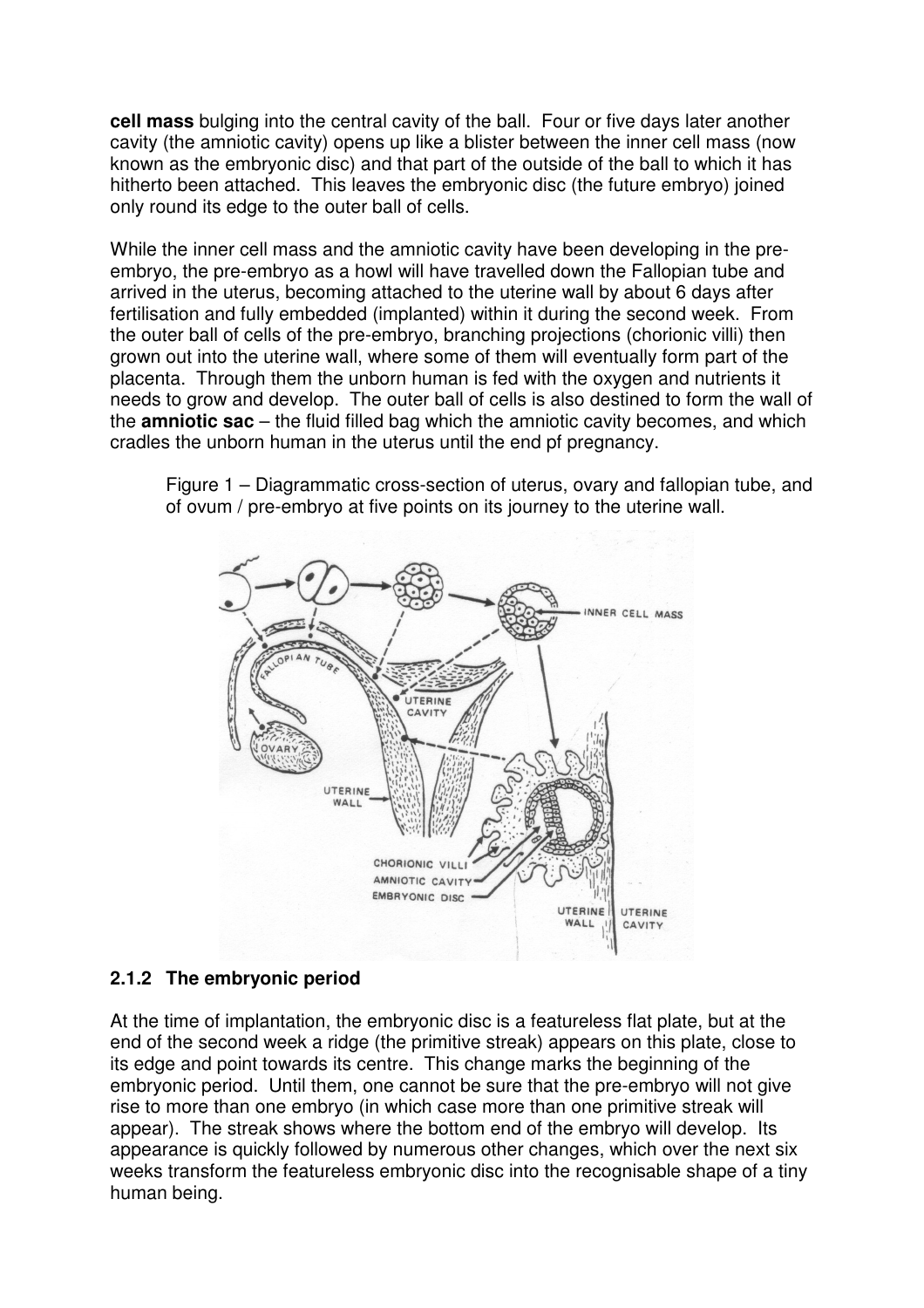One of the first of the these changes is the appearance of the **neural plate**, a raised area on the embryonic disc which can be distinguished from about 18 days after fertilisation. This will eventually form the nervous system (brain, spinal cord and nerves). It normally develops into a tube and becomes covered by other tissues during the fourth week; the main nerves start to grow out from it early in the fifth week; and it seems that these nerves must begin to function within the next few days since some simple reflex actions – involuntary movements in response to touch – have been described as early as the sixth week.

# **2.1.3 The fetal period**

The fetal period begins about 8 weeks after fertilisation and 10 weeks after the onset of the mother's last menstrual period (from which the length of gestation is conventionally measured), by which time the unborn human has developed enough to have the form of a tiny baby. During the remaining weeks of pregnancy (30 on average), the fetus can expect to grow from about 4cm to 50cm in length and the tissues of its constituent parts will be equipped by progressive changes in their microscopic structure and behaviour to carry out the functions required of them after birth. These changes will include the beginning of electrical activity in the cerebral cortex – a phenomenon which seems from observations in later life to be essential to consciousness, and which has not been reported before the third month of the fetal period. About 14 weeks into the fetal period (i.e. at 24 weeks gestation or 22 weeks from fertilisation) the tissues will have developed enough for the fetus to have a chance of surviving if born prematurely and given modern neonatal intensive care.

The relationship in time of all these events is depicted in figure 2.



### Figure 2 – Timescale of prenatal life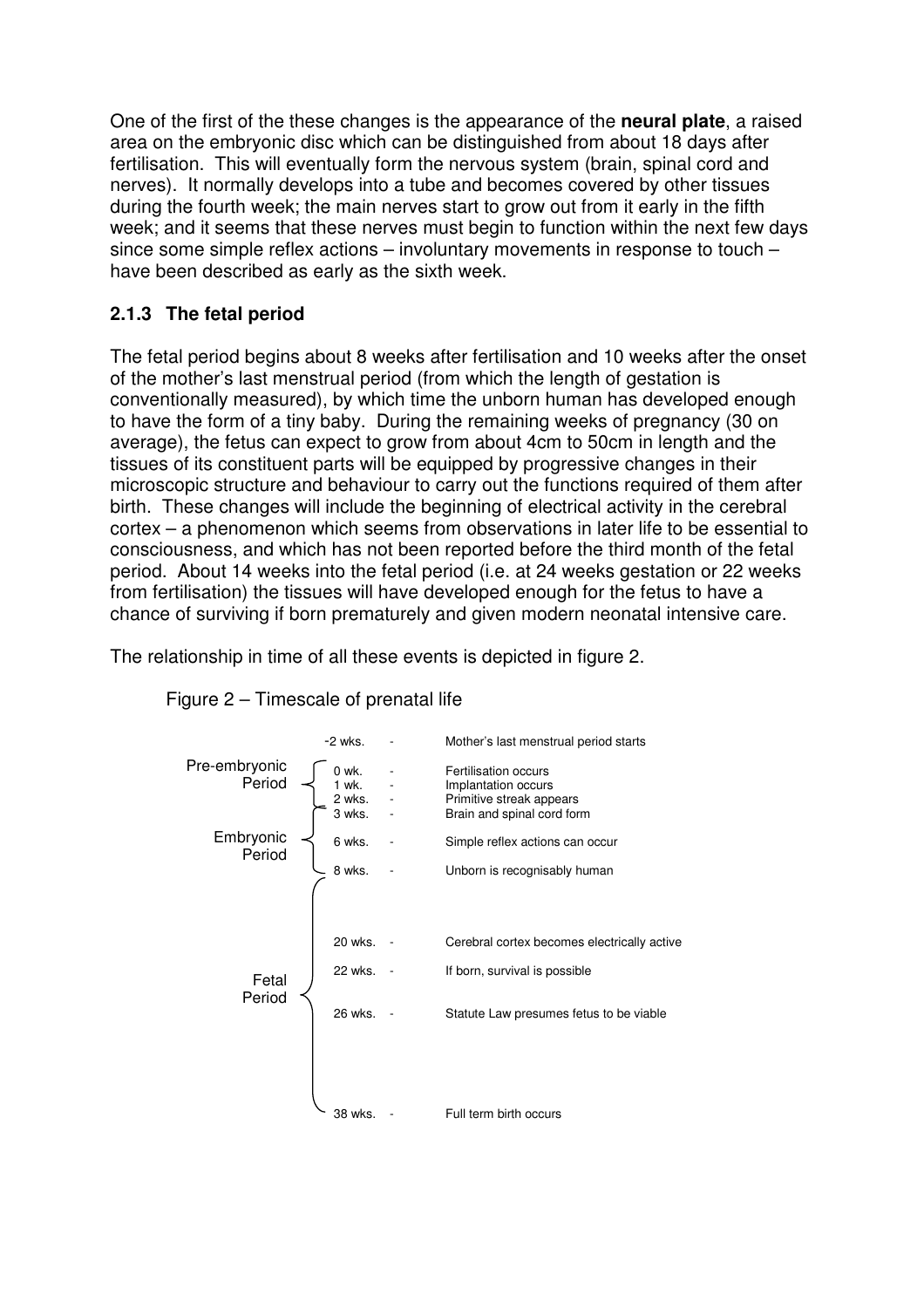# **2.2 Some Common Abnormalities**

# **2.2.1 Infertility**

At least one tenth of all women who wish to conceive have not done so after trying for two years. If treated by methods other than Artificial Insemination by Donor (AID), Gamete Intra-Fallopian Transfer (GIFT) and In Vitro Fertilisation (IVF), about half of these women are likely to conceive; a quarter are likely to fail to do so because of defective sperm function, in which case IVF, CIFT or AID may be offered; and most of the rest will have damaged Fallopian tubes or unexplained infertility, for which IVF and GIFT respectively are particularly recommended. However, success rates with IVD and GIFT are still quite low: see Chapter 2.3.1 and 2.3.2.

# **2.2.2 Spontaneous pre-natal death**

Approximately 15% of pregnancies that progress far enough to be recognises clinically, end in miscarriage (i.e. spontaneous abortion) and another 0.5% in stillbirth. (The distinction between miscarriage and stillbirth is legal rather than biological: the birth of a dead fetus is classified as a stillbirth if it occurs after at least 28 weeks gestation, which the law regards as the lower limit of viability, and otherwise as miscarriage). However, studies of pre-embryos (e.g. from Fallopian tubes and uteri removed at hysterectomy) suggest that at least 40% and perhaps more than half of these are too abnormal to survive, in which case the number failing to implant or succumbing too quickly after implantation to produce clear signs of pregnancy must be greater than the number in which later miscarriage or stillbirth occurs. Some of these cases are so abnormal that even the word "pre-embryo" is a misnomer, since all that develops from the ovum is a hollow ball with no embryonic disc. Although most such hollow sacs succumb quickly, occasionally one will develop into a hydatidiform mole – a kind of tumour.

# **2.2.3 Congenital defect**

Although prenatal death is the usual outcome when the unborn human is affected by a major abnormality, a small proportion survive pregnancy: about one in 40 liveborn children have malformations which cause death or substantial handicap either inevitably, or if untreated. About one fifth of these cases can be blamed on specific causes, of which there are three main kinds  $-$  (a) abnormality of the chromosomes affecting the amount of genetic material in each cell (e.g. Down's syndrome); (b) a defect in one or two genes – individual items of genetic information, of which there are thousands on the average chromosome; (c) exposure in early pregnancy to one of several harmful agents, which include a few infections (e.g. German measles), a few chemicals (e.g. Thalidomide), and intense atomic radiation. Most of the other four fifths of malformations are thought to be caused by the cumulative effects of a variety of factors, genes and features of the pre-natal environment, on the developing embryo.

Among the legal abortions carried out because of a risk that the unborn human is severely handicapped, chromosomal abnormality is reported as the main problem in 15%, other genetic defect in 4%, exposure to harmful agents in pregnancy in 23% and malformation of the central nervous system (attributed in most cases to multiple factors) in 27%. Most of the pregnancies in which genetic defects other than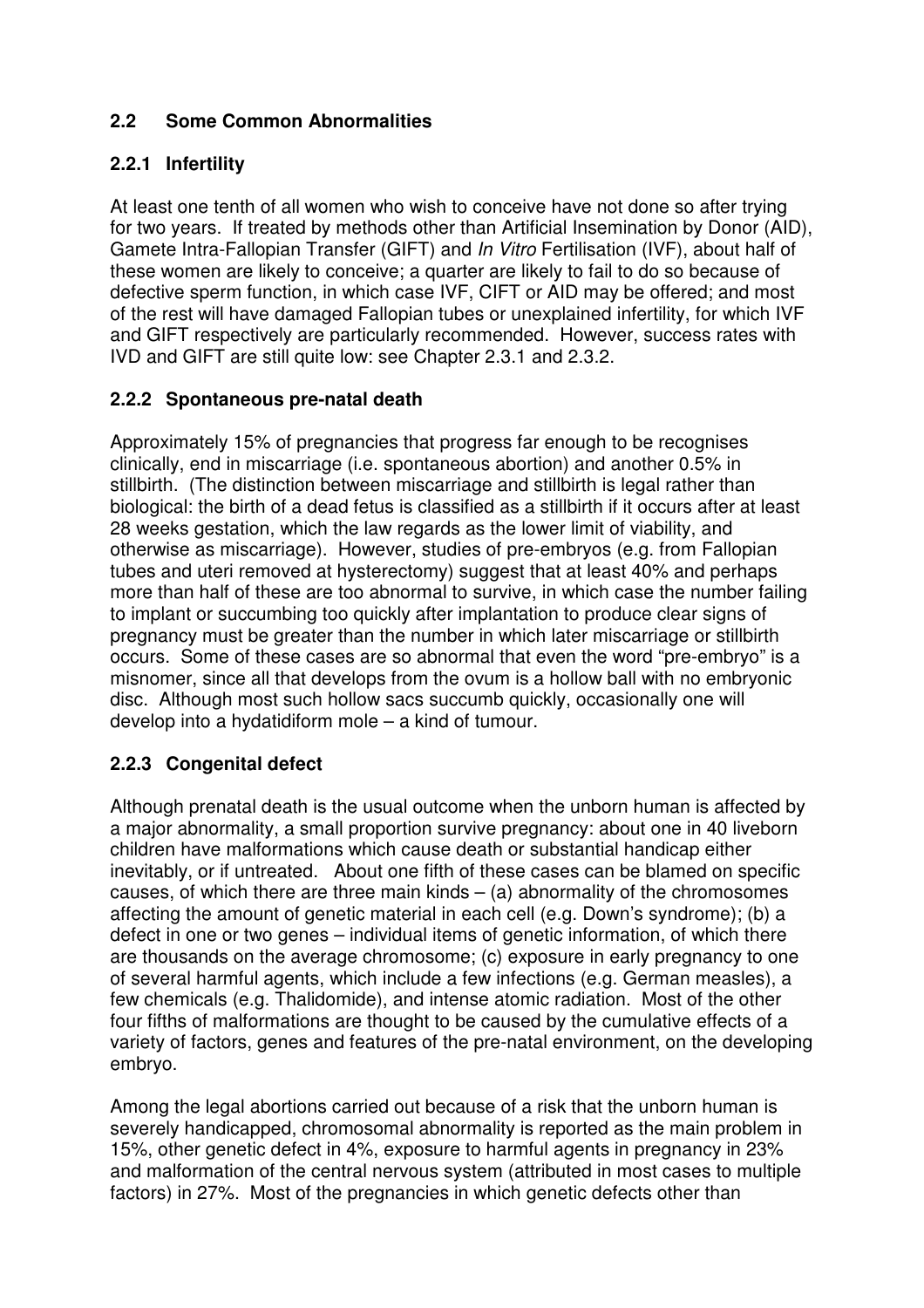chromosomal abnormalities are feared, are probably terminated because of evidence that the risk of handicap is high, rather than because a handicap has been diagnosed. However, most of the central nervous system defects and chromosomal abnormalities and some of the other genetic defects report will have been firmly diagnosed by one or more of the tests mentioned in Section 2.4 – mainly ultrasound and amniocentesis, the latter often prompted by an abnormal blood test result.

# **2.3 Infertility Treatment**

The most dramatic developments in the field of infertility treatment involve procedures carried out with gametes (eggs and sperms) outside the bodies of the would-be parents. The best-known of these procedures is fertilisation "in vitro" followed by insertion of the pre-embryo in the Fallopian tube or uterus, but transfer of unfertilised eggs and semen to the Fallopian tube or uterus, but transfer of unfertilised eggs and semen to the Fallopian tube is also practised.

# **2.3.1 In vitro fertilisation (IVF)**

This is the so called "test tube baby" technique. The woman's ovaries are stimulated by hormones to produces several eggs which are removed surgically from her body and mixed with sperm from the husband in a special fluid in a dish or test tube. By microscopic examination of the mixture of the eggs and sperm it is possible to see whether the eggs have been fertilised. Those which have may either be placed in the woman's uterus or womb (the usual procedure) or be inserted in the Fallopian tube so that they can travel to the uterus by the natural route. If the pre-embryo successfully implants in the wall of the uterus, then pregnancy is established and subject to any mishap, will continue normally to the birth of a baby.

This technique is now well established and has been performed many thousands of times. However despite the wide publicity given to it, only a minority of couples are suitable fro attempted IVF treatment and even among these, the success rate is still quite low: in the main British units, about sever attempts at IVF were made for every live birth which resulted in 1987 (see Appendix III).

A refinement of IVF for which techniques are now being developed experimentally, is the micro-injection of a single sperm into the egg while it is outside the body. Such a procedure could provide some hope for many couples whose infertility is caused by defective sperm function. When there are few sperm, or their mobility is subnormal, they are unable to penetrate the outer surface of the egg, the zona pellucida, so that fertilisation does not take place.

Zygotes produced by micro-injection might, however be expected to be at increased risk of abnormality – firstly because the element of competition between sperms, which is present in normal fertilisation and which may select out sperms with various defects, is removed, and secondly, because micro injection might damage the egg and so affect the cell divisions which follow fertilisation. As there are not tests for either of these risks, the dangers inherent in this technique can only be evaluated retrospectively.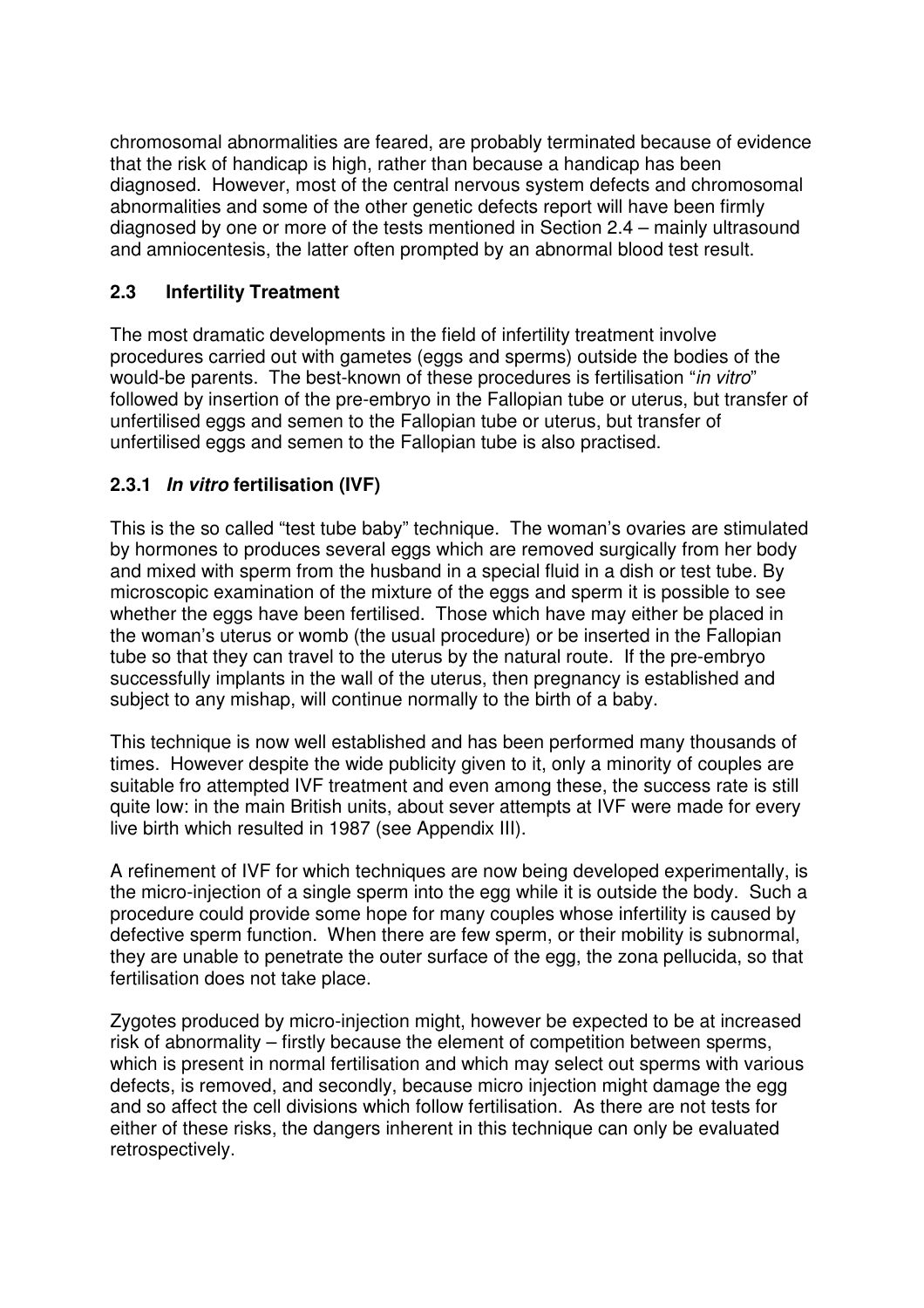# **2.3.2 Gamete Intra-Fallopian Transfer (GIFT)**

This method of attempting to treat infertility has become popular since the Warnock Committee reported in 1984. It has also been referred to as T-SET (Tube Sperm-Egg Transfer). In this procedure, the eggs are collected as for IVF and a number of these eggs are then mixed with the sperm and introduced into one or both Fallopian tubes through a cannula (or fine tube) in the hope that fertilisation will take place in the Fallopian tube itself and that the resulting pre-embryo will travel down the tube to the uterus.

The advantage of this method is that it allows fertilisation to occur in its natural environment where the secretions of the Fallopian tube may aid the process and the subsequent implantation in the wall of the uterus. An additional advantage is that it is simpler to perform that IVF, and cheaper. However it can only succeed in women who have at least one Fallopian tube present and functioning. This therefore rules out a substantial proportion of infertile women. Also this method may lead to the dangerous condition of an ectopic pregnancy (i.e. one within the tube itself) if a blocked tube is inadvertently used.

IVF may be performed first, and GIFT used where fertilisation occurs but a pregnancy fails to ensue. The procedure is now well established and is offered under the NHS to suitable couples. Its success rate is similar to that of IVF or rather higher.

## **2.3.3 Gamete and pre-embryo storage**

Both pre-embryos and sperms can remain viable if frozen and thawed under suitable conditions, and the search is on for a satisfactory method of freezing and thawing unfertilised human eggs. Opportunities to treat pre-embryos and eggs in this way arise because the hormone treatment given before IVF or GIFT is attempted generally leads to more eggs being produced than are needed immediately. When IVF is attempted all these eggs may be mixed with sperm to maximise the change that some will be fertilised. However it is usual not to implant more than three or four pre-embryos because of the risk posed by a pregnancy with several embryos, both of them and for the mother. The surplus pre-embryos may then be frozen to very low temperatures in liquid nitrogen and, at a later date, be thawed out and implanted in the uterus if the pre-embryos already implanted fail to develop, or if the parents want further children. Decisions about the "ownership" of the pre-embryos, disposal of unwanted ones, and their possible use for experimentation, all raise contentious moral questions.

The idea of freezing unfertilised eggs and disposing of those no longer needed is less controversial ethically than the freezing and possible destruction of pre-embryos. This is because eggs do not have a complete set of human genes and are not therefore, on their own, potential human beings. However, human eggs have so far proved difficult to freeze and thaw, and might be at high risk of producing abnormal embryos if fertilised after such treatment. Investigating this possibility would involve in vitro fertilisation of eggs which had been frozen and thawed, and testing the resulting pre-embryos for abnormalities. This is an example of the deliberate production of human pre-embryos in order to experiment on them - a source of ethical problems to which we return in Chapter 6.2.3. If, however, human eggs could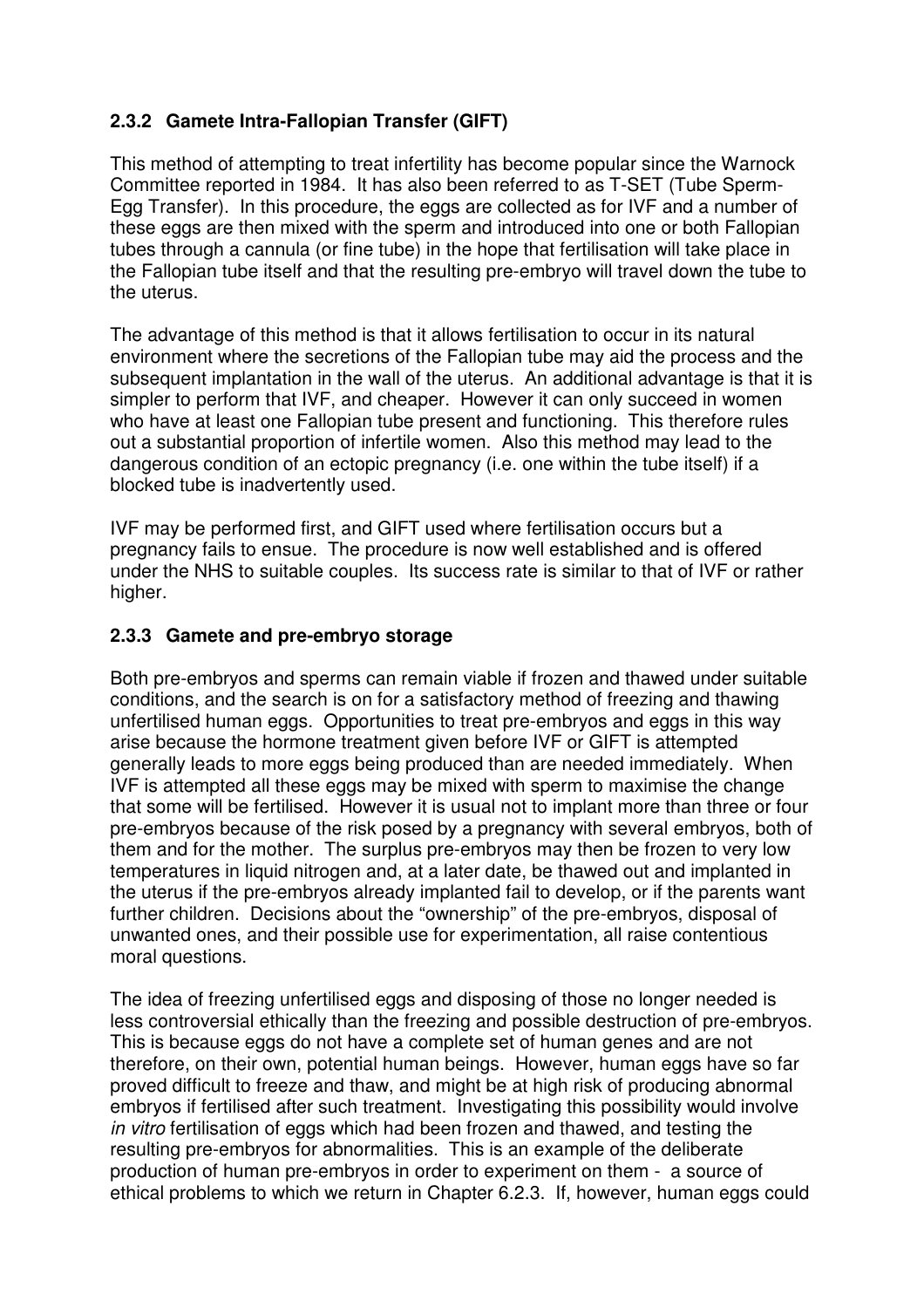be frozen, thawed and fertilised safely, surplus ones obtained in the course of IVF and GIFT treatment could be keep in an unfertilised state for later use if required.

Egg storage could also be useful for fertile couples in cases where they might wish to delay having children without the increased risks of chromosomal abnormalities which eggs produced by older women have, or where a woman was about to undergo a treatment such as radiotherapy, which might damage her ovaries or her eggs.

The storage of frozen semen (for possible use in artificial insemination) is not a new technique. However, awareness of the risks of transmission of the human immunodeficiency virus (HIV, the 'AIDS' virus), and the hepatitis B virus, has increased the demand for donors to be screened for these and other sexually transmissible infections. Some countries now insist that all donor semen should be stored frozen for three or six months and only used if the results of the serological screening remain negative during this period. The questioning of donors about any heritable disorders among their relatives, and a check for any possible abnormalities, are other safeguards against the creation of damaged embryos.

### **2.3.4 Gamete and pre-embryo donation**

If one or both of a couple are incapable of becoming genetic parents, the ways in which they can become social parents are essentially the same as they have always been [c.f. Genesis 16:2; 30:3; 38:8]. If the man is infertile, a situation far more common than is usually admitted, the female partner can bear a child by another man. If it is the woman that is infertile, the man's sperm may be used to fertilise the egg of another woman. In both cases it would be the original couple that reared the child. Where both are infertile it is possible to rear a child of other parents, the usual situation in adoption. The introduction of gamete and pre-embryo donation has however, provided new techniques for people to become 'social parents in each of these ways.

The first of these techniques to be introduced was artificial insemination, which made it possible for a woman with a sterile partner to become the genetic parent of a child without the necessity of sexual intercourse outside their partnership. Conversely, if the woman is unable to produce her own eggs, it is now possible to employ GIFT or IVF using eggs from a donor. These may be fertilised by her partner's sperm. These procedures allow the woman to bear, as well as rear, a child fathered by her partner, of which she is not the genetic mother.

In pre-embryo donation a woman receives a pre-embryo of which neither she, nor her partner, are the genetic parents. If the couple keeps the child, the genetic situation is the same as in adoption, but the child will have developed within the partnership before, as well as after, birth. An alternative possibility is that the genetic parents of the pre-embryo might arrange for it to be implanted in a surrogate mother because the genetic mother was unfit or unwilling to carry the baby to term, with a view to the child being returned to them after birth for rearing.

None of the methods discussed in this section is a 'treatment' of infertility. What each does is to get round the problem by using gametes from fertile donors. Very few people have begun to work out the pastoral, psychological and social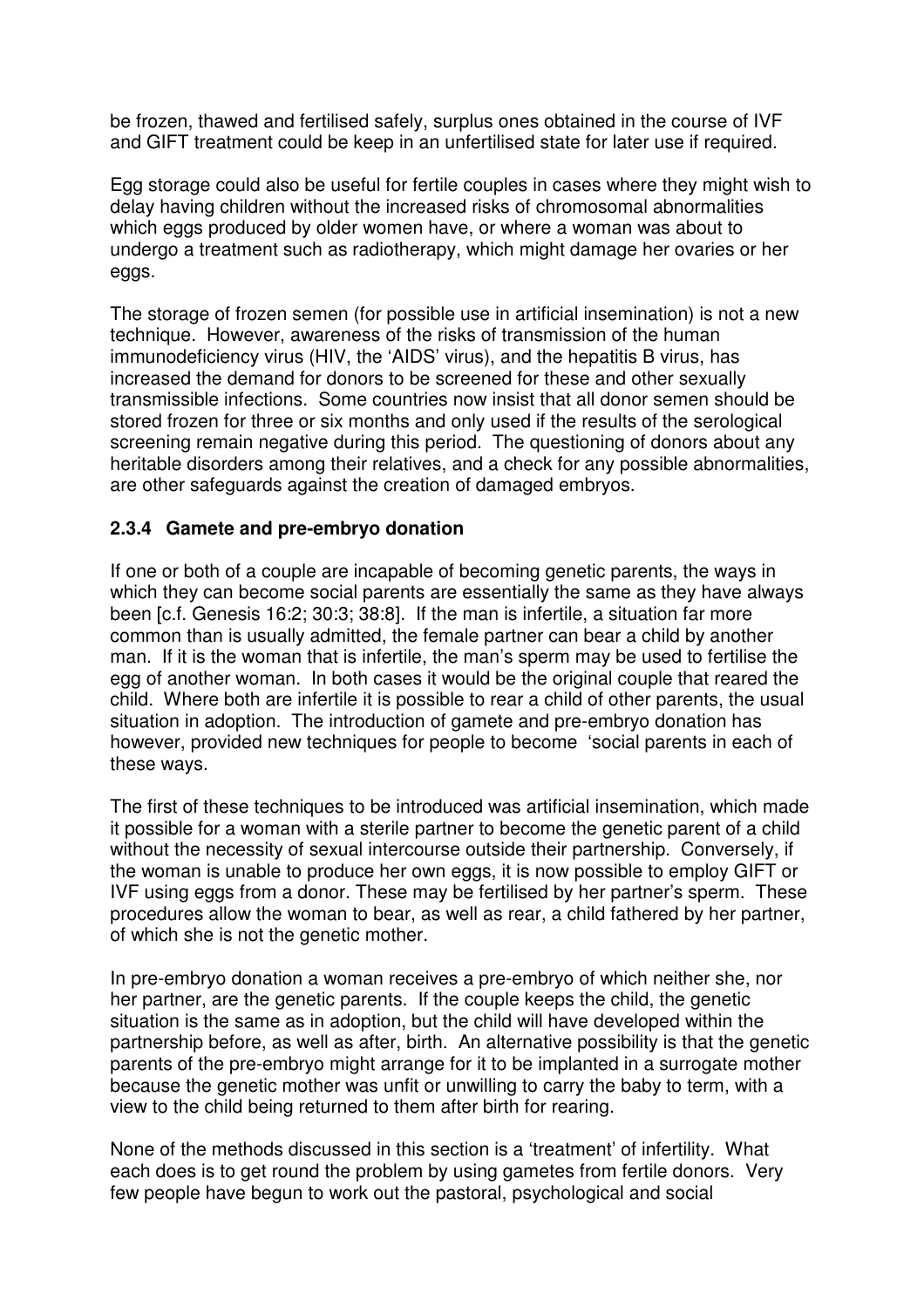implications of these techniques. However there are some important exceptions, especially Robert Snowden who has done research into families where a child has been born by AID.

All these methods raise moral questions. There is the issue, in gamete donation, of the genetic parents not being married to one another. In surrogacy there is the question of the rightness of one woman being asked to carry a child for another. These procedures raise other ethical questions, such as whether sperm donation to a single woman or lesbian couples should be sanctioned; whether close relatives of would-be social parents should be acceptable as donors of gametes or pre-embryos; whether a donor's identity should always be concealed, or his or her genetic child have the right to that information. In addition, what view should be taken of the use of frozen gametes from deceased people, or of people wishing their children to be particularly gifted and so choosing frozen gametes from donors with outstanding physical or intellectual attributes?

# **2.3.5 Fetal reduction**

It has already been noted that several eggs are commonly transferred in GIFT, and multiple pre-embryos are introduced in IVF. This is done to increase the chances of a successful pregnancy since each individual egg or pre-embryo has only a relatively small chance of surviving. It is also unusual for a woman's ovaries to produce several eggs simultaneously when she is successfully treated for infertility by hormones alone. In all these cases, if more than one egg is fertilises and develops normally, the result is, of course, a 'multiple pregnancy' ending in the birth of two or more children. This is a relatively common event after infertility treatment.

The risks of maternal complications and of fetal and infant death and handicap increase with the number of fetuses in a pregnancy. For this reason the number of surviving fetuses in a multiple pregnancy (usually but not always one due to treatment for infertility) is sometimes deliberately reduced to one or two, by fro example injecting the remainder with hear-stopping doses of potassium chloride by a needle passed through the wall of the abdomen and uterus. Because of the risks involved with pregnancies with several fetuses, and the moral and possible psychological problems associated with 'fetal reduction', the Interim Licensing Authority for *In Vitro Fertilisation* now recommends transferring no more than three eggs or pre-embryos (or in exceptional circumstances, four) at any one time.

### **2.4 Pre-natal diagnosis**

It is a generally accepted part of modern obstetric practice to test whether certain lifethreatening or severely handicapping disorders are present in fetuses believed to be at significant risk of these conditions, and to offer to induce abortion when such tests are positive. The list of conditions for which it is possible to test is rapidly growing, and could conceivably come to include all genetically determined attributes, normal as well as abnormal, if the current international project to analyse every human gene is brought to fruition. The most widely used tests are ultrasound and amniocentesis.

**Ultrasound**, which produces an X-ray-like picture of the fetus, is now employed very widely to monitor fetal growth. To detect many abnormalities by this method on has to wait till 18-20 weeks gestation or later, and to use the most sensitive equipment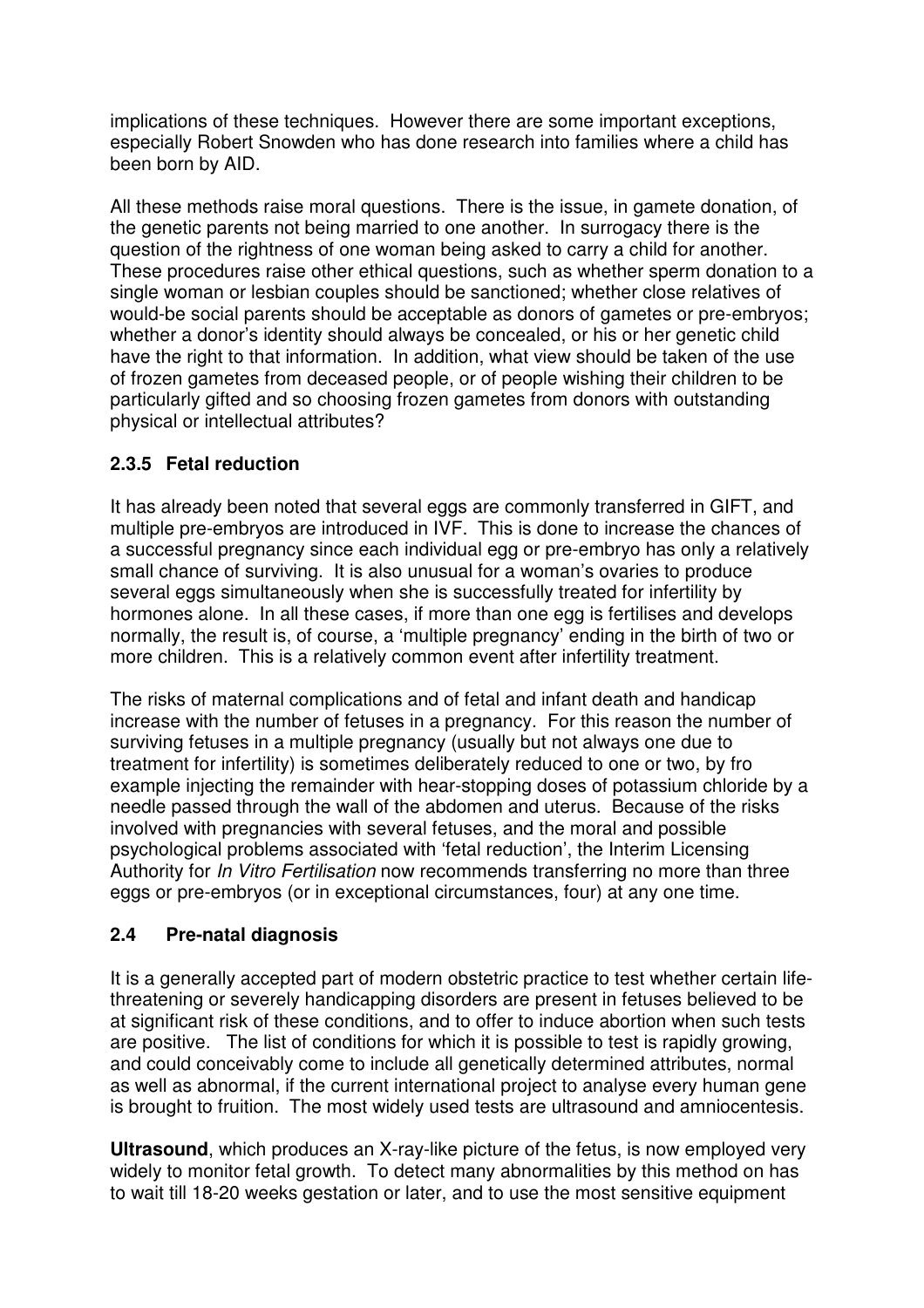and skilled operators; but some major defects can be detected earlier and under less rigorous conditions.

**Amniocentesis**, the removal of a sample of the amniotic fluid which surrounds the fetus within the uterus can be done from 15 weeks gestation onwards, but causes about one in 250 women to miscarry. The fluid contains dissolved substances such as alpha-fetoprotein (AFP), and cells which are genetically identical to those of the fetus. The level of AFP is abnormally high in most cases of neural tube defects (the most important group of defects of the central nervous system, which includes spina bifida). The cells can be examined for chromosomal abnormalities (e.g. Down's syndrome) and an increasing number of other genetic defects (e.g. Duchenne muscular dystrophy, cystic fibrosis), but must first be cultured for 2-3 weeks to allow the cells to multiply.

Two less widely used methods of obtaining cells for chromosomal and genetic studies are:

**Fetoscopy** (inspection of the fetus and often removal of a sample of fetal tissue through a fine fibre-optic tube, generally at 17-18 weeks, and

**Chorionic Villus Biopsy** (when a chorionic villus in the placenta is sampled, generally at 9-12 weeks).

Tissues obtained by Fetoscopy can also be tested for German measles infection. Fetoscopy is about ten times more likely that amniocentesis to cause miscarriage, but chorionic villus biopsy likely to become about as safe as amniocentesis and is beginning to replace this for chromosomal and genetic studies. It enables such studies to be completed much earlier n pregnancy, not only because of the earlier time of sampling, but also because the sample does not have to be cultures for 2-3 weeks before examination.

The possibility of detecting chromosomal and genetic abnormalities even earlier in pregnancy has been opened up by the demonstration that the development of preembryos produced by in vitro fertilisation can be stopped by freezing, and started again by thawing them. This has prompted research into the feasibility of taking a pre-embryo at its eight-cell or 16-cell stage, removing and culturing one of its cells and examining its chromosomes and/or selected genes whilst freezing the rest of the pre-embryo (which remains capable of developing into all of the structures that form from the pre-embryo – embryo, placenta etc.). The pre-embryo would only be thawed and replaced in its mother's uterus if no chromosomal or genetic abnormality was found.

Except for ultrasound it is unlikely that any of the above tests for abnormalities will be offered in all pregnancies in the foreseeable future. At the present time amniocentesis (followed by the offer of an abortion if the fetus is found to be abnormal) is commonly recommended to three main groups of pregnant women:

- Those whose family history indicates that their children are at high risk of one of a growing list of genetic disorders;
- Those in their late 30s or 40s (since the risk of certain chromosomal abnormalities such as Down's syndrome increases with maternal age;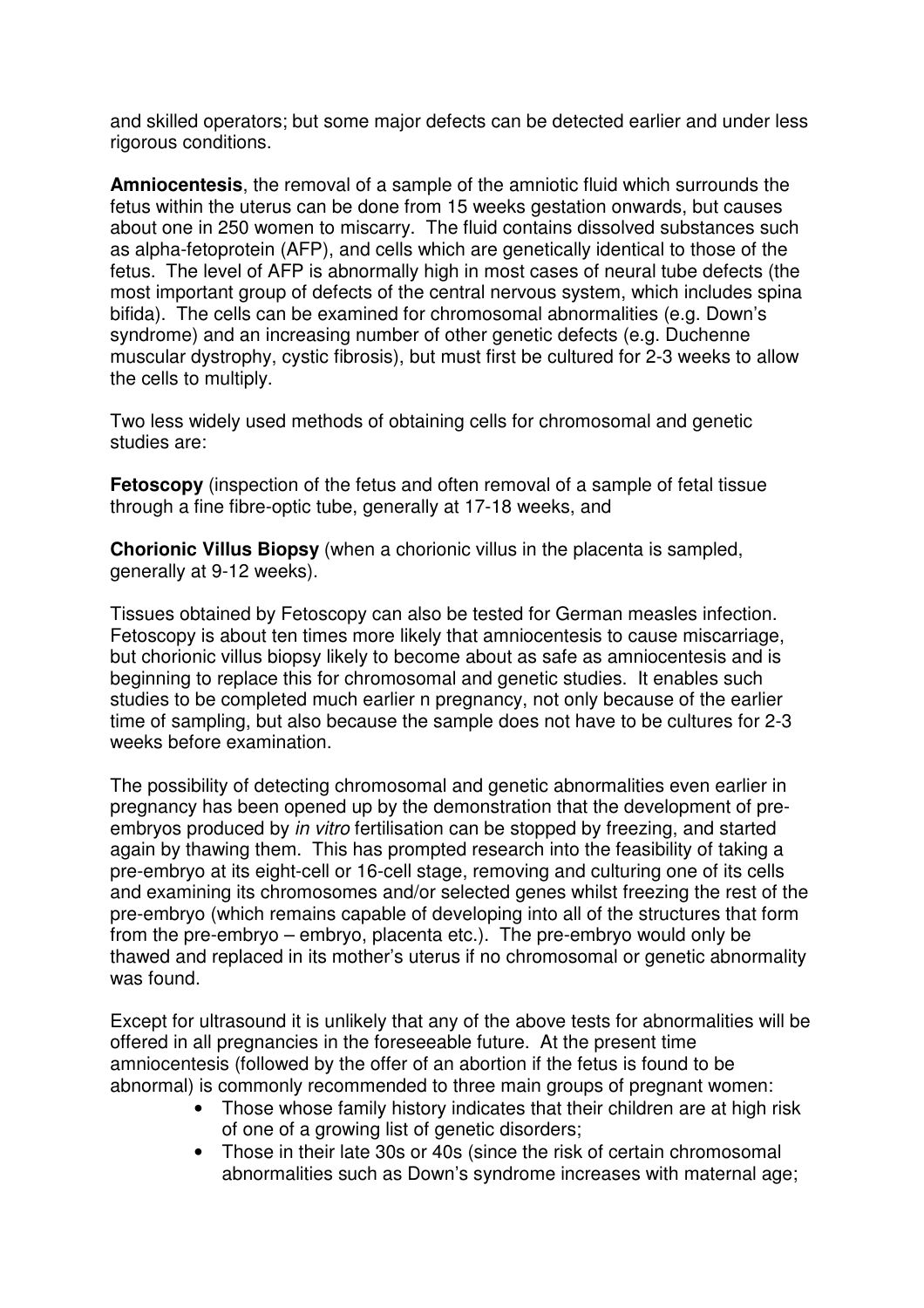• Those whose blood contains an unusually high level of AFP (as it generally does when the fetus has a neural tube defect).

Many hospitals routinely measure the level of AFP in the blood of pregnant women. Those in whom this level is high are then invited to undergo amniocentesis and amniotic fluid AFP measurement as a test for neural tube defect. In conjunction with maternal age, the measurements of AFP and other compounds in the blood are also being used increasingly to identify fetuses whose cells should be examined for evidence of Down's syndrome (in which the AFP level in the blood tends to be **below** average). Neural tube defects cannot be detected by examining cells in the way that chromosomal and genetic defects can, so there is no immediate prospect of the time at which they can be diagnosed being reduced much below 17-18 weeks gestation (when the AFP tests are most accurate).

Although policies of testing fetuses for abnormalities and offering abortion if the tests are positive have been widely accepted, some condemn this practice on ethical grounds. There is more general anxiety lest the practice be extended to allow even moral fetuses to be eliminated if tests showed that their gender or other characteristics did not match their parents' wishes. The idea of isolating and culturing cells from pre-embryos (cells from each of which a complete individual might develop if conditions were right), raises a further ethical problem: is this not essentially the same as cloning, the production of more than one individual from one pre-embryo?

Although cloning happens naturally when identical twins occur, doing it artificially would arose strong criticism, not least because of the practical and psychological effects on all concerned. People would appear to become units of mass-production.

### **2.5 Fetal transplants**

Normal fetuses from induced abortions, and fetuses in whom defects which make early death inevitable have been diagnosed prenatally, are both potential sources of organ and tissue transplants. Most of the fetuses in the latter group have anencephaly – absence of most of the brain (including the cerebral cortex, which seems to be essential for conscious thought) and of the part of the skull which overlies it.

The types of transplants generally obtained from these two groups of fetuses are rather different. Recent interest in the aborted normal fetus as a source of transplants has focussed mainly on the possibility that if early fetal brain cells were transplanted under the right conditions to the brains of sufferers from disorders such as Parkinson's disease, schizophrenia, Alzheimer's disease and epilepsy, these cells might bring relief by carrying out correctly functions in which the sufferers' own brain cells are failing. Fragments of brain tissue from aborted fetuses have already been transplanted to patients with Parkinson's disease, but whether this does any good is still an open question. Anencephalics, on the other hand, are more likely to be used as sources of complete organs – kidneys, hearts, etc. Such an organ or organs from an anencephalic which is not too immature may be life-saving if implanted in an infant whose own organ(s) of the same kind cannot function properly.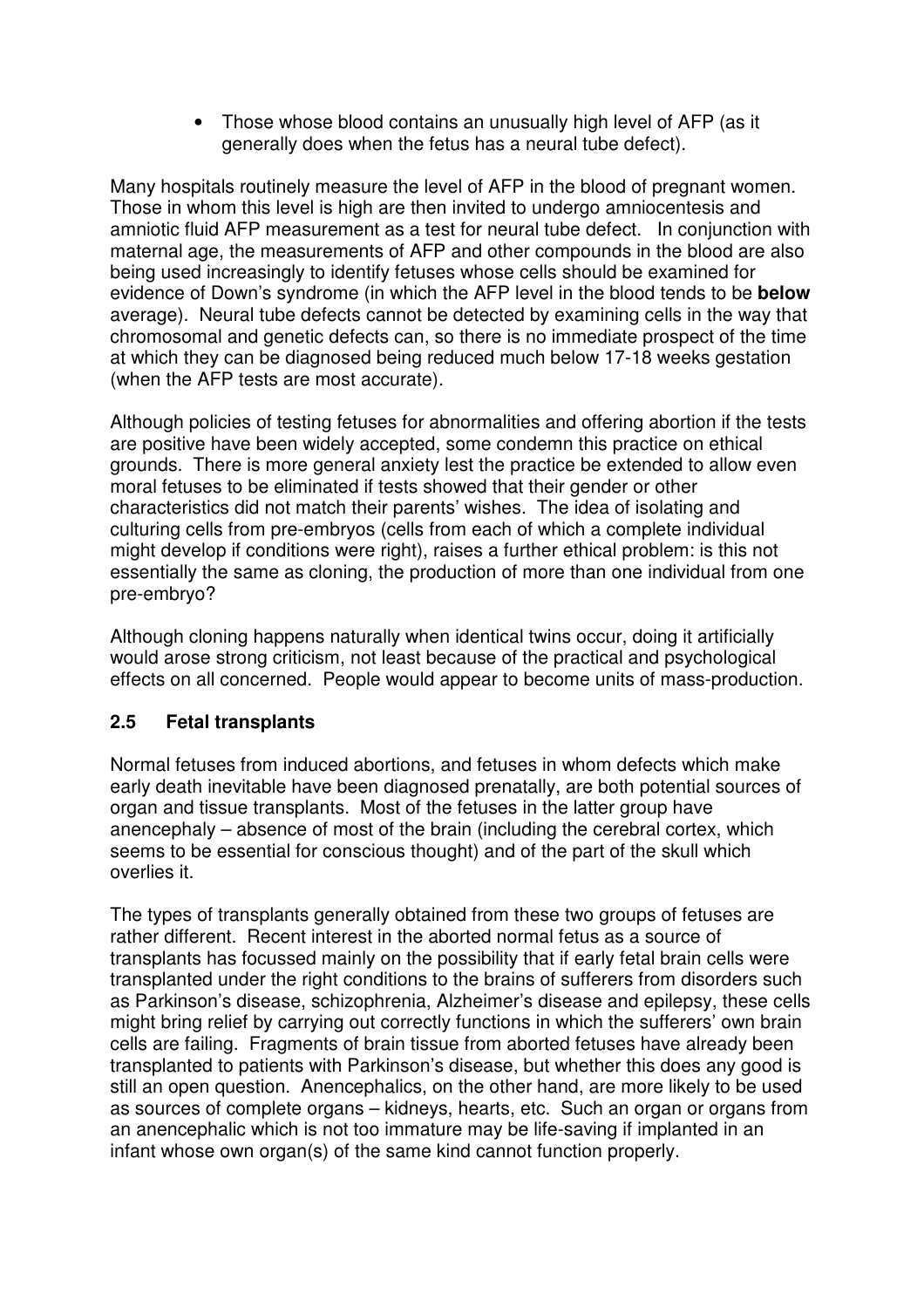Given parental consent, the practice of transplanting issues and organs from fetuses and newborn infants who have no prospect of individual survival, in the hope of benefiting other human lives (and incidentally enabling part of the donor to go on living), has been warmly welcomed on ethical grounds as giving a positive aspect to such otherwise negative events as abortion and perinatal death. However, the use of aborted fetuses as donors has been condemned as condoning abortion by those who believe that abortion is never justified.

Other contentious issues are:

- Whether it is permissible to improve a transplant's chance of surviving by removing it before the donor's death (which has been defined in this context as an irreversible loss of function of the organism as a whole);
- Whether pregnancy should ever be initiated and then terminated in order provide a fetal transplant;
- Whether the prospect of obtaining a fetal transplant should be allowed to affect the clinical management of a pregnancy, e.g. by influencing the methods to be used in performing an abortion, or the choice between terminating an anencephalic pregnancy and allowing it to continue until the fetal organs are fit to transplant to a newborn recipient.

These three questions were answered in the negative in guidelines produced in 1988 by the British Medical Association, and in 1989 by the government-initiated Polkinghorne Committee on the Research Use of Fetuses and Fetal Material. Both bodies also took the view that brain and other nervous tissue transplants should consist only of isolated cells or tissue fragments.

### **2.6 Research on the unborn**

This includes experiments both on fetuses (from induced abortions, miscarriages and stillbirth) and on pre-embryos.

### **2.6.1 Experiments on fetal material**

These have quite a long history: more than 50 examples were listed in 1972 in the Peel report on the use of fetuses and fetal material in research. Many such studies only involved observing aspects of fetal physiology as pregnancy proceeds, examining the naked-eye and microscopial structure of dead fetuses, or culturing fetal cells. Most of this work is no different in kind from the research habitually carried out on other human subjects, although (as with young children), the person who must give consent before the work is done is not the one being investigated, but his or her mother.

There are however, at least three kinds of research on fetuses which appear to raise more specific ethical questions. The first is the transplanting of human fetal material to members of other species. This has been done with tissue from the brain in studies exploring the basis for transplanting brain tissue between humans (see 2.5) and arouses anxiety because the recipients can be regarded as partly human and partly not, at a cellular level.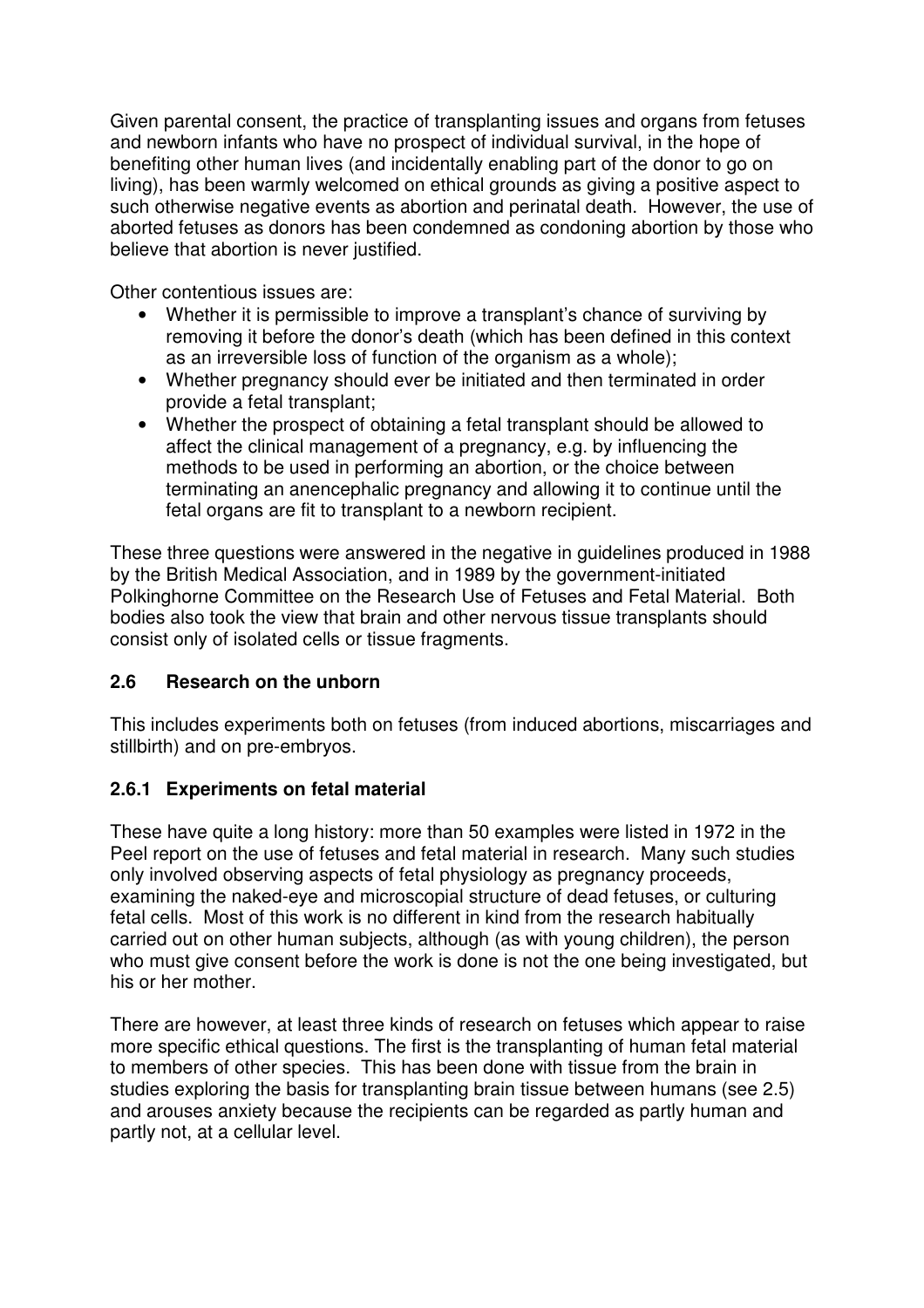Secondly, there is the carrying out of experiments on fetuses in the uterus that are already scheduled of abortion – experiments which would not be carried out on other fetuses because they might affect them adversely.

Thirdly, there is experimentation during the first few hours after abortion, on fetuses which are not yet viable, but can sometimes be kept alive for long enough for such experiments to be done. Although the Working Party knows of no examples of experimentation in anticipation of abortion, experiments on live fetuses have certainly been carried out after abortion, e.g. to explore the possibility of developing an artificial placenta to save the lives of very premature babies. Both these kinds of experiments are repugnant to many people, but others welcome them as saving the aborted fetus's life from being entirely wasted.

The Polkinghorne Committee (q.v. 2.5) recommended in 1989 that research and treatment which are carried out on living embryos and fetuses should from the time of implantation onwards be regulated by "principles broadly similar to those which apply to treatment and research conducted with children and adults." Even for research on dead fetuses and fetal material the Committee laid down several conditions – notably that (a) the prospect of embryonic or fetal material being used in research should not influence the clinical care of any pregnancy, (b) the research should not involve those concerned with the case as carers, (c) the mother should have consented in writing without being offered any financial inducement, and (d) the local ethical committee<sup>1</sup> should also have sanctioned the work, after satisfying itself of the validity of the research, the lack of any other way of meeting its aims, and the adequacy of the investigators' facilities and skill. The Committee did not support the notion that "the act of inducing abortion is one of such moral reprehensibility that it taints beyond acceptability any possible beneficial material so obtained" but recognising that some do hold this view, it also decided that no doctor or nurse should be compelled against his or her conscience to participate in such research.

### **2.6.2 Experiments on pre-embryos**

 $\overline{a}$ 

Like most major medical advances, IVF could not have been introduced without research first on experimental animals, and then on human material. For example, the only way to identify the conditions under which human fertilisation and development of the pre-embryo could occur outside the body was to see what happened when human eggs and sperm were brought together under different conditions. Similarly, continued experimentation is the approach most likely to lead to improvement of the successful pregnancy rate following IVF. Most current research involving pre-embryos is being done either to this end, or with a view to

<sup>&</sup>lt;sup>1</sup> There is normally one Local Ethical Committee for each District Health Authority. Its main functions include (a) adjudicating on the acceptability on ethical grounds all proposals for research on humans which originate from staff of the Authority or local GPs, and (b) monitoring the projects it approves. The Department of Health recently recommended that such a committee should have between eight and twelve members, drawn from both sexes and a wide range of ages, and including hospital and medical staff, nursing stag, general practitioner(s) and two or more lay members. Members are appointed by the Health Authority, which should first consult relevant professional bodies or (when selecting lay members) the Community Health Council. Committees are expected to seek expert advice when matters arise which are not covered by their own expertise. It is not yet clear that Ethical Committees are acting consistently throughout the Health Service and some within them question the precision of their terms of reference.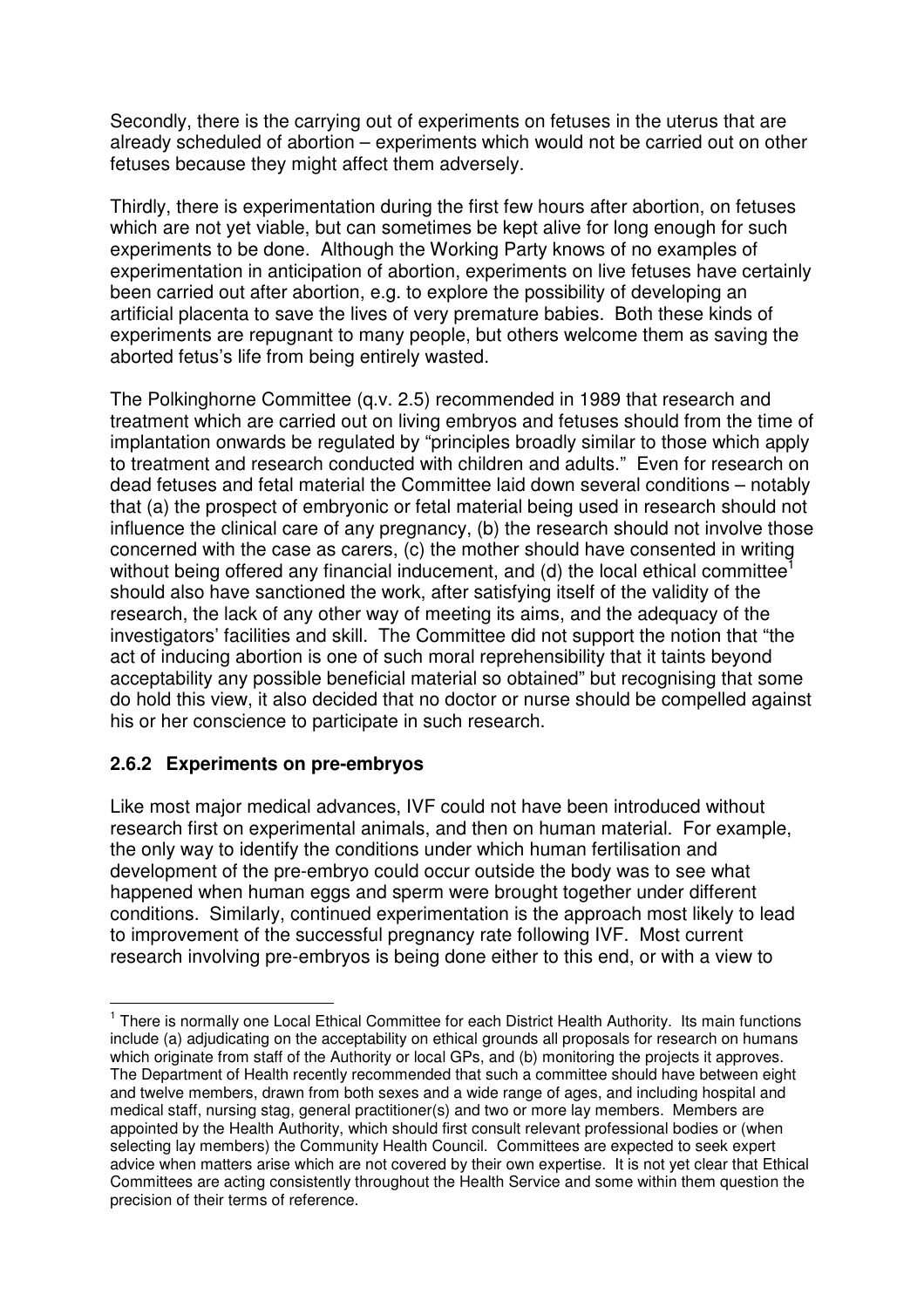making it possible safely and accurately to examine pre-embryos for genetic defects, as envisaged in 2.4.

The pre-embryos used in these studies generally result from the fertilisation of eggs obtained from candidates for IVF or GIFT. Some of these pre-embryos are produced with a view to implanting them, and become available for research because successful IVF has occurred in more than the three or so eggs that need to be implanted. Others are brought into being either solely to enable them to be used in research of the above kinds, or in the course of experiments in which the effectiveness of a contraceptive vaccine is being assessed by observing how successfully it prevents IVF. The production of embryos in the course of research raises larger ethical questions than experimentation on surplus embryos. The latter may even be regarded as giving purples to otherwise wasted lives, although some take the view (as Enoch Powell did in his Unborn Children (Protection) Bill), that it is abhorrent no only to produce by the use pre-embryos "other than to procure the birth of a normal human child".

The Government-initiated Committee of Inquiry into Human Fertilisation and Embryology (The Warnock Committee), took the view in 1984 that experiments on human pre-embryos in vitro during the first 14 days after fertilisation should be permitted if approved by a statutory licensing authority. At the time of writing, the present session of Parliament is expected to choose by a free vote between this option and a ban on all experiments, even on pre-embryos. Meanwhile, all workers in this field are expected to have their programmes approved by the Voluntary Licensing Authority (now the Interim Licensing Authority) for Human In vitro Fertilisation and Embryology, which was set up in 1985 under the auspices of the Medical Research Council and the Royal College of Obstetricians and Gynaecologists.

The Authority will not approve any work that involves modifying the genetic constitution of a human pre-embryo, placing one in the uterus of a member of another species, growing one beyond 14 days (excluding any time when development has been halted by freezing), or attempting to produce a genetic copy of an individual by substituting a nucleus from one of his or her body cells for the nucleus of an unfertilised egg. Other research on human pre-embryos, whether or not they have been produced for this purpose, is considered by the Authority on a project-by-project basis, and may be approved, provided the parents and local ethical committee agree and the information required cannot be obtained by work on other species.

The Authority regards studies of the penetration of animal eggs by human sperm (which may benefit the treatment of male subfertility) as acceptable, provided that development does not proceed beyond the first dew cell divisions. It insists that a pre-embryo resulting from, or used in, research should not be transferred to the uterus (unless the aim of the research is to achieve the birth of a normal child to a particular individual), but should be disposed of by methods approved by the local ethical committee, and that frozen pre-embryos should not be stored for more than two years without review, or for more than ten years in all.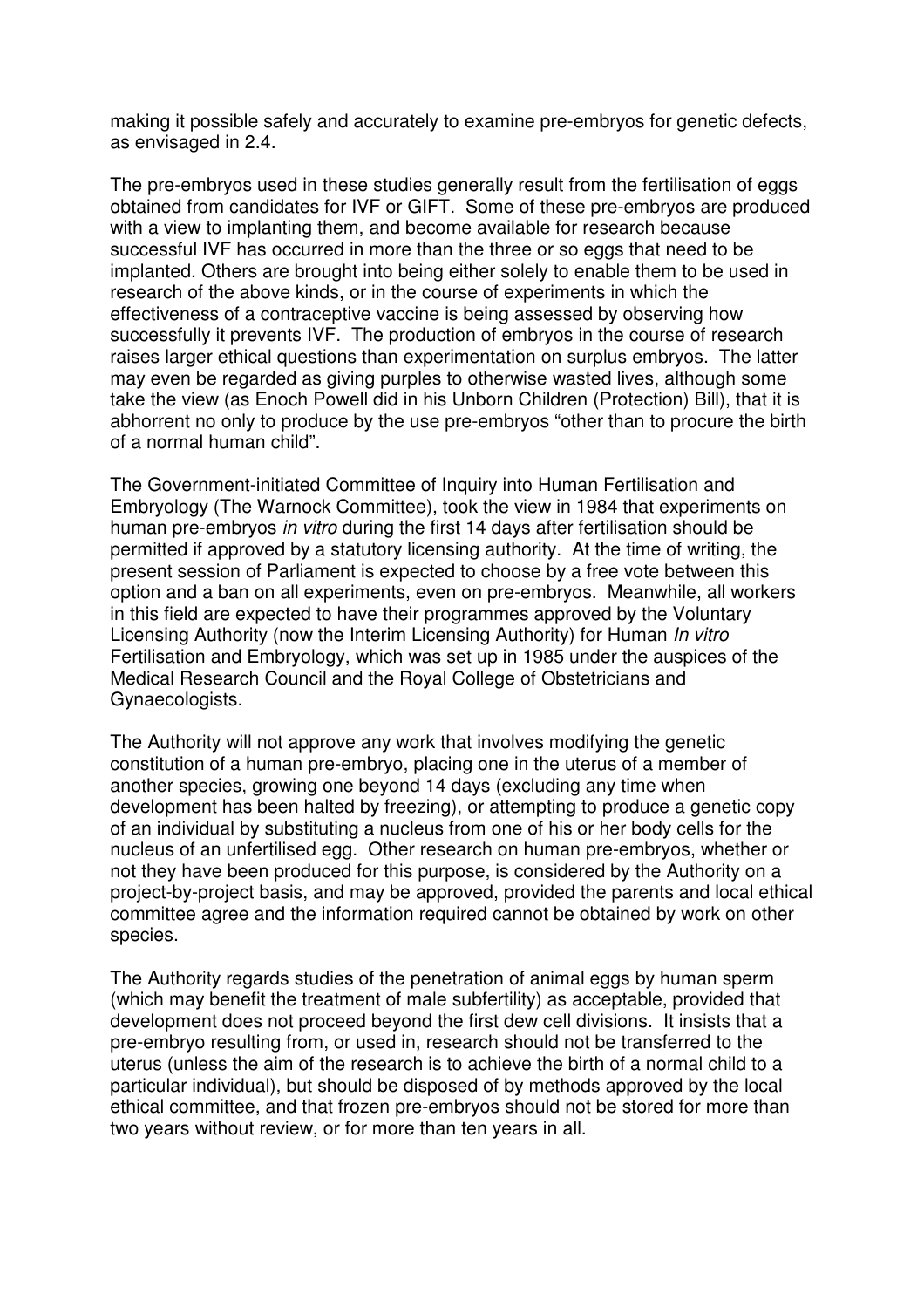# **2.7 Post-coital contraception and abortion**

The term "post-coital contraception" covers methods of birth control which act by causing the death of the pre-embryo or embryo but which are not usually regarded as methods of abortion since they are applied before pregnancy is known to exist. Intrauterine contraceptive devices (IUDs) probably fall into this category, despite being usually inserted with the aim of ensuring that pregnancy will not result from future acts of coitus rather than from an act that has already taken place. Although some research suggests that such devices may prevent fertilisation, it is generally thought that they do not interfere with this process so much as with implantation of the preembryo.

IUDs which include some metallic copper are particularly effective and are sometimes inserted after coitus to prevent implantation. Alternatively, 'morning-after pills' may be taken at this stage. Like IUDs, these hormonal preparations make the wall of the uterus unreceptive to the pre-embryo and can be used rather later than their popular name suggests: the most widely recommended of them is meant to be taken within three days of coitus in two doses twelve hours apart. Preparations are also being developed which will interfere with the uterine wall's ability to accommodate the pre-embryo, even if they are taken during the second week after coitus.

Another method of post-coital contraception is 'menstrual regulation' – the use of methods similar to those by which diagnosed pregnancies are terminated (e.g. suction through a narrow tube passed up into the uterus) to 'restore menstruation' in women in whom this is a few days overdue. However, intra-uterine suction carries a significant risk of infection and is widely held not to be justified when pregnancy has not been diagnosed.

For terminating known pregnancies, the use of suction during the first three months and of other approaches by way of the vagina and cervix (e.g. dilation of the cervical canal, often followed by extraction of the fetus by instruments) in later pregnancy has been popular throughout the period since abortion was legalised in this country; but injections with drugs (especially prostaglandins) which cause the uterus to expel the fetus have replaced surgical removal through the abdomen (as in Caesarean section) as the other commonly used method here. A further option now available through hospitals and selected clinics in France, although not yet in Britain, is the abortion pill "RU486". If such a preparation became generally available, it might encourage a more trivial attitude to abortion by making this easier, especially in early pregnancy.

### **2.8 Conclusion**

This brief review shows that new discussion is necessary. Furthermore, if solutions are to be found to the moral and ethical questions raised, the crucial question of what it is to be human must be explored. To that matter we now turn.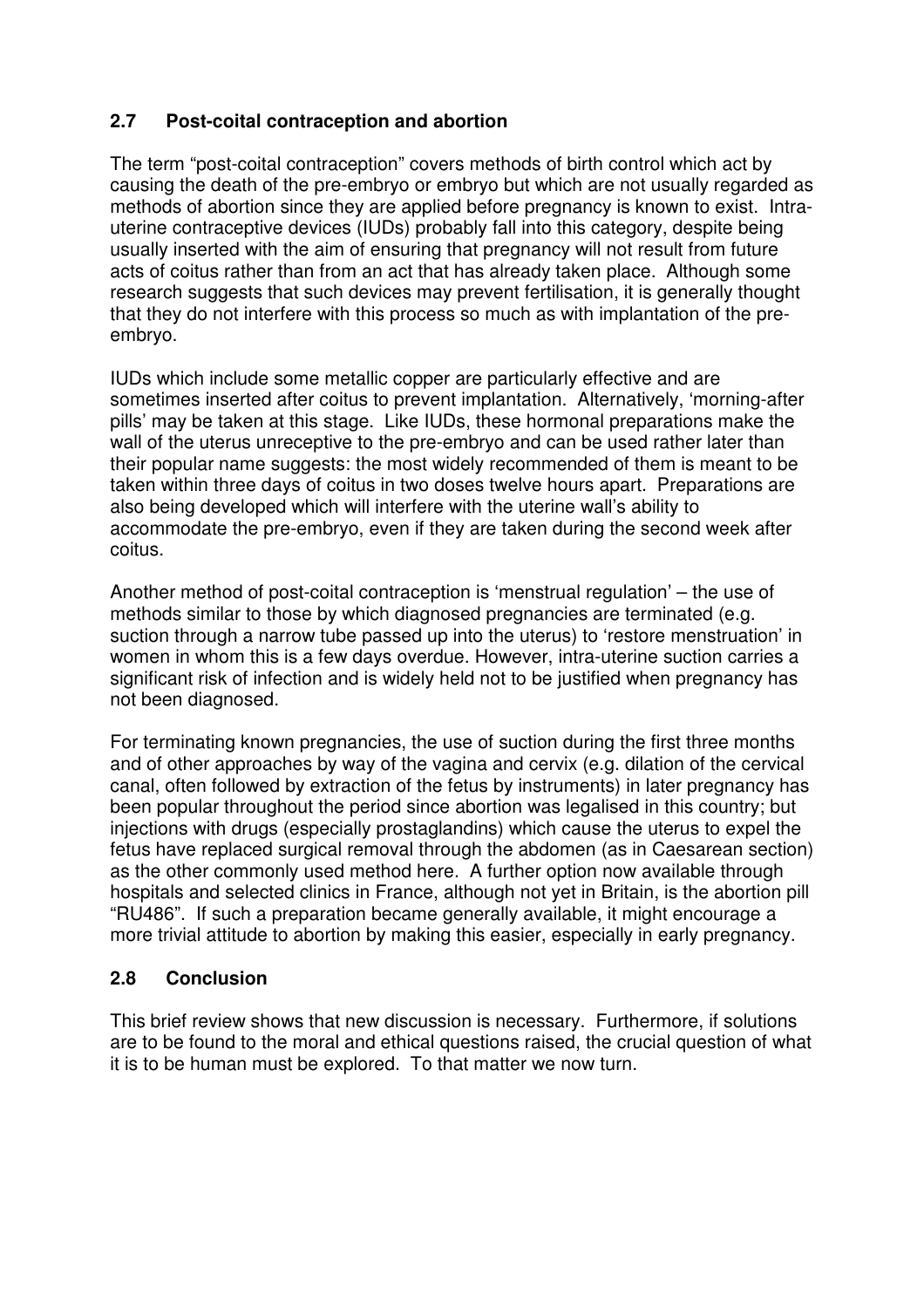### **Chapter 3**

#### **MORAL THEORIES AND CONTEMPORARY UNDERSTANDINGS OF THE STATUS OF UNBORN HUMANS**

#### **3.0 Introduction**

As humans we have a tendency to hope that the perplexing choices we sometimes have to face will be able to be resolved by turning to some simple standard of reference. The status of the unborn **human** has been the subject of such hopes. Some people have tried to develop one or other of the existing moral theories to provide such a standard, others have looked to the concept of human rights in the hope that here there would be a way of addressing the problem that would provide clear answers, yet others have hoped that careful understanding of the process of human development would provide a clear empirical point from which the status of the unborn human could be determined. In this chapter each of these approaches is examined; all are useful, all have something to add to our understanding but none is finally conclusive. In the end it has had to be recognised that individuals have to make choices based on the best evidence available, and that as individuals we have to take responsibility for the choices we make. The report therefore invites readers to recognise that we are not able to solve these problems by the application of abstract principle, but have to deal with real people and their needs.

### **3.1 Moral theories**

There are two main categories of moral theory. The first group asserts that answers to moral questions ultimately depend solely on the consequences of the action or proposed course of action. This category of moral theories is thus called **consequentialist**. The Methodist Statement on Abortion (1976) contains consequentialist arguments (Para. 3…In considering the matter of abortion the Christian asks what persons…are involved and how they will be affected by a decision to permit or forbid abortion. Para. 12…It is right to consider the whole environment within which the mother is living or is **likely** to live). The most important members of this consequentialist category are those which can be grouped under the heading **utilitarianism**. In the utilitarian approach, morality is about maximising good and minimising evil. These are the criteria for judging the rightness and wrongness of actions or principles. The good to be maximised is generally "the greatest happiness of the greatest number" (Jeremy Bentham, 1748-1832, English philosopher), and consequently suffering is to be minimised.

The second group of theories derive from asking "what is my / our **duty** in this situation?" – and are known as **deontological** theories, from the Greek **deon**, duty. The major religions require obedience to rules that make no reference to consequences. The Ten Commandments are an example of this second approach. These religions attempt to justify their deontological requirements firstly by stating that God has commanded the people whom he has created to obey his laws, and thus those who would obey God have no option, and secondly by appealing to **Natural Law**, which, they say, undergirds what is said to be our duty.

There is an important objection to any deontological theory based on "obedience to God": what if God is said to command cruelty, injustice and wanton destruction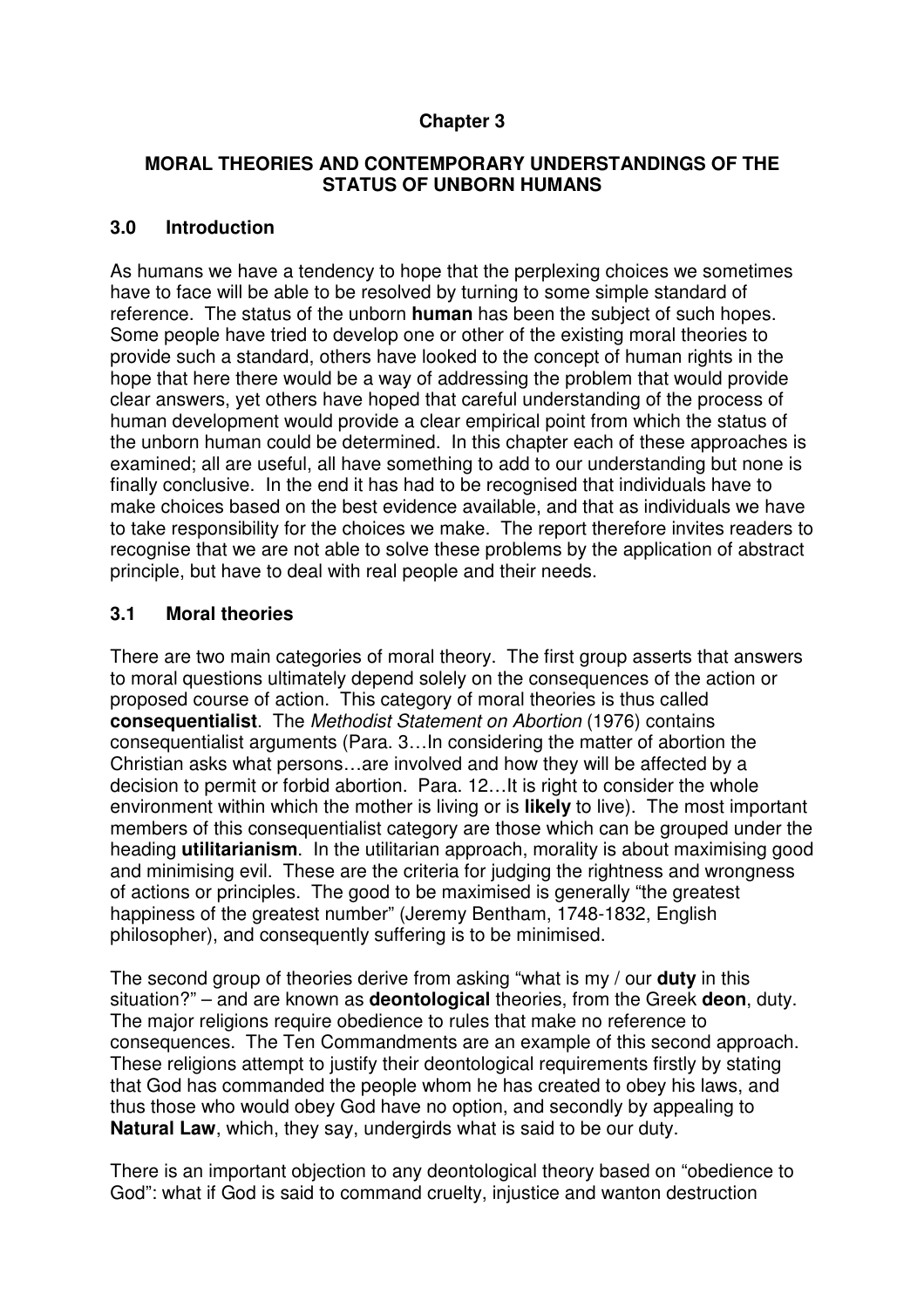(examples of all of which may be found in the Old Testament)? Secondly, the appeal to Natural Law also runs into difficulties (what is natural to one person is not to another), and the difficulties of deducing an obligation from a state of affairs.

In practical applications, too, these theories run into problems. For example, if the fetus is to be regarded as inviolate, how do we respond when the life of the mother is threatened by the continuing pregnancy, or when the pregnancy is the result of rape or incest, both of which are criminal offences? Many who take an otherwise absolutist position would make exceptions on these grounds, but once exceptions are made the attraction of an appeal to a simple injunction vanishes. An example of this process is seen in the famous case (1938) of Mr Alec Bourne, an obstetric surgeon. He had terminated the pregnancy of a girl who had been criminally assaulted when three months under the age of fifteen, and was charged under the Act of 1861, Mr Bourne was acquitted and the Judge decided that, in English law, "preserving the life of the woman" is not to be rigidly construed as "preserving the woman from death".

In an attempt to provide a non-religious basis to moral theories based on absolute duty and an appeal to natural law, the German philosopher, Immanuel Kant (1734- 1809) maintained that rational agents (or persons) intrinsically possessed an absolute moral value (in contrast with inanimate objects and "beasts"), which rendered them members of what he called the kingdom of "ends in themselves". It followed that no person should be treated without their free consent as a means to the happiness of others. For this reason, Kant would presumably have regarded the abortion of a fetus for the good of others as impermissible unless satisfied that the fetus failed the test of "rational being". Kant's moral philosophy has been criticised for being too austere, for being absolutist, for leaving no place for a positive duty to others, for over-emphasising individual rights at the expense of the community.

Although criticisms of deontological moral theories can be made, consequentialist theories are also open to objection. How are the consequences of the proposed course of action to be assessed? Thus, there is no doubt that the Abortion Act of 1967 relieved much suffering and virtually eliminated "back-street" abortions, but at the same time the annual abortion rate rose from 50,000 in 1969 to 150,000 in 1987.

Utilitarianism can lead to an over emphasis on the community or society at the expense of the individual, and no consideration at all for the fetus if its presence is an inconvenience to the parent(s). What is meant by "happiness" (or "satisfaction") in the Benthamite phrase? Utilitarianism leaves little place for disinterested respect for each other as individuals, and for honest, fairness and justice for their own sakes.

Despite these criticisms, both types of moral theory have much to be said for them. In an attempt to combine the insights from these two groups of theories and to overcome some of their inherent difficulties Gillon (Philosophical Medical Ethics, 1986) suggested four principles which could be used to aid the analysis of medical ethical problems. He proposed that those with responsibility in any given situation should:

- Respect the autonomy of the other parties
- Seek the good of the parties
- Avoid doing harm
- Attempt as just an outcome as possible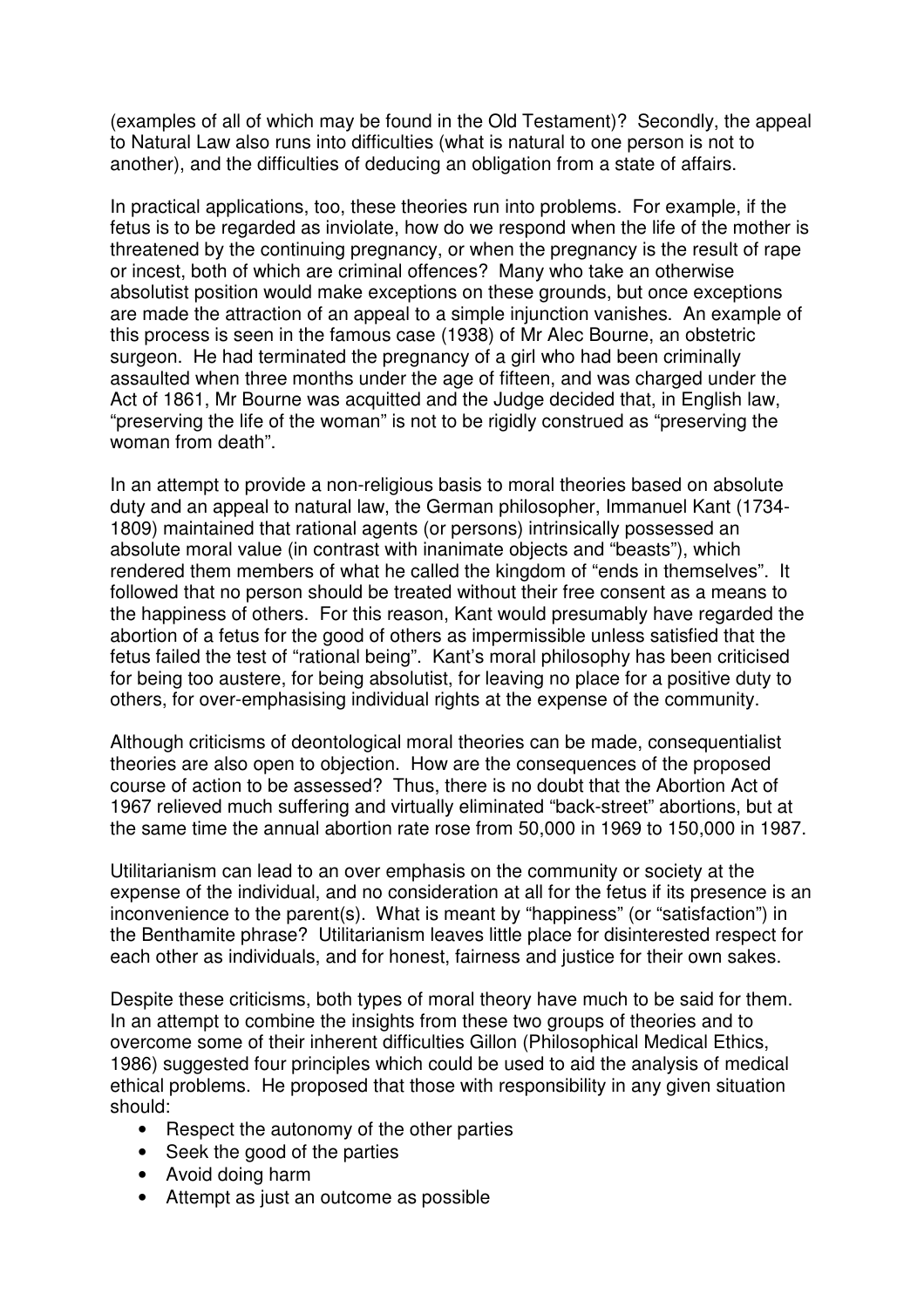By autonomy (from the Greek meaning self rule) is meant the capacity to think, decide and act on the basis of such thought and decision freely and independently.

Examination of these principles reveals that they are phrased in abstract form and yet can result in mutually contradictory conclusions. This is particularly so where one of the parties has great power over the other, as in the case of an unwanted pregnancy – where there is a clash of interests or rights. Hence the importance of considering human rights in this context.

## **3.2 Rights**

The complexity of rights language can be baffling. It has been argued that there are inalienable rights, grounded in God and his relation with the world, or perhaps in nature itself and human responsibility for it. The claim is an intriguing one and there is a huge literature on the topic, mucho of it concerned with the resolution of apparent conflicts of rights. In the case in point, for example, both mother and child have rights; how are they related? And if both mother and child have rights, does the embryo have rights and how are they to be compared and contrasted with those of the mother?

A further basis of rights is justiciability, that is the basis of rights in law. A person or community has rights, but they are only the rights which are capable of being defended in law. Thus the state has the right to tax the citizen, and the citizen has the right to vote. The problem with this for deciding the status of the unborn human is that the cases where an unborn human has been able to bring an action in law are few and far between, and none at all in the United Kingdom. The embryo has therefore in principle no justiciable rights.

Neither of these approaches reduces the need for a theological perspective. This report, indeed, claims that the fact of God's creation of the world, and of the human in his image, gives a unique status to all that is human (see Chapter 4). However, reference to rights language does not reduce the problem of the status of the unborn to simple terms, it merely sets one set of claims against others. In the light of the best information and clearest thing we have to learn to make decisions which take account of the less than ideal circumstances in which all concerned find themselves. A corollary of this is the full acceptance of the consequences of their decisions. It is this which constitutes the morality in decision-making and avoids the anarchy of mere convenience and self-deception which would lead to moral anarchy. See the reference to Gillon's four principles above.

### **3.3 The relationship between moral status and biological development**

Views on this issue can be classified according to the point in development from which they suggest that there is an absolute moral obligation not to kill the products of human conception. The main developments on which they focus are fertilisation; formation of the primitive streak ("individualisation"); attainment of the capacity to feel pain and / or pleasure ("sentience"); attainment of the capacity for life outside the uterus ("viability"); birth; and the acquisition of such attributes as self-awareness, thought and rational behaviour ("personhood").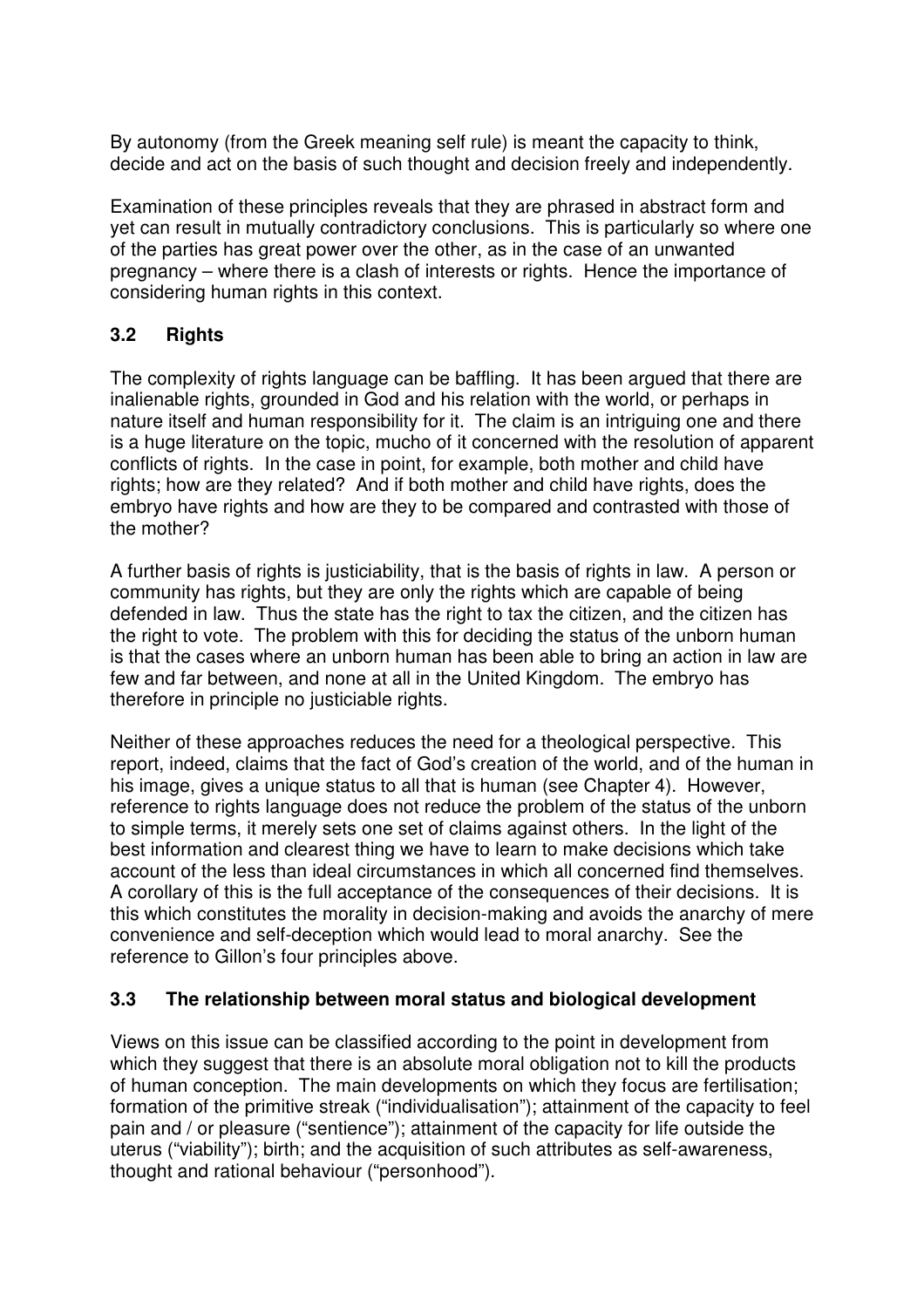# **3.3.1 At fertilisation**

The view that the unborn human has from its very beginning as much right to live as an adult is particularly associated with the Roman Catholic Church, although by no means confined to it. Roman Catholic teaching declares that in principle this "right to life" applies to all humans who have souls; but there are long-standing differences among Roman Catholic theorists as to when ensoulment (also called hominsation) occurs, and Roman Catholics are taught to behave as if ensoulment and fertilisation coincided. This means not attempting to destroy any unborn human, even by using methods such as the intra-uterine device with a view to preventing implantation if fertilisation occurs.

As justification for th9is policy, the *Declaration on Procured Abortion* (1984) states tat "From the time that the ovum is fertilised, a life is begun which is neither that of the father nor of the mother; it is rather the life of a new human being with its own growth. It would never be made human if it were not human already." This is often taken to imply that what confers the right to life is membership of the human species, which includes newly fertilised egg and adult alike. A similar view is held by many Protestants. J. Foster writes: "I have said that the fetus is a human being and by this I mean that it is a human being right from conception, right from the time that the mother's egg is fertilised, when the egg and sperm combine to form a single cell." (J. Foster 'Personhood and the Ethics of Abortion' in Abortion and the Sanctity of Human Life, ed. J. H. Chamier, Paternoster 1985).

A rather different argument which leads to the same conclusion is that since the unborn human has the potential to be a human adult it should be treated as if it were an adult. It has been further argued, particularly in Roman Catholic circles, that because the unborn human has more potential that its mother (whose potential has already been partially realised) and also because it is "innocent", its life should be preserved even at the expense of its mother's, if a choice has to be made between them.

This basing of the right to life on membership of the human species appears to offer a clear-cut solution to the many ethical problems associated with the unborn human. However, a possible serious flaw in this argument is that this concept fails to do justice to the biological and social realties of human development.

### **3.3.2 At individualisation**

One Roman Catholic scholar, Norman Ford, stated recently that for the first two weeks after fertilisation it seems "to be quite unreal to speak of the presence of a distinct human individual" in the mother's uterus ('When did I begin?', 1988). The grounds for this view are biological (see Chapter 2.1). In the early first-week preembryo, each cell is totipotent, i.e. it has the potentiality of developing into a separate and complete human individual if separated from the other cells. The pre-embryo as a whole has therefore the potentiality to give rise either to one individual (which usually happens) or to more than one (as when identical twins occur). Furthermore, only a minority of the pre-embryo's cells will form the body of that individual or individuals: the majority will form the placenta through which the individual is nourished and the flied-filled sac in which he or she is cradled.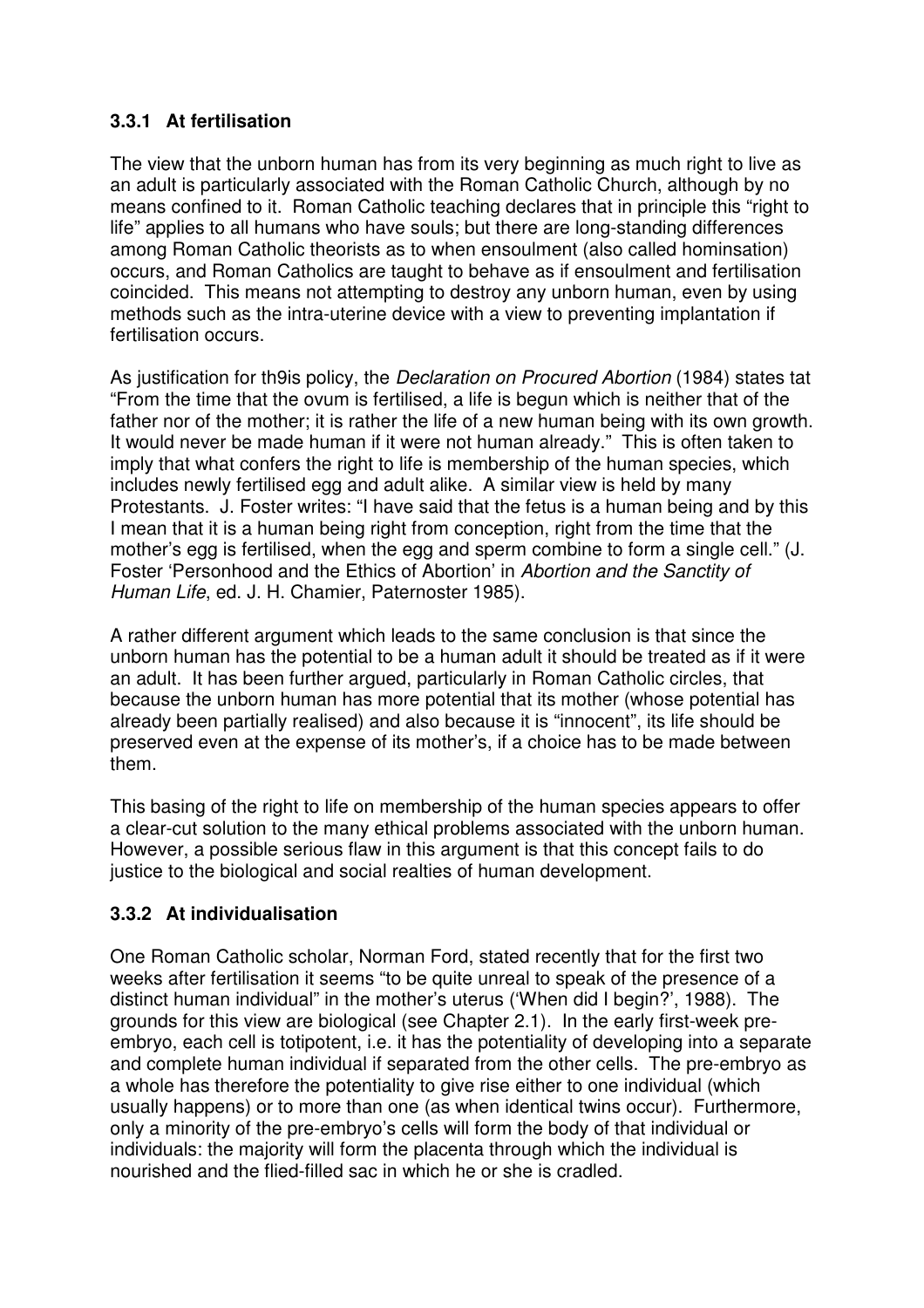The cells which are to form the body become identifiable during the second week, when they come to constitute the embryonic disc; but even this structure is at first a featureless flat plate from which one individual or two (identical twins) or even more can develop. The number of individuals to be formed only becomes apparent on about the fifteenth day with the appearance of the primitive streak (streaks, if there is to be more than one embryo), which is the first step in the laying down of the plan of the body and arguably the earliest point at which the produces of conception can be said to include a distinct human being or beings, even though these products have always been human.

This was broadly the view taken in the Warnock Report, which concluded that the pre-embryo had not as strong a claim to life as the embryo and fetus and that therefore responsible experimentation (followed by destruction) should be permitted on the products of in vitro fertilisation during the pre-embryonic period (i.e. the two weeks before the primitive streak stage) but not subsequently.

It can of course be argued that to locate the beginning of individualisation at precisely two weeks is an over-simplification, since although primitive streak formation occurs around the fifteenth day it must both be somewhat variable in its timing and be preceded by biochemical changes which should also be regarded as part of individualisation. More fundamentally, some claim that the acquisition of human rights cannot be related to individualisation (or indeed to any later developmental milestone) because development is a continuum.

## **3.3.3 At attainment of sentience**

The view that all sentient beings are morally equivalent was put forward by Bentham. He did not claim that all sentient beings had an inviable right to life. Rather he claimed that the killing of such beings was justified if it satisfied the utilitarian maxim of "the greatest good of the greatest number" by improving the overall balance between pleasure and pain among all those affected. One argument that has been advanced against the aborting of three-month-old fetuses is that they appear to be sentient. The basis for this belief is the movements seen in fetuses during abortion at this age, which have been interpreted as responses to pain.

It appears likely that these movements are no more than reflex actions – reactions to stimuli in which the part of the central nervous system which is related to consciousness and this to sentience is not involved. Indeed, it seems that there can be no consciousness without electrical activity in the cerebral cortex, which has not been detected before the fifth month (Chapter 2.1.3). Older fetuses may of course be to some extent sentient; but it can be argued that this on its own makes no stronger a case for them having an absolute right to life than for all sentient animals having such a right. However, the need to avoid causing fetal pain should certainly be borne in mind whenever any fetus that may be sentient is aborted.

### **3.3.4 At attainment of viability**

It is sometimes argued that the unborn human should have full human rights as soon as it acquires the capacity to live outside the uterus. Attainment of this capacity – viability – has therefore been widely supposed to confer a new status on the fetus. The Infant (Life Preservation) Act of 1929 embodied this view by prohibiting the killing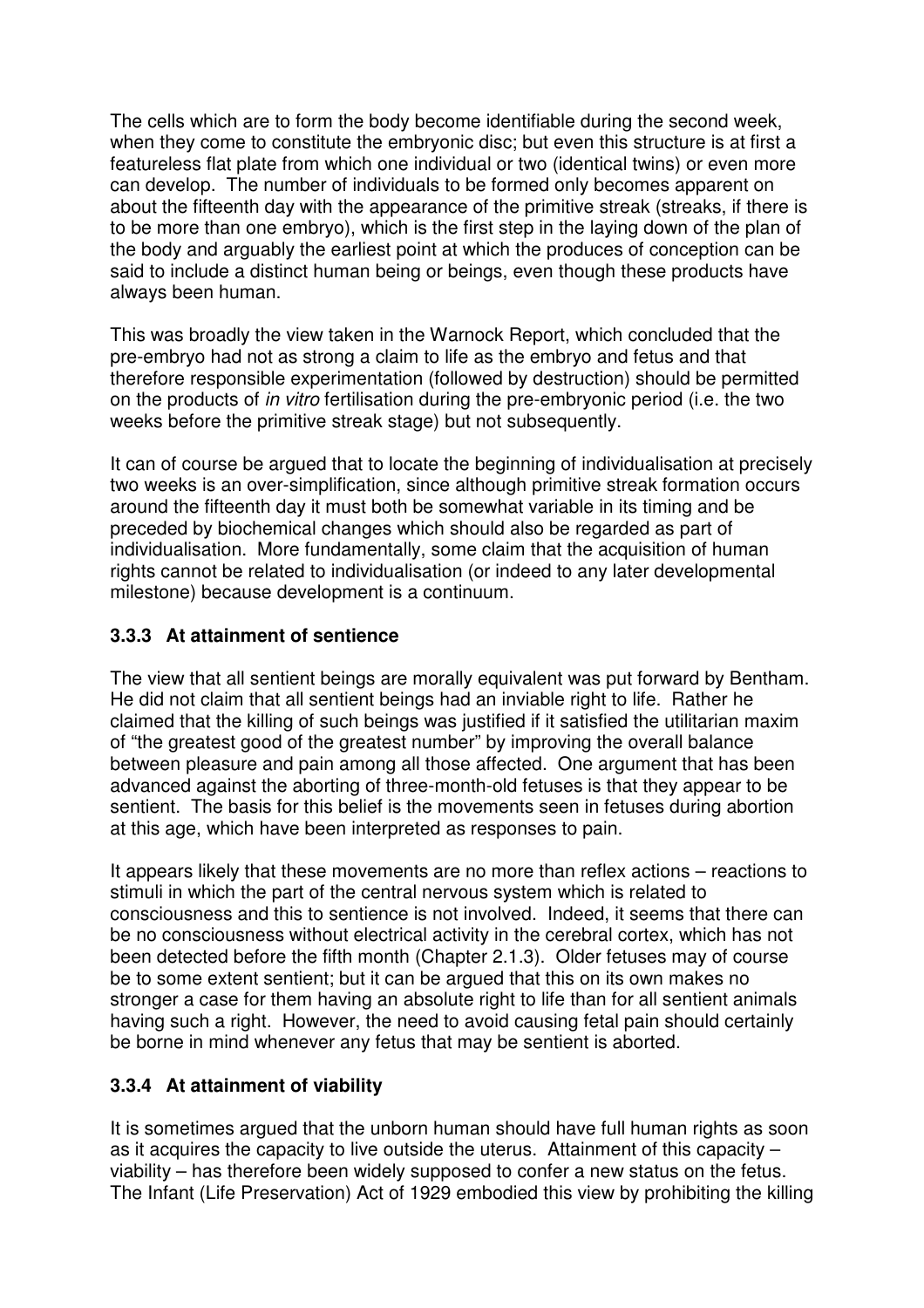before birth of "a child capable of being born alive" (i.e. a viable fetus) except when the mother's life is at risk. The Act also established that evidence that a woman had been pregnant for 28 weeks or more was prima facie proof that her fetus was viable. This was widely assumed to mean that the Act did not apply before 28 weeks. However, this assumption was not upheld in a recent civil case where the court ruled that any fetus which could breath and so live apart from its mother was covered by the Act.

The earliest time in pregnancy at which a child can be born and survive has, of course, been getting earlier, owing to the advance of medical technology – and this may be expected to confer viability on even more immature fetuses in the future. Viability therefore, is not just an inherent biological property. The age at which it is attained is affected by the available expertise, so that the 26-week old fetus of a London executive would be considered viable, whereas that of an Ethiopian peasant would not. This suggests that the viability of any fetus at a particular point in time is an unsafe criterion to use in determining what our moral obligations to it should be.

## **3.3.5 At birth**

The view that the right to life is not fully acquired until birth is implicit in the position of many of those who press for "abortion on demand". They argue that since the fetus depends totally on the mother for life, it has much the same status as any part of a woman's body. The mother is thus seen to have the same right to determine what should happen to it as she can expect to exercise over the rest of her body, for example her appendix or a tumour.

A variant of this view regards the unborn human as part of the mother's body over which she has rights up to a defined, although arbitrary, stage of pregnancy. This view is implicit in the laws of countries which allow abortion on demand below a certain stage of gestation – three months in West Germany and the United States, for example. Even the acceptance of post-coital contraception implies that so long as a woman's offspring are only pre-embryos she has the right to determine whether they should live or die.

An important reason for not equating the unborn human with the other parts of its mother's body is its distinct genetic constitution and capacity to become a totally separate individual if allowed to develop. There are also the questions of the involvement of the father and of the doctor. The father of the unborn human must be considered to have some rights and responsibilities at least on moral grounds, even if these are not enshrined in law. Also, to exercise her "right to abortion" the woman needs medical help. Unless regarded merely as a technician, the doctor is entitled to have a say in what is to be done, just as in any other medical situation on which he or she is consulted.

### **3.3.6 At attainment of personhood**

The Division of Social Responsibility publication Abortion Reconsidered emphasised the importance of personhood. Based on the theological insights into our relationship to God as a "Person" the authors argued that "person has become the primary human category for moral reflection". With regard to the abortion debate, the question "Who are persons?" was stated as "What persons, or beings who are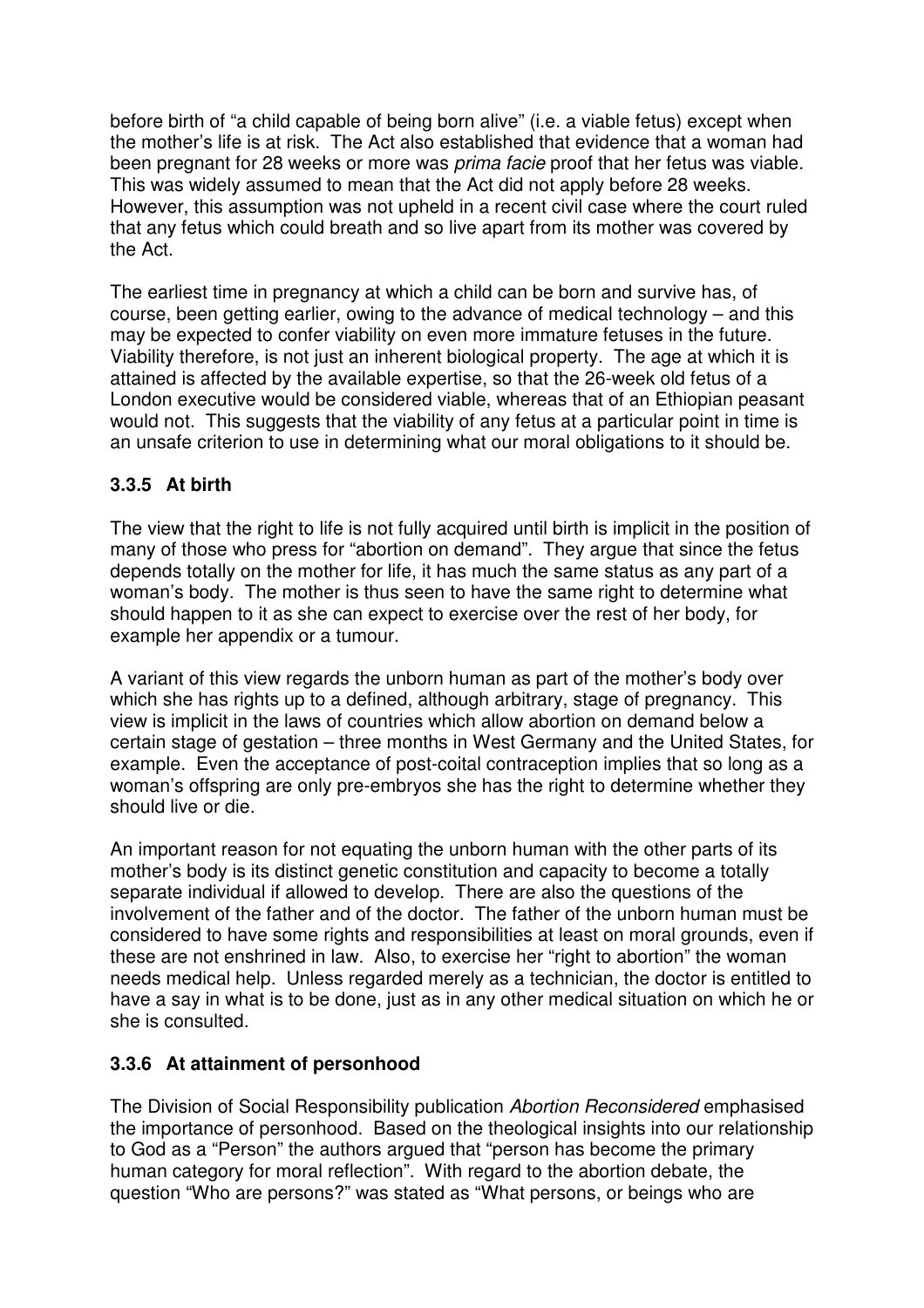properly to be treated wholly or in part as persons, are involved, and how will they be affected by a decision to permit or forbid abortion?" The report went on to state that:

"any definition of a person must at least involve reference to an individual being, possessing independence and able to respond to relationships. The fetus progressively develops the potential to exhibit these qualities. To regard the fetus fully as a person at an early stage of the pregnancy, however, is to reject all normal meanings of the concept of a 'person'. Certainly, the early fetus will normally develop to viability and birth. The loss of a fetus is therefore never totally without significance, but such a loss in early pregnancy does not amount to the death of a person."

As is implied by the phrase "at least" in the list of criteria of personhood given in this quotation, these are by no means the only criteria which it has been suggested that a human must satisfy in order to be considered a person. The primacy that the Statement gives to personhood echoes Kant's view that persons are the category of beings to whom we owe moral obligations; but Kant's definition of a person was "a rational, willing agent." Earlier, John Locke (1632-1704) had defined a person as "a thinking intelligent being that has reason and reflection and can consider itself as itself, the same thinking being in different times and place; which it does only by that consciousness which is inseparable and as it seems to me essential to it." (Essay Concerning Human Understanding, ed. J. W. Yolton, 1972, p. 280.) Others suggest that one must be capable of making moral judgements, must know that conduct can be either food or bad, to be considered a person.

On such criteria, personhood is not acquired until after birth. As Gillon writes, "very young infants, and humans with severely damaged or severely defective brains, may be able nether to think nor to be self aware, and if the Kantian requirement of rational agency is to be met, many older children and some adults will fail to fall into the net of personhood." (Philosophical Medical Ethics, 1986.) The view that persons are the only beings to whom we have moral obligations therefore suggests that infants and some older human beings as well as embryos and fetuses need not be treated as though they had an inviable right to life, thus opening the door to infanticide and euthanasia. Once on this "slippery slope", it is argued, it may all to easily become a matter of political and economic expediency to deny human rights, including the right to life, to any who do not meet the expectations of those in power. The history of human society, infected as it is by human sin, provides many examples of how easily this can happen.

### **3.4 Conclusion**

Each of these various attempts to get to grips with the question of the human raises many additional questions. In effect they all appear to want to solve the problem by reference to some external criteria which might be objectively determined, either by definition or enquiry. Whatever external authorities or criteria we choose to accept, we cannot escape the exercise of personal judgement and the acceptance of personal responsibility.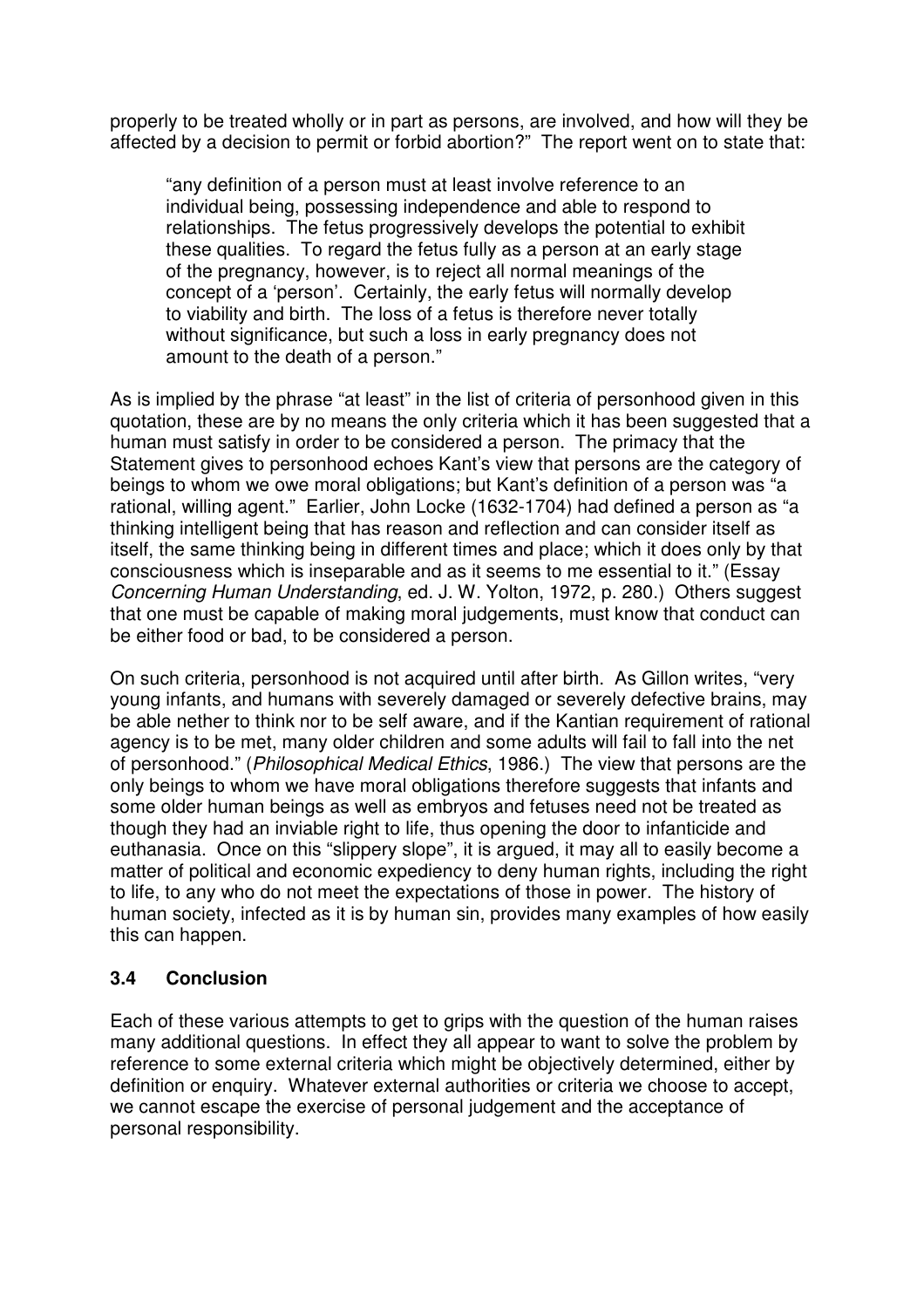### **Chapter 4**

### **THEOLOGICAL REFLECTIONS**

#### **4.0 Introduction**

The biological and medical discoveries outlined in Chapter 2, and the developments in medicine and surgery that are made possible by them are like the discoveries of Copernicus and of modern psychology in that they face theology with a completely new situation. We don not believe that any of the absolutist positions outlined in the previous chapter do justice to the complexity of the situation with which we are faced: they overlook some facts and values whilst making other values absolute.

The complexity stems from, among other things, the sheer quantity of new knowledge, the variety of unborn human material, the difficulties of moral discernment, the conflicting views competing for our support, and the ambiguity of tradition and Scripture.

There is, in fact, little biblical material that bears explicitly on the specific issues involved, and traditional teaching can in some cases be shown to be based on inaccurate understanding (as, for example, that a woman is the passive recipient of the life-giving male seed). Isolated texts can be ambiguous and point in different directions. In this situation we have to turn to what is at the heart of our faith, to the doctrines of creation redemption and resurrection. We shall not find in them a predetermined theological system that will provide ready-made answers, but reflection on them will help to point the issues and reveal appropriate ways of exploring them.

#### **4.1 Creation**

Central to all Christian faith is the belief that God is love. Creation is an act of love in which God creates and sustains the objects of his love. He loves everything that he has made, but in creation humanity ahs a special place because only humanity made in the image of God and to humanity is given dominion over the earth (Genesis 1.27f, Psalm 8.5-8). What creation in the image of God means, and whether the image is borne by humanity as a whole or by each individual, is not spelled out in the creation story in Genesis, but it has to do with reflecting the nature of God and thus must surely involved the ability to make choices and to live in relationship with God. Humanity has been given the freedom and responsibility to know God, to learn of his will, and to choose whether to work with him towards that future which he has prepared for the whole of his creation (Romans 8.12-21).

Although it is only human beings who have the awareness and the creative freedom that belong to the image of God, some human beings have them at most in limited ways – infants and some severely handicapped people, for example – and others have in varying degrees lost them through accident or depravity (Romans 3.23; but they are all still part of the human community which is the special object of God's love and the bearer of his image. The limitations of individual human beings do not exclude them from the humanity that is "made little lower than God" (Psalm 8.5). Their value does not depend on their individual abilities or even their individual potential; it depends on their being created and procreated from and within the human community. The aborted fetus, the unviable embryo and the "spare" embryos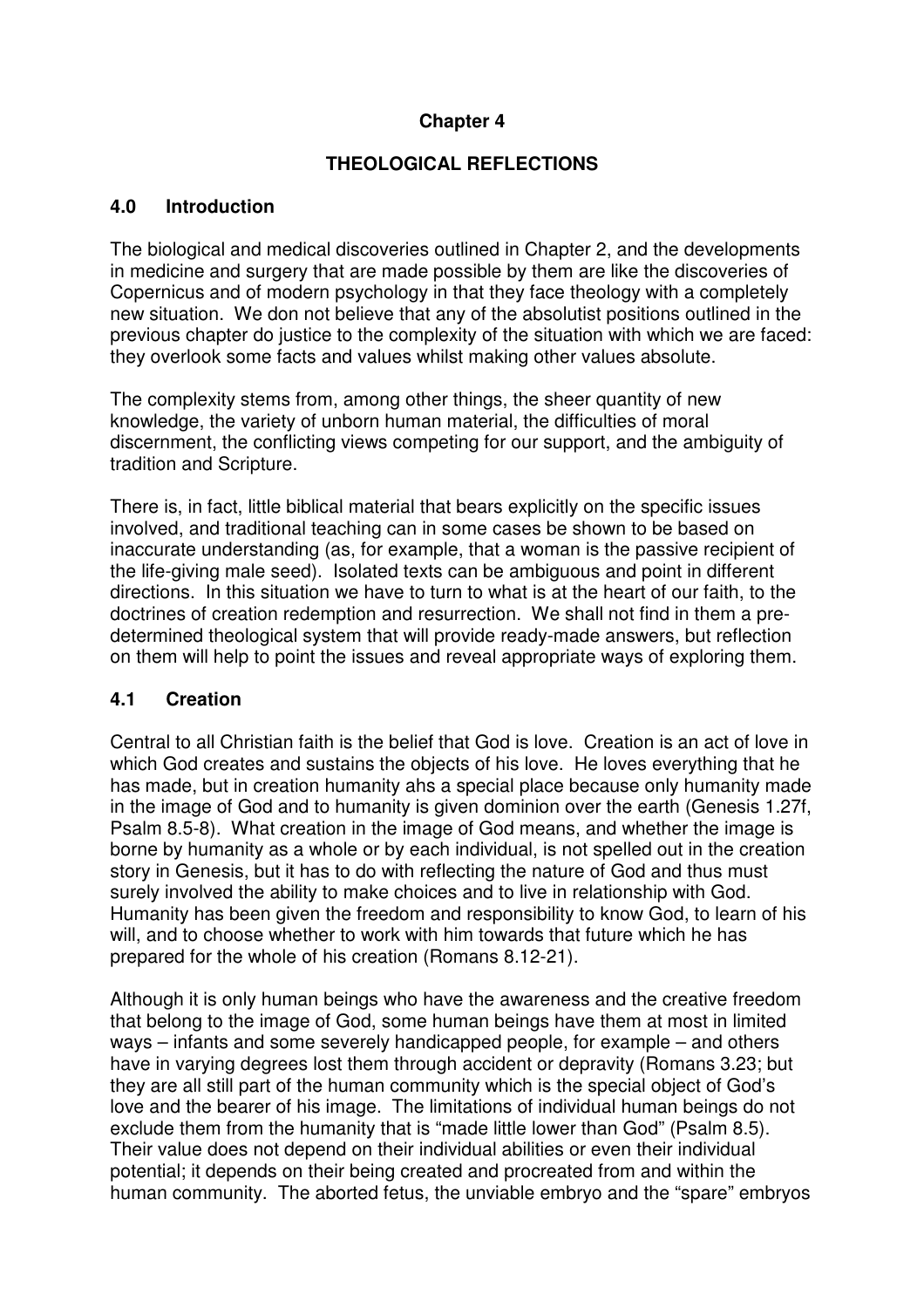produced in vitro are also created and procreated in the community' they are human material and they have a special relation to humanity. They are flesh of our flesh, the flesh taken by the incarnate Word (John 1.14, Romans 8.3, Hebrews 2.14-17). It is our conviction that the special place of humanity in creation requires a "high" view of this human material. This means that decisions about it are never trivial: they must be taken responsibly, but they are not, on the other hand, pre-determined.

Dominion over the creation, the other special gift to humanity, has to be understood in the light of Christ's authority. Although he is the One into whose hands the Father has given all things, he takes the form of a servant (John 13.3-14, cf Philippians 2.5- 11); when humanity, therefore is given authority over the earth, it is firstly not absolute authority because the earth is the Lord's, and secondly it is authority not to exploit but to serve. Human beings should not make arbitrary choices, but follow the will of God. They are stewards, not owners.

## **4.2 The human situation**

The gift of free choice enables humanity to become partners with God in creation. God uses the artist and the craftsman to create beauty and to make things for human use; he reveals new truth through the scholar and the scientist and in the act of procreation he uses woman and man to bring into being a person who would not otherwise have existed. By his loving and creative choice, God has given human beings responsibility and has thereby limited his own power over the world. While this is necessary if human beings are to be creative, it also makes it possible for them to make destructive choices, as the continuation of the story of Adam shows. In this story, which is a paradigm of the human situation, human beings seek a mastery that God has not given them and attempt to order things by values other than God's; this disobedience breaks their relationship with God, and distorts their relationships with each other and with the rest of creation (Genesis 3.1-19).

Through the God-given ability to choose, humanity chooses what is destructive both of its own well-being and of that of other created beings, but even so the love of God is not changed in quality and because it is unchanged it is revealed in new ways (John 3.16, Romans 5.8). God continues to love and seeks to recall humanity to his way by taking on the pain of human existence (Hebrews 4.14f, 5.7-9). He himself becomes part of the human community, thereby showing the depth of his love for it and investing it with new value (Romans 8.17).

Sin, nevertheless, remains a reality within the human situation. Jesus is rejected and crucified, and the long history of the world since then shows both the acceptance of Jesus' values and the distortion and rejection of them. As in the Adam story human relationships with God, with each other and with creation are broken and twisted. No-one wholly escapes this entail; our decisions are made with warped judgement in sin-laden situations (Romans 1.18, 1 John 1-8).

# **4.3 The Christian hope**

The rejection and death of Jesus are not the end; death is followed by resurrection and the gift of the Holy Spirit. Indeed, the whole act of God in Christ, which includes rejection and crucifixion, is resurrection, the giving of new life to those who were dead in sin (John 10.10); it is the act of a resurrection God who not only brings good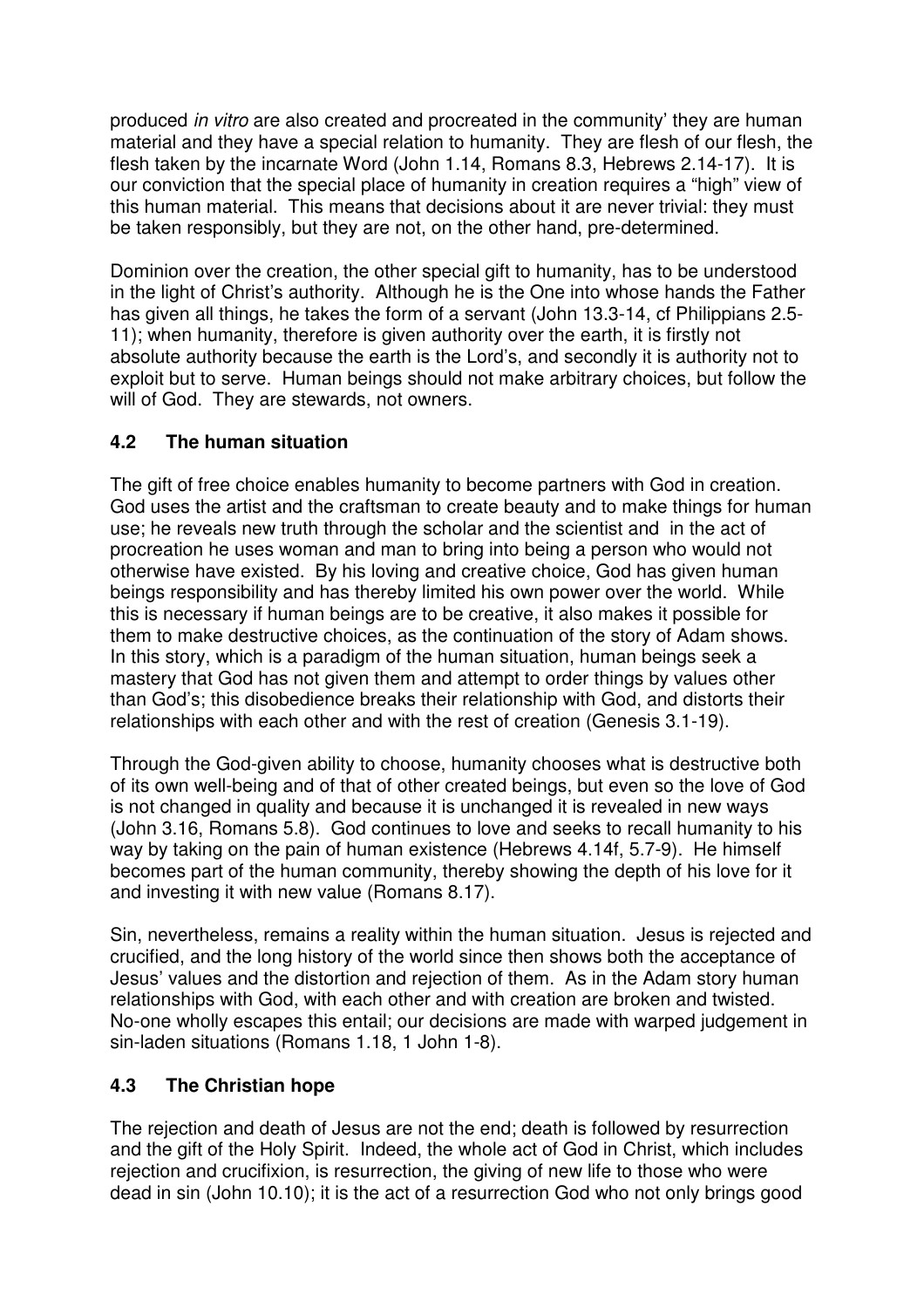out of evil, but also sets free and empowers his people to do the same. Even if noone wholly escapes the entail of sin, those who are in Christ do not have to be completely bound by it. When people are responsive to the Spirit, guided by love, sensitive to the whole revelation of God recorded in the Bible, using their God-given reason and open to each other, to new truth and to God, they can make good decisions, and their wrong decisions can be met with forgiveness and the possibility of redemption.

The new knowledge given by modern biology is within the loving purposes of God and the guiding power of the Holy Spirit. The developments of modern science and medicine are instruments of God for human good (even if they can be misused); they are part of the answer to ages of prayer for healing and arise from God's gift to us of inquiring minds and the capacity for wonder. Even if we live in a sinful situation God lives in it with us. Our relationship with him may be distorted but it is not broken because he is still at work in creation and redemption. There is in every situation the possibility of good.

## **4.4 Human response**

Love, central to God's nature and his dealings with humanity, is also the heart of the human response to God (Mark 12.29-31 etc.). We love because he first loved us, and our duty to our neighbour is to love as God loves us (1 John 4.19-21, etc.). The principle of love enables us to make rules of behaviour, but it itself is not modified by any higher principle, event that of obedience to God, because love is obedience to God. We cannot avoid making decisions; that is the inescapable consequence of God's love and the gift of choice. All decisions about the human "material" must be made in the light of the centrality of love as defined by the nature and activity of God, but that does not mean that there are not difficult decisions to make, or that new knowledge may not make it necessary to change the everyday rules by which we live. It is not self-evident, for example, that the commandment "You shall not kill" applies to the fertilised ovum: to say that it does or does not is an ethical decision of the sort we are discussing. That other positions exist and are held by good people who are seeking to do the will of God should remind us that to take a particular stand is a matter of choice, whether the stand be "absolutist", liberal, radical or situational, whether it gives primacy to women's rights, the rights of the fetus or the just requirements of society.

### **4.5 Making decisions**

The recognition that the unborn human is of value to God does not therefore free us from having to make difficult and painful decision where the values of two or more lives are in conflict. The knowledge that God loves the unborn human does not mean that that particular life has absolute priority over other individual lives, nor that the context of the whole of human society can be ignored. That there is a conflict between the right to life of different members of the human community is part of the tension of living in a fallen world. Any decision must be made in the knowledge that we are dealing with something which has special value to God. We have not been given any rules to follow, but the freedom and the ability to analyse sensitively new ethical situations, both in the light of our knowledge of God and his will for the world, and in the light of modern medical knowledge. Consequently we must aim to make these difficult judgements responsibly and humbly, relying on the mercy of God.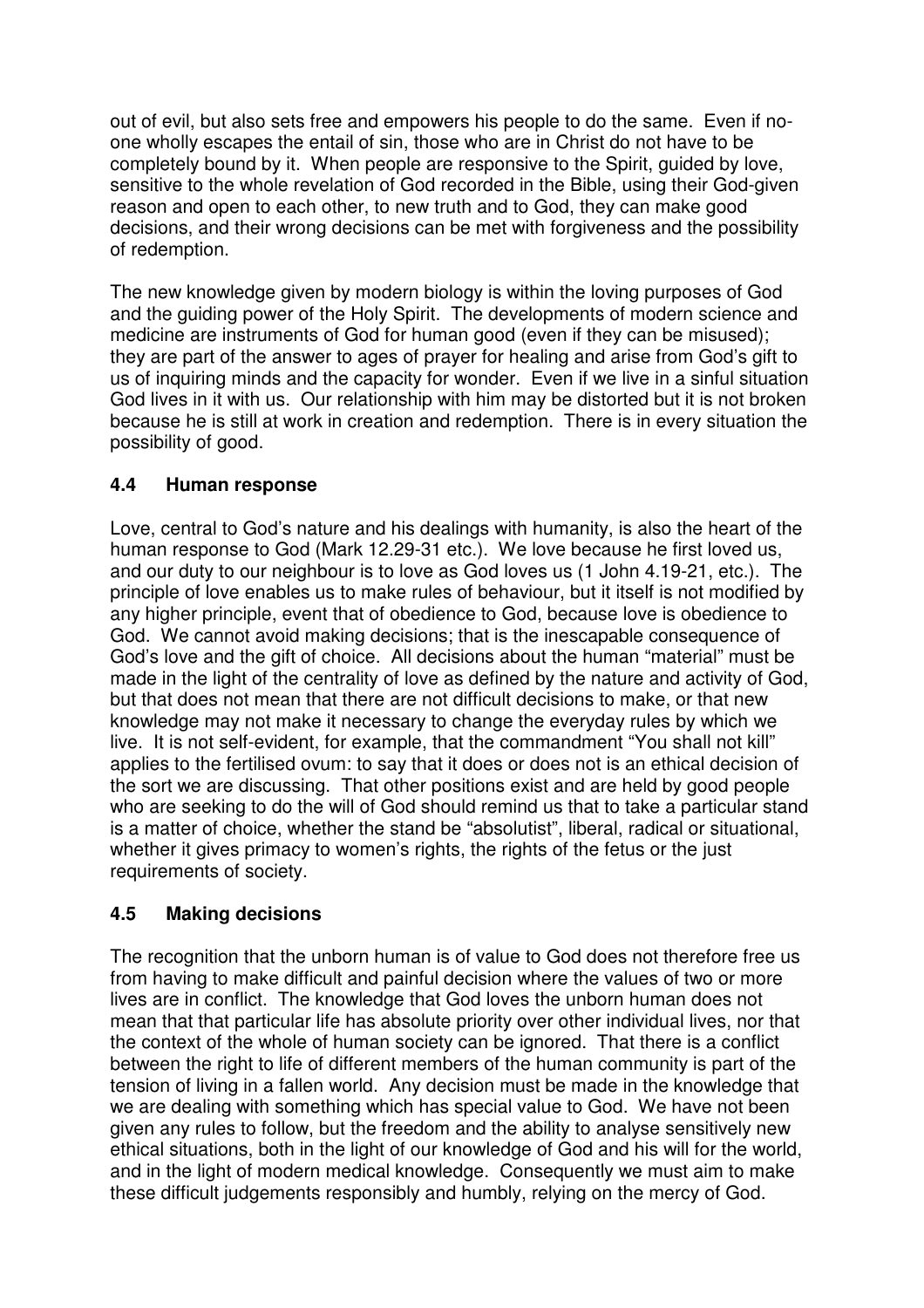The Bible emphasises God's particular concern for the vulnerable and powerless in human society (Leviticus 19.9-14, 33-34, Ezekiel 34.16). Jesus himself has a special mission to the weak (Luke 4.18, cf Luke 1.52f). this is not because God loves the weak more than the strong, but because they have a special need of protection. The unborn are a very vulnerable part of the human community and are dependent on the community for protection, but they are not unique in this; sometimes the fetus dominates the situation and threatens the mother.

Biology now makes it very difficult to talk of a single moment when a new human life comes into existence, and theology has moved away from Greek thought, which saw human beings as souls inhabiting disposable bodies, to reflect the biblical teaching that our personhood is the totality of body, mind and spirit. This means that we cannot say that at x days the human fetus has no soul and so is of no more significance than, for example, the placenta, but at  $x + 1$  it has been ensouled and so is entitled to full human status.

Furthermore, the focusing of the debate on the existence of souls has resulted in a devaluation of the human body. Human bodies are important: God himself became human at the Incarnation and took a normal human body and the gospels record Jesus healing physical illness. Resurrection is not merely for souls, but for human beings clothed in a new resurrection body. Our body is to be "a temple of the Holy Spirit" (1 Corinthians 3.19).

The unbroken development that makes it difficult to say that any particular moment is the beginning of a new human life does not mean that there are not significant stages. This development is not simply biological; the relationship of the unborn to the human community is also developing and changing, not least because as it develops it arouses new emotions in people related to it.

The complexities of the problem of the status of the unborn should not be allowed to obscure the needs of other members of the human community, to whom there is an obligation of love. There is a great deal of biblical material that shows God's concern for the unborn, even for the as yet unconceived (Jeremiah 1.5), but in general it is there to emphasise the concern God has always had for the person addressed, who is now an adult. God is no less concerned for the born than for the unborn. The Annunciation shows God's concern for Mary as well as his will for and foreknowledge of a child she is to bear (Luke 1.26-38, cf Matthew 1.18-23). The woman pregnant with an unwanted fetus has her own great needs, which are to be met with love. Love here involves deep concern for her well-being, which is to be shown in pastoral care and counselling which helps her to become more aware of what is involved in the decisions that face her. Such pastoral care is not less a part of our duty to the vulnerable than is our concern for the unborn, and it must not be overlooked or undervalued.

A proper concern for the whole human context, for the human community of which the unborn are part, must take many things into account, balance conflicting needs and accept the resulting tensions. There are many people with needs to be considered, for example the couples from whom the unborn material has come and the couples whose earning for children new knowledge might satisfy, sufferers from dehumanising brain diseases who could benefit from the experimental use of unborn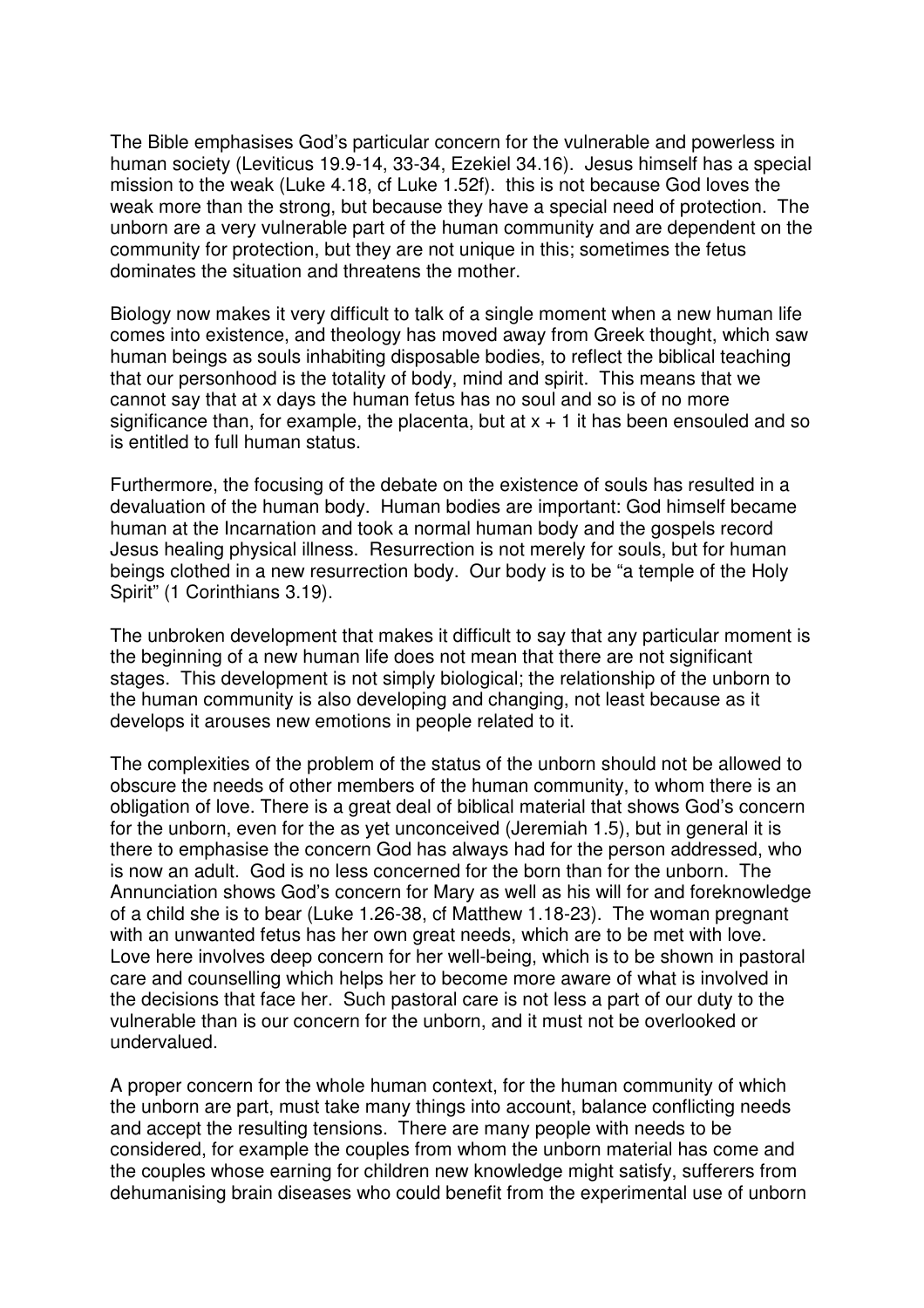human material, people whose handicaps cause so much suffering that they and those who love them say that it would be better if they had not lived, and those who in their disability have enriched human life. We also have to take account of the way thee matters are ordered in our society, the need to work for legislation that reflects what we believe to be the Christian attitude to these moral issues, and the experience of those who have to carry out society's requirements.

### **4.6 Conclusion**

We have constantly referred in the foregoing to the decisions that have to be made concerning the unborn. There are decisions about matters of fact, decisions about principles and decisions about what action to take. We have concluded that the unborn is human in that it is part of the whole human community, but we have to wrestle with the question whether the image of God is borne by all human material or only by human beings individually. And we have to decide, for instance, whether we should treat all unborn human material as if it were fully personal, whether human material can be used as a means to an end, however good. Whether it has the same status regardless of origin and state of development. We have also as members of society to ask what is the proper task of the law in these matters.

These are the sort of questions that face us. They do not admit easy answers but we are inquiring, responsible agents in a world in which we are entitled and, indeed, obliged to explore, to ask questions and to make moral judgements. Nothing can take this responsibility from us.

This chapter has looked at some of the theological considerations that must inform our decisions. We have spoken of the love of God in creation and redemption, of the responsibility given by God to humanity to share in the work of creative love, in Christ's servant ministry, his healing work and his protection of the weak. We have emphasised the possibility of resurrection, which enables humanity with God's help to learn from experience, to make new starts and to bring good out of evil. We have emphasised that love, love fro all humanity, is also central to the human response. It is also the gift of God that humanity can learn new truth, and it is new truth that today faces us with new possibilities and the need for new decisions.

This report is written in the context of the Church which is a community of believers, with different gifts and abilities; they are responsible for each other and have to support each other in situations of suffering and the making of difficult decisions. As scientists, doctors, nurses, lawyers, teachers, pastors, theologians, as church members, citizens and people involved in family relationships, we have responsibilities given us by God and we must grasp the opportunity of guiding the life of our community towards that future which God wills.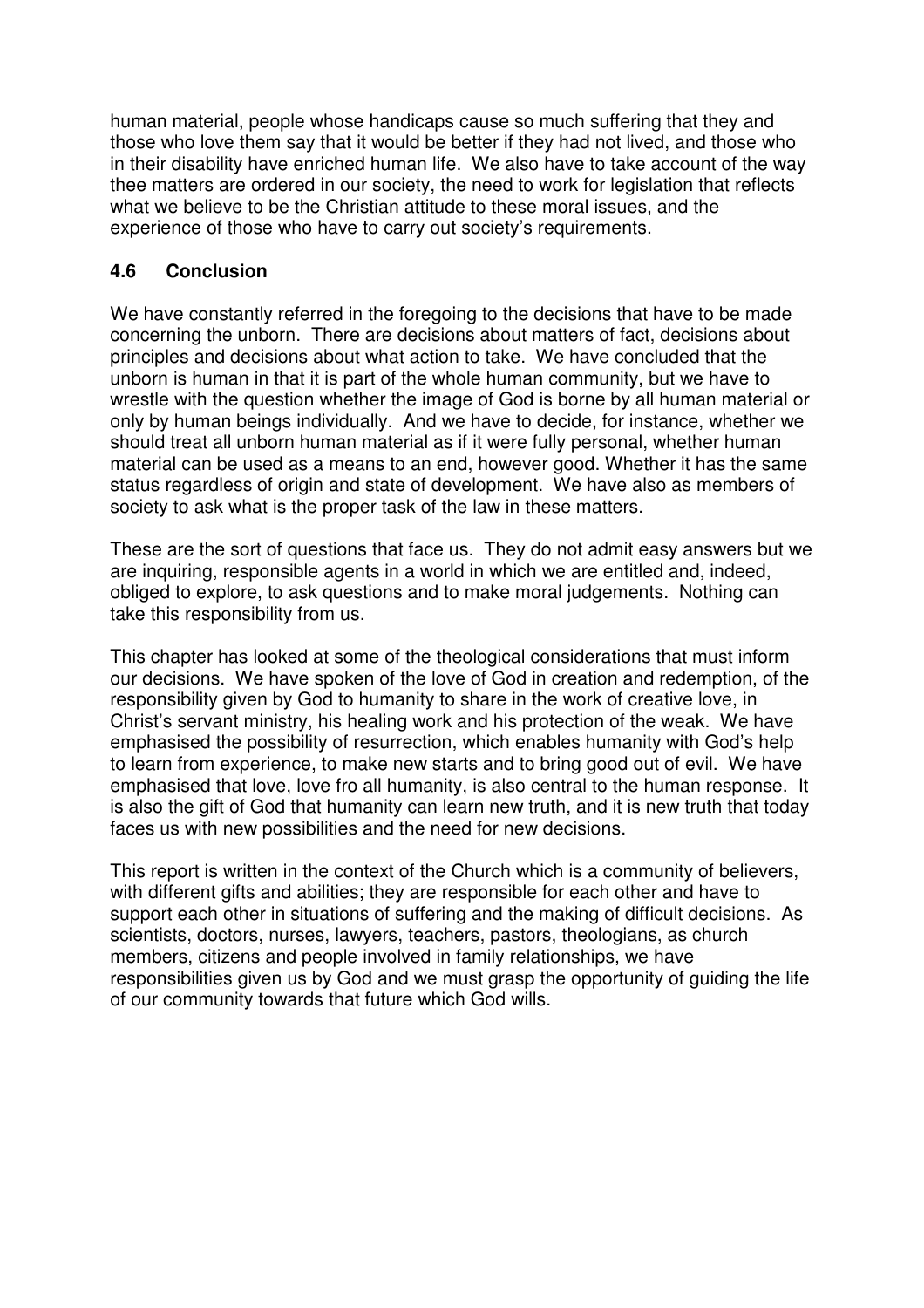# **Chapter 5**

# **HOW SHOULD THE UNBORN HUMAN BE REGARDED?**

## **5.1 An attempt to grapple with the moral situation**

It is clear from the arguments presented so far that human beings cannot escape the responsibility of exercising their free will. Choices have to be made, and this requires thought and debate, and the realisation that, on occasions, wrong decisions may result. Attempts to find relief from the responsibility for making choices, such as by seeking to point to external authorities may seem attractive, but the result is often dehumanising.

Like others, Christians must accept the moral responsibility for their decisions, and not thing that it can be avoided by reference to definition, moral theory, or personal convenience. The facts must be uncovered and the will of God sought. The Christian must be prepared to accept the implications of his or her judgement. Personal decision-making must not be seen as an isolated process. The whole Christian community, with its collective reflection and resources, is of immense importance. The entire process of decision-making, for the Christian, sets his moral thinking and choosing in the context of God's redemptive love.

## **5.2 How should the unborn human be regarded?**

In considering the status of the unborn human two sets of facts must be affirmed:

First, the product of the coming together of human sperm and ovum is obviously itself human. It is also distinct, in that it has the beginning of an existence independent of the parents contributing the gametes. It is thus, morally, in a different category from such body tissue of either parent as a blood cell, a finger, or a tumour.

Secondly, however, there is the undeniable fact that this combination of cells has to undergo very considerable biological development before it becomes even potentially capable of human consciousness and therefore of human identity. It is only after some 14 days that the appearance of the so-called primitive streak makes these developments possible.

The significance to the unborn human of being in a state of development – of becoming a person – and the significance of being human will be considered in this order.

# **5.2.1 The significance of becoming a person**

It is difficult if not impossible to define exactly the beginning or ending of any stage of the human life cycle. It cannot be precisely stated when a person may be called "adult". There is sometimes a dilemma as to when a person may be considered to have died, as bodily functions can continue after brain death has occurred. Similarly, the beginning of human life cannot be pinpointed. However, significant stages in the development of the unborn human are discernible, even if it is not possible to define them exactly.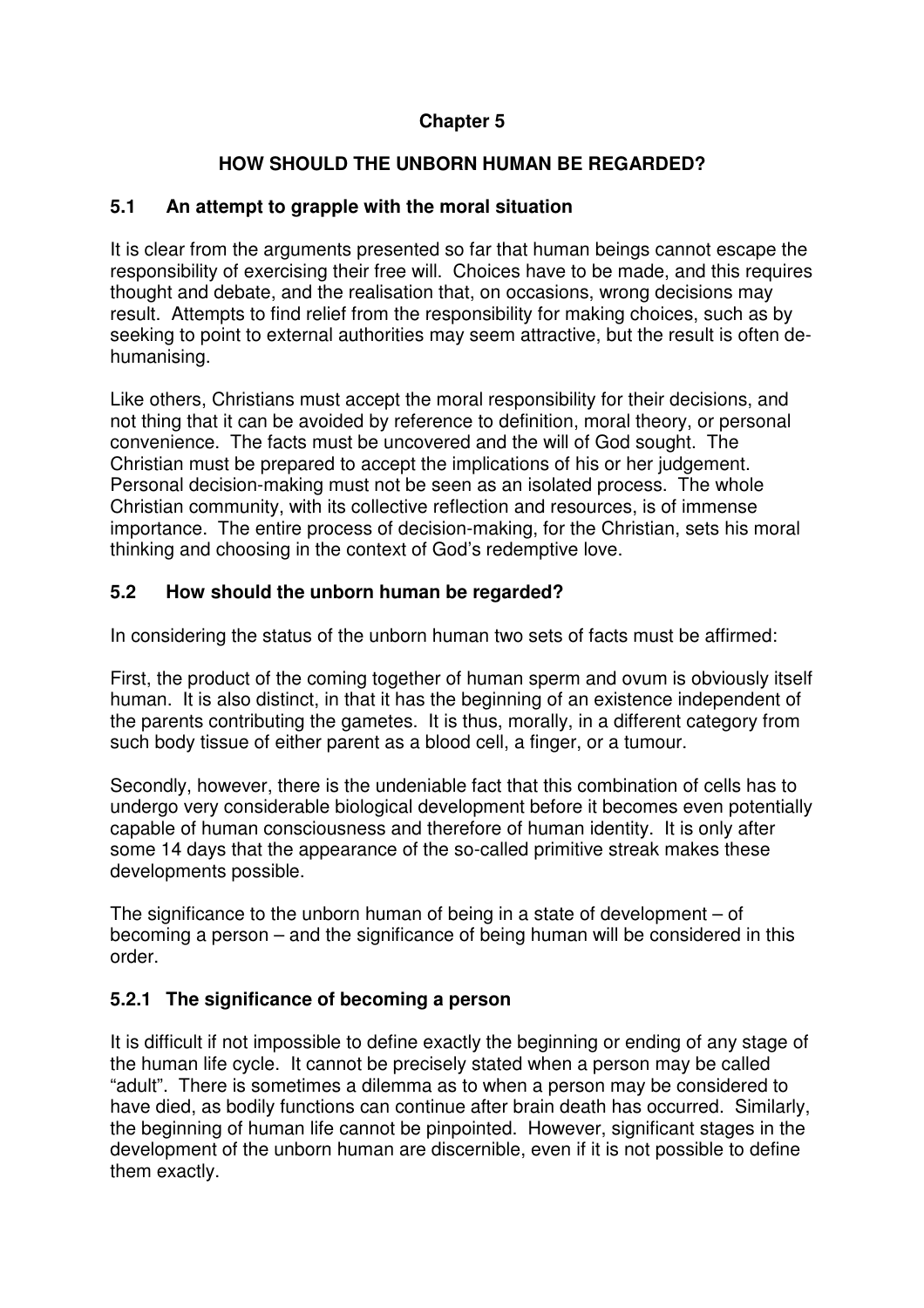Many of these stages have already been outlined and their relationship to moral status explored in Chapters 2.1 and 3.3 respectively. Significant from the point of view of making moral and legal decisions could be:

- 1. the penetration of the sperm through the outer layer of the egg (the zona pellucida)
- 2. the joining of the genetic material of sperm and egg (syngamy)
- 3. implantation of the fertilised egg into the wall of the uterus (which takes about seven days to complete)
- 4. the beginning of the laying down of the primitive streak at around 14 days, after which "twinning" is no longer possible (individualisation).
- 5. the beginnings of the development of the spinal cord and central nervous system
- 6. "quickening", when the mother is first aware of the movement of the fetus. (This may not have any biological significance as far as the fetus is concerned, though previously it had moral and legal implications for the mother. Of comparable impact on the parents is the first glimpse of the fetus during the prenatal scan.)
- 7. the stage at which the fetus is viable if taken from the uterus
- 8. birth, when the fetus naturally becomes biologically independent of the mother.

In stating these it is not intended to imply that all the events have equal significance, but all have been used as "markers" by various people wrestling with the question of when human life begins.

It may be argued that it is even possible to go back one step further and to ask about the statues of the human gametes. In Biblical times the semen was thought to have significance and its wastage condemned (Genesis 38.9). (It must be remembered that at that time the semen alone was thought to be the source of life, the woman only providing the environment in which the life could develop.) Modern science has shown that both the egg, when extruded from the ovaries, and the sperm are genetically distinct from the body or somatic cells of the woman and man.

However, both egg and sperm are primarily instructions for the making of a human being, rather than constituting a human being him or herself. The same may be said of the pre-embryo; but with the appearance of the beginning of the primitive streak, about fourteen days after fertilisation, a change of major significance occurs. At that stage it becomes certain whether any unborn human or humans, and if so how many, are being formed. At that point it becomes possible to speak of a biological entity capable of carrying human consciousness, conscience and identity.

The current understanding of the biological fact that fertilisation and development are a continuous process forces the conclusion that it is not possible to define the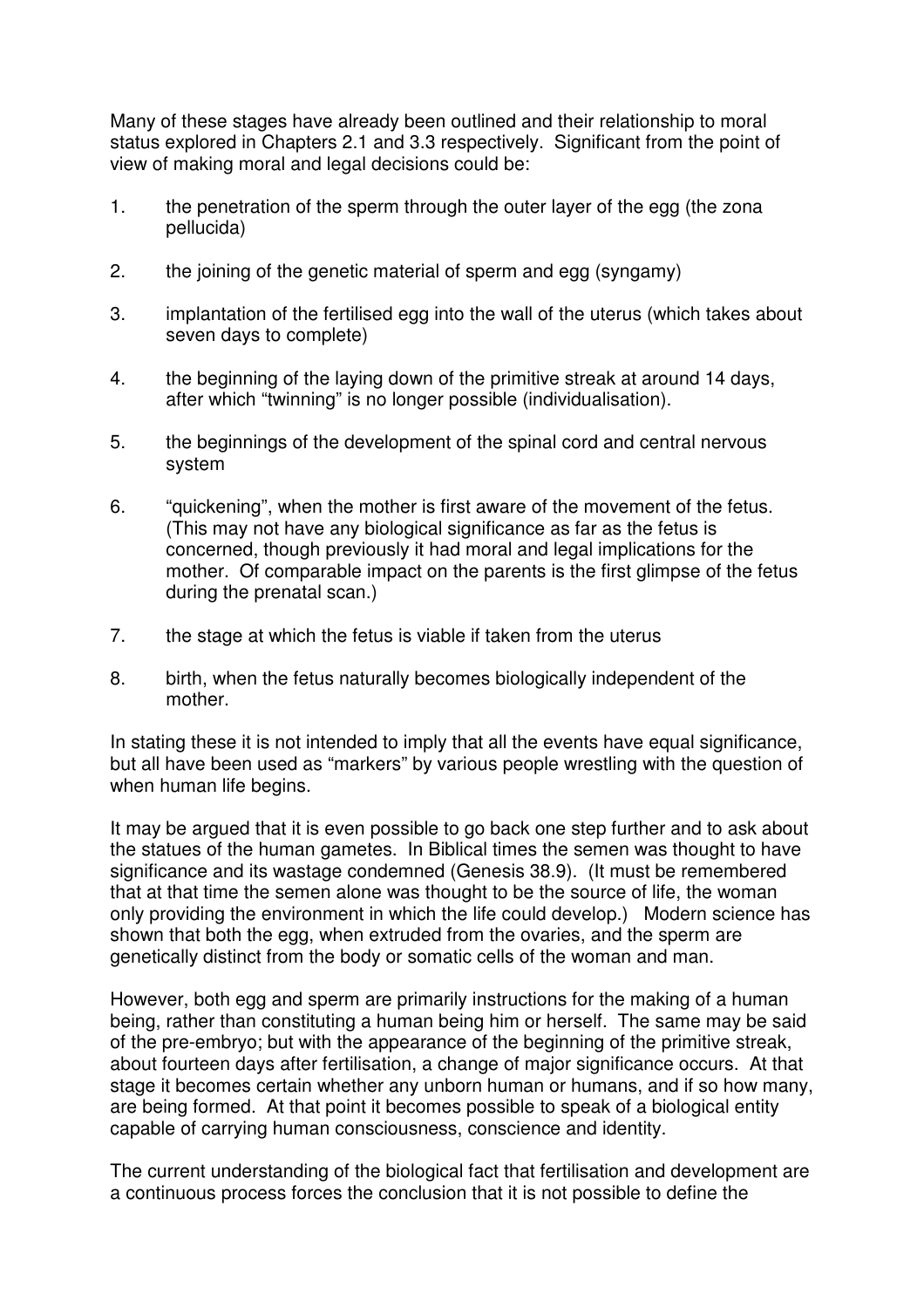moment when a new human person begins. This was emphasised in the statement found in Expression of Dissent B of the Warnock Report: "Public concern about the public concern which led to the establishment of this Inquiry is often expressed in the form of the question "When does life begin?". This cannot be answered in a simple fashion. An ovum is a living cell as is a spermatozoon; both can be properly described as alive. The cluster of cells which is the embryo is likewise alive. But this is not what people are really asking. Their real question is: "When does the human person come into existence?". This cannot be answered in a simple fashion either. The beginning of a person is not a question of fact but of a decision made in the light of moral principles. The question must be defined still further. It therefore becomes "At what stage of development should the status of a person be accorded to an embryo of the human species?". Different people answer this question in different ways. Some say at fertilisation, others at implantation, yet others at a still alter stage of development. Scientific observation and philosophical and theological reflection can illuminate the question but they cannot answer it." (p.90, Report of the Committee of Inquiry into Human Fertilisation and Embryology; London: HMSO 1984).

## **5.2.2 The significance of being human**

There are many reported situations where people grieve over a natural miscarriage or induced abortion. There are also women who have developed a kind of "bonding" to their eggs fertilised in vitro and subsequently frozen. This awareness, experienced by parents, that there is "someone" to relate to even though the human is unborn, reinforces from an experiential viewpoint the Christian understanding of the value of the unborn human.

For any Christian group the theological understanding of the issues involved is crucial (see Chapter 4). When it comes to considering the value to God of the fertilised human egg, the fact that it is human must be of prime consideration. This is true whatever stage its development may have reached. The attempt to find a moment in the process of fertilisation and subsequent development after which the entity may rightly be considered human in the full sense of the word is to miss the point. Human material is involved throughout the whole process and for that reason, when dealing with ethical questions, human status must be afforded to it. This requires that the language of human relationship be applied to the discussion of the moral questions that arise. Thus, it is inappropriate to refer to even the earliest stages of human development as being a "blob of cells" and attaching to this description words like "mere", or "just" or "only" if it is thought that by so doing such structures are somehow shown to be non-human. A "blob of cells", when it results from the union of male and female human gametes is a human blob of cells and that makes a difference. A human world of caring and concern includes human blobs of cells in a way that, for example, it does not include the buds of a camellia or the larvae of the cabbage white butterfly.

It is important here to remember the nature and complexity of the relationships surrounding the unborn human, The fertilised egg does not exist in isolation. The parents contribute the gametes, but they are part of a wider family and of society. Also in situations where medical intervention occurs, there are the relationships with the doctors, the scientists and the other professional people involved in caring for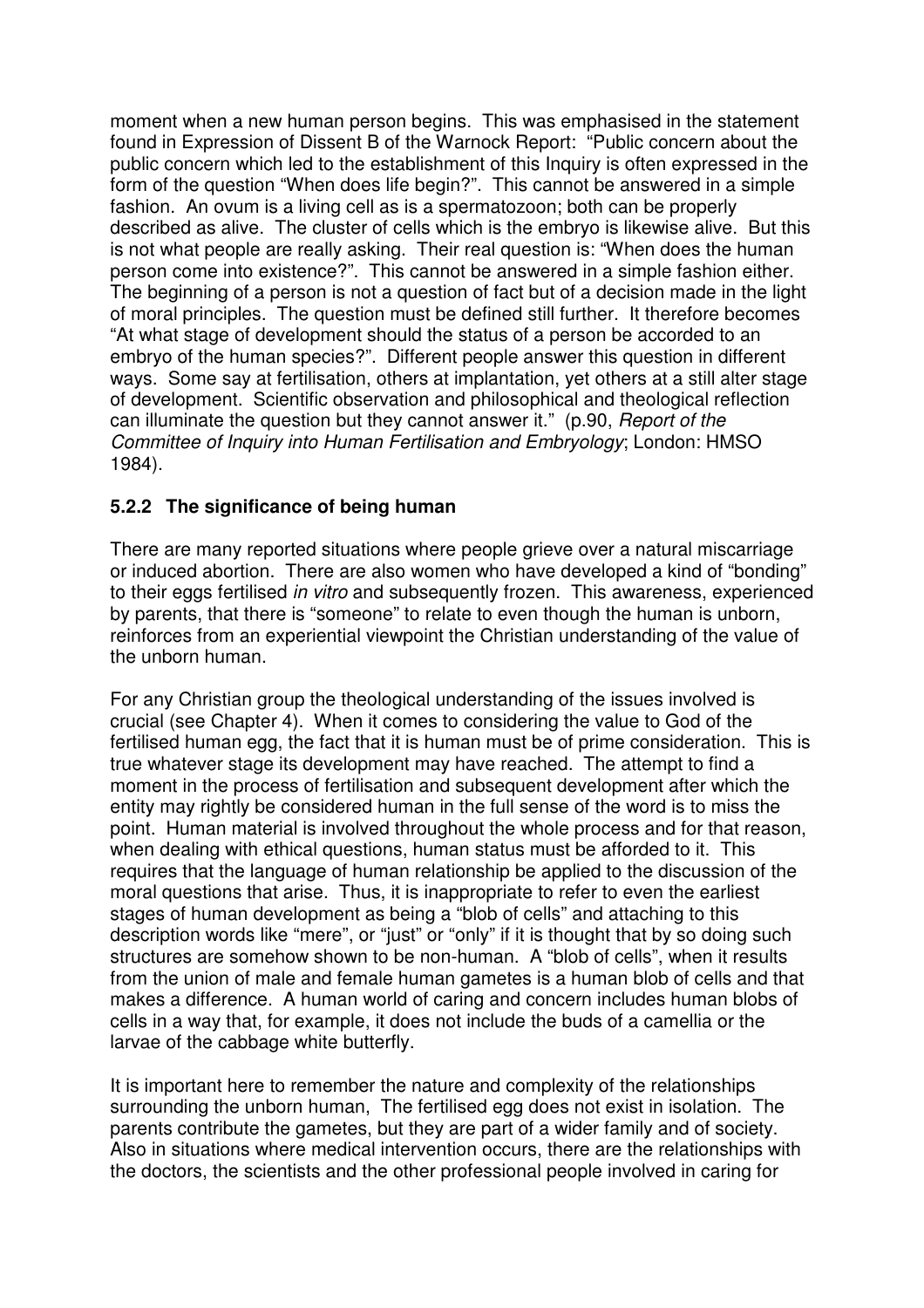and supporting the parents. Christians emphasises that there also exist relationships with God, who is the Creator and Sustainer of all.

This complex network of relationships is not static. All are changing, not only in relationship to one another, but also because the egg changes when it is fertilised and as it develops. Human beings must take responsibility for the differing valuations they give to these relationships and the way in which these affect their decisionmaking.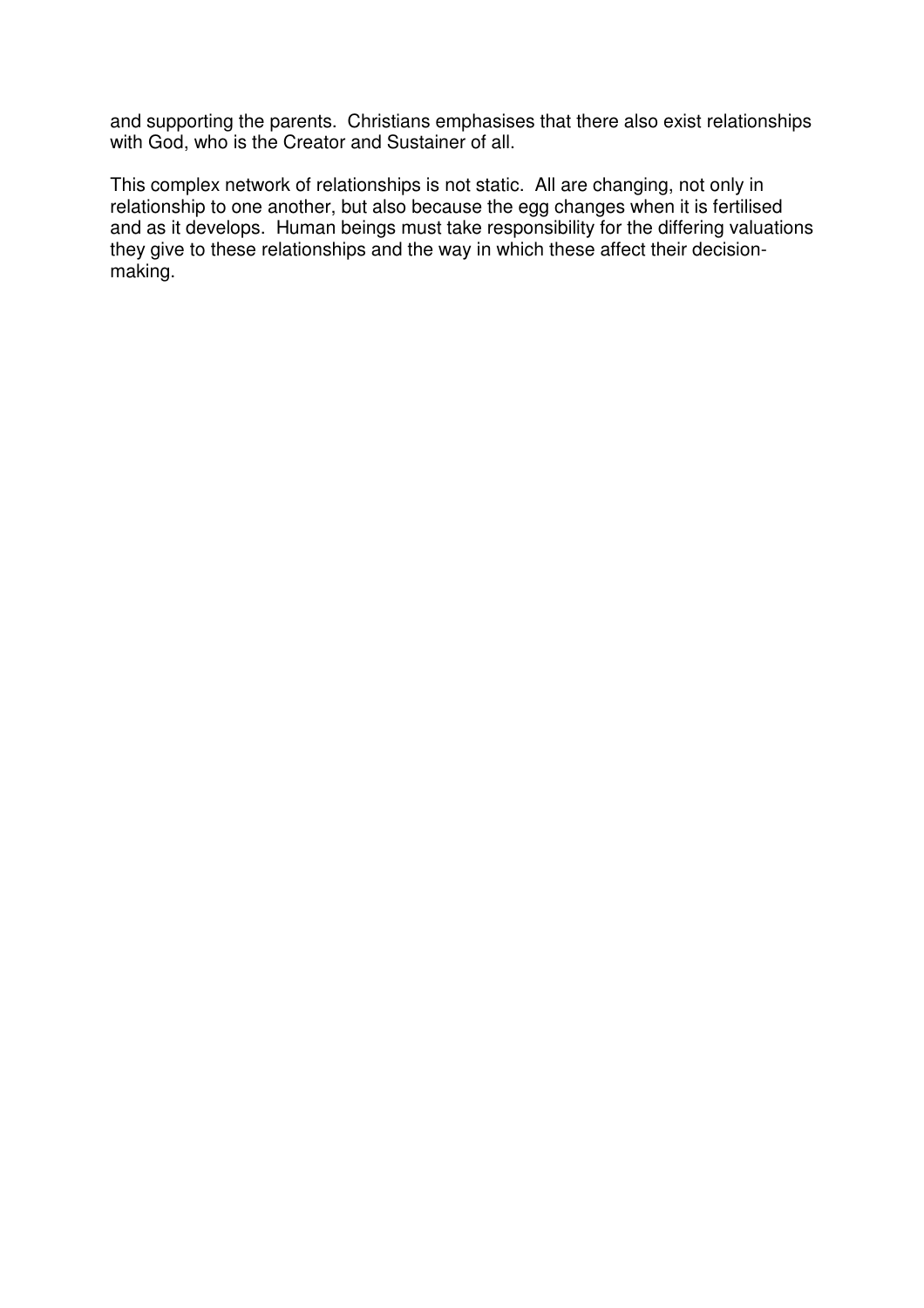# **Chapter 6**

# **WHAT THIS DISTINCTION MAY MEAN FOR SOME REAL LIFE SITUATIONS**

## **6.0 Introduction**

From what has been stated about the theological significance of the human unborn, this report might be expected to come down absolutely against abortion and any form of destructive treatment of the fertilised human egg. However, for the reasons outlined in Chapter 5, the Working Party could not themselves support such an 'absolutist position'. Although the human unborn always does have significance, the value of the unborn and its right to life has to be weighed with respect to the legitimate needs and rights of other, when confronting real ethical dilemmas in which there are conflicts of interest. One significant consequence of such a conclusion is that it is not possible, in the view of the Working Party, to offer simple criteria about what is right or wrong. Human beings are given moral responsibility by God. It is dehumanising to seek to rob people of their responsibility, even if the motives for doing so may appear to be good. However, people do not live in isolation, and all need guidance and loving support in any decision making process. This is especially true when dealing with what are often agonising moral choices concerning the future of the unborn human. How, then, is this to be worked out in practice? Examples are now discussed, which it is hoped will give some guidelines.

## **6.1 Issues associated with abortion**

### **6.1.1 Introduction**

The Biblical principle 'Thou shalt not kill' is generally taken to be a guiding Christian ethic. However, even with adult human beings, there are circumstances where killing, although wrong, is seen to be the lesser of two evils. Because abortion involves the killing of an unborn human, most, if not all, Christians would argue that it is, in principle, wrong. However, unless a position is taken which states that abortion is wrong in every circumstance, without exception, difficult choices about the rightness or wrongness of a particular situation have to be worked out.

### **6.1.2 Abortion if the mother's physical health is threatened by continuing the pregnancy**

If it can be clearly shown that to continue with the pregnancy is likely to cause the mother's death an abortion may in the circumstances be the right course of action. This is based on the assumption that the life of the adult woman is of greater significance than that of the unborn. Here judgement shave to be made between the value of an adult person compared with the value of the unborn. Many thinking people would agree with this decision, even if they were against abortion in principle. This case, which is relatively straightforward, is mentioned first to illustrate the point that, where there are conflicts of interest, judgements have to be made.

# **6.1.3 Abortion for 'Social Reasons'**

In a situation where the mother's life or physical health are not directly threatened by the pregnancy could an abortion ever be right? Before making a decision a number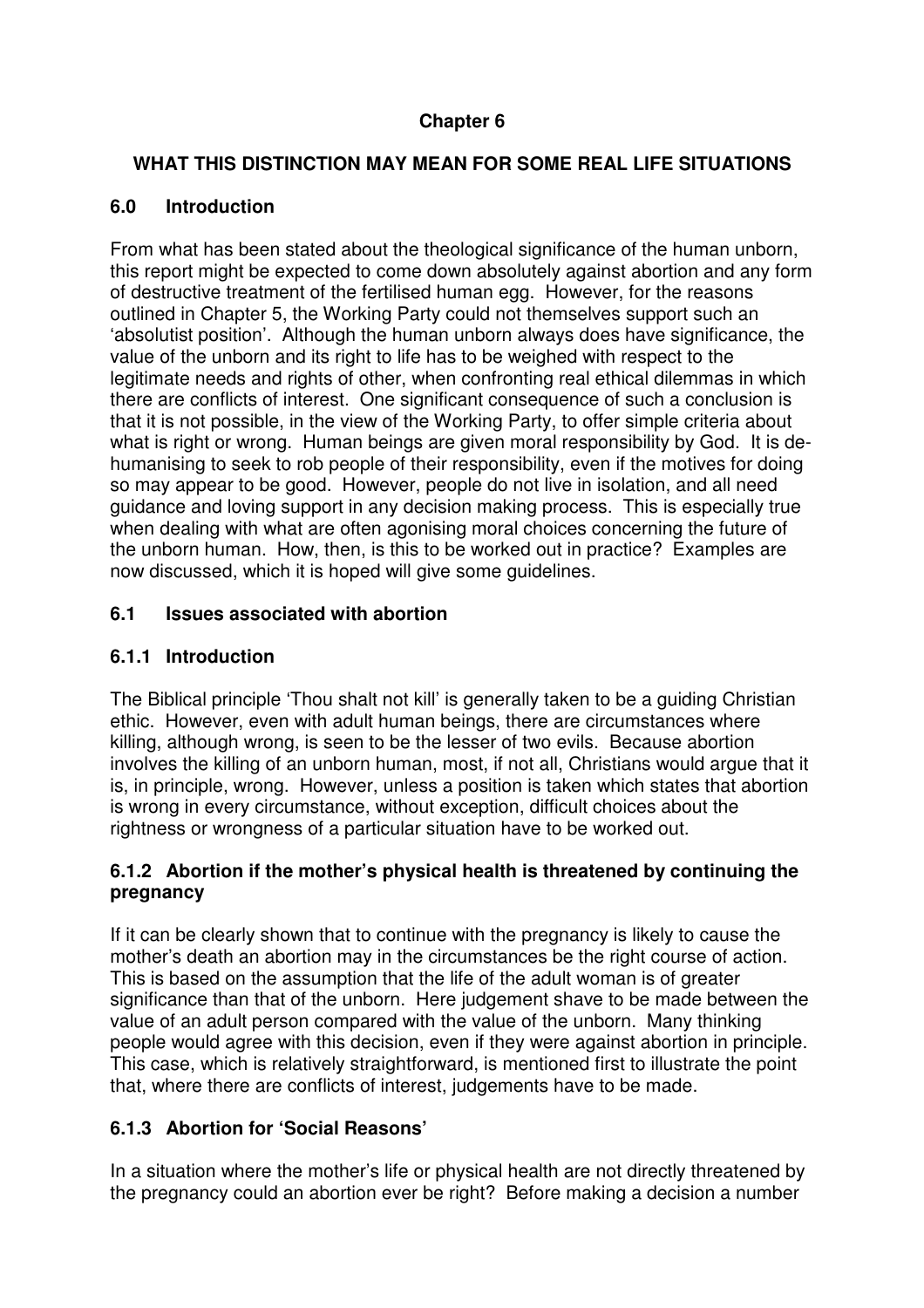of considerations need to be taken into account.

First, as many of the relevant facts as possible should be discovered. The views and welfare of the mother, the father, if known, and the wider family, as well as the interest of society at large, must all be borne in mind. The biological and psychological knowledge available should be discussed so that all area s fully aware as possible of the likely consequences of whatever decision is eventually taken. (The possibility of adoption of an unwanted baby is discussed in the Methodist Report on The Family, the Single, and Marriage.)

An unexpected pregnancy may highlight the existing social and environmental problems faced by parent(s) and existing children. The temptation to see the pregnancy as the problem and consequently not seek solutions to socially based worries which, if resolved, would make it possible for the pregnancy to proceed, must be resisted. It is important that all are aware of the fact the fetus is a genetically unique human entity which, if allowed to develop normally, will eventually grow into an adult. Thus the choice to abort will involved the death of a potential human person and this fact must be faced.

However, this does not mean that abortion for 'social reasons' is always 'wrong'. There are social circumstances where the death of the fetus is a lesser evil than the consequent suffering of those involved if it is allowed to be born. For example, a child conceived as a result of rape or incest may be utterly repugnant to the mother, thus making bonding impossible, or a child born with sever handicap may attract all the emotional energy of the mother, leaving siblings deprived, and if later institutional care is need for the handicapped child, parents may experience great stress and sense of failure.

Secondly, it must be recognised that the decision has to be made – and within a time constraint – and that those making it have to accept responsibility for their action. God has given us moral responsibility from which we cannot escape. Being human means accepting this truth. No external authority can relieve us of this. The teaching of the Church and / or the Bible can and must guide and inform Christians, but these cannot take the decision from us.

Thirdly, it must always be remembered that, although God does give us moral responsibility, he does not leave us to carry the awesome burden alone. Even if a decision is made which is later seen to be wrong (or right but for the wrong motives), it is vital to remember that God still loves us and offers his forgiveness. It is so important to remember this truth, for often the knowledge available at the time when the decision must be made is just not adequate to assess what the consequences will be. Christians believe that it is still possible to cope by trusting that God is also involved, by the Spirit, in our decision-making and its consequences. God's love and forgiveness are always at work and ultimately nothing can separate us from this love in Christ. The Church must have an even greater responsibility to those who are not Christian and who do not share this hope.

Some may interpret these arguments as indicating that abortion on demand is being advocated. This is far from the case. The position taken by some feminists and others is that the woman ahs an absolute right over her own body and that the unborn human is just part of her own body is not supported by the biological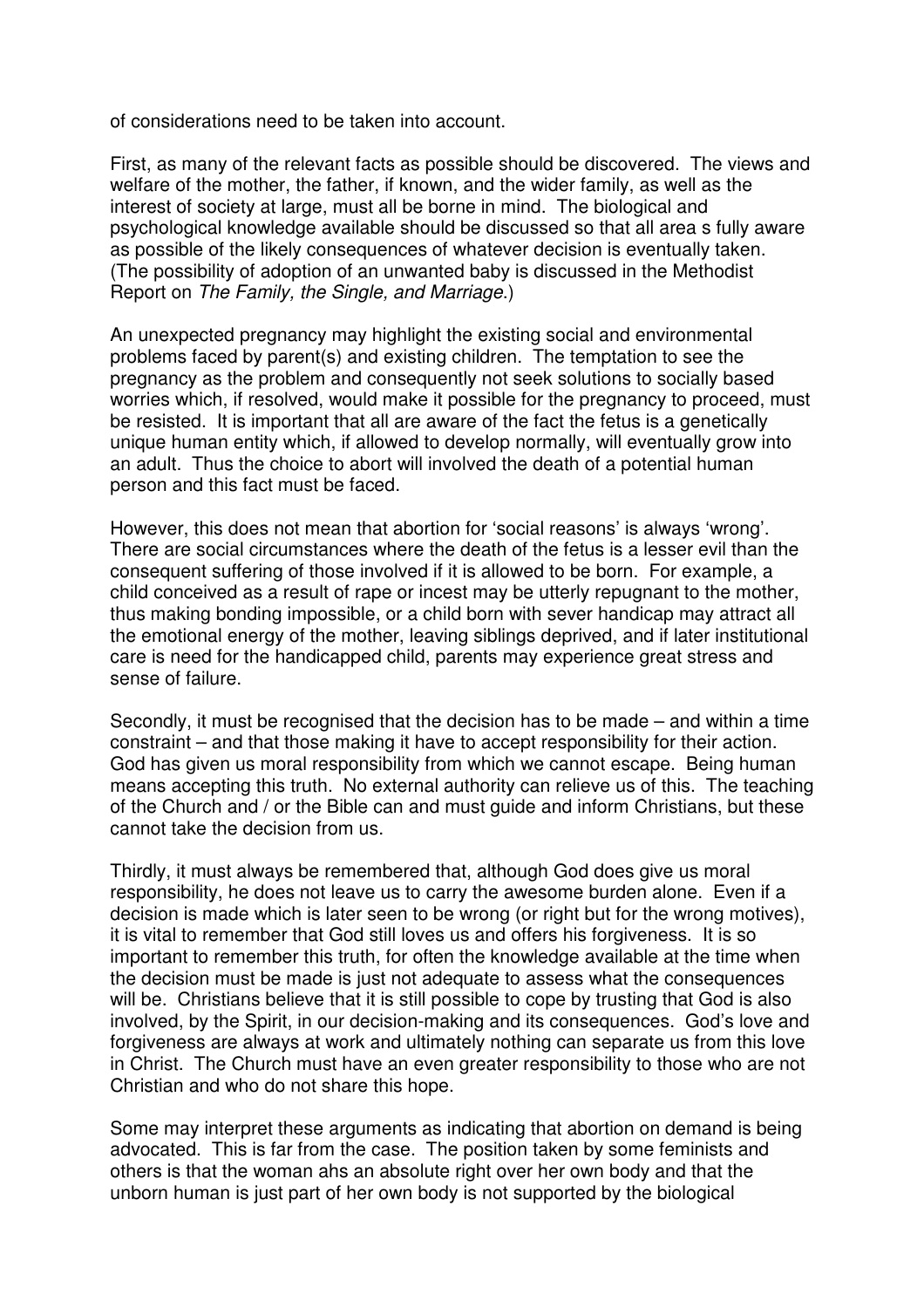evidence. The fetus is human and is genetically distinct from the mother. The issues is,. Therefore, far too serious to allow the pregnant woman to report to a doctor and to request a termination with the certainty that this will be granted without question. This is especially true when the hormonal effects of pregnancy and the fear-reaction that an unwanted pregnancy brings can seriously distort a person's thinking. Some legal framework must therefore be provided to prevent this abuse of human responsibility.

# **6.1.4 Abortion if the fetus is abnormal**

Section 2.4 outlines the various tests that can be offered to diagnose possible abnormalities. Most of them carry some risk to the unborn human. Therefore it must be decided whether the test is justifies, as there is some danger that a normal fetus could be aborted. Adequate counselling should always be provided. The decision to perform a particular test will depend on the severity of the possible deformity, the mother's (and father's and others involved) attitude to having a deformed baby and the risk involved in the test. There are clearly great advantages in obtaining accurate information as to the state of the fetus as soon as possible since if an abortion is decided upon this is best performed as early as practical. If an abortion is not hosen the parents and others can then begin to prepare, psychologically and practically, for caring for the handicapped baby in the most effective way.

The dilemma whether or not to abort an 'abnormal' fetus focuses on what is considered to be 'normal' for a human being and what are considered to be unacceptably high levels of suffering or handicap. Christians have insights which are helpful in making moral judgements in this difficult area.

First, all that is human is of special value to God. Thus, to claim that even severely abnormal babies such as Anencephalics are not really human beings, as Professor John Mahoney, S.J. does, is, in the Working Party's opinion, not helpful. (He argues on this basis that taking their organs for transplant is permissible (Institute of Medical Ethics Bulletin 45, p. 11). It may be that taking organs from anencephalic babies is justified in certain circumstances. What is being pointed out here is that the anencephalic baby is human and any decision about it must take that into consideration.)

Secondly, there are the issues of the 'quality of life' not just of the family into which the baby will be born but also for the baby him- or herself. The whole notion of 'quality of life' is a complex one. Many of the couples who find themselves in the situation of knowing that the mother is carrying an abnormal fetus will already have a child who has or is suffering from the disease. Consequently they will be well aware of the pressures created and also will have known sufferers as real humans able to relate, love and be loved. They will also know that 'quality of life' is not something that is on a constant level. Suffering for the individual and stress for the family will be far worse at some times than others. Prospective parents with little knowledge of what bringing up a diseased or handicapped child could mean will need to be provided with as much information as possible before they can be expected to make a decision.

Another issues that may well become more common in the future is the problem when a mother is carrying the human immunodeficiency virus (i.e. is HIV positive) or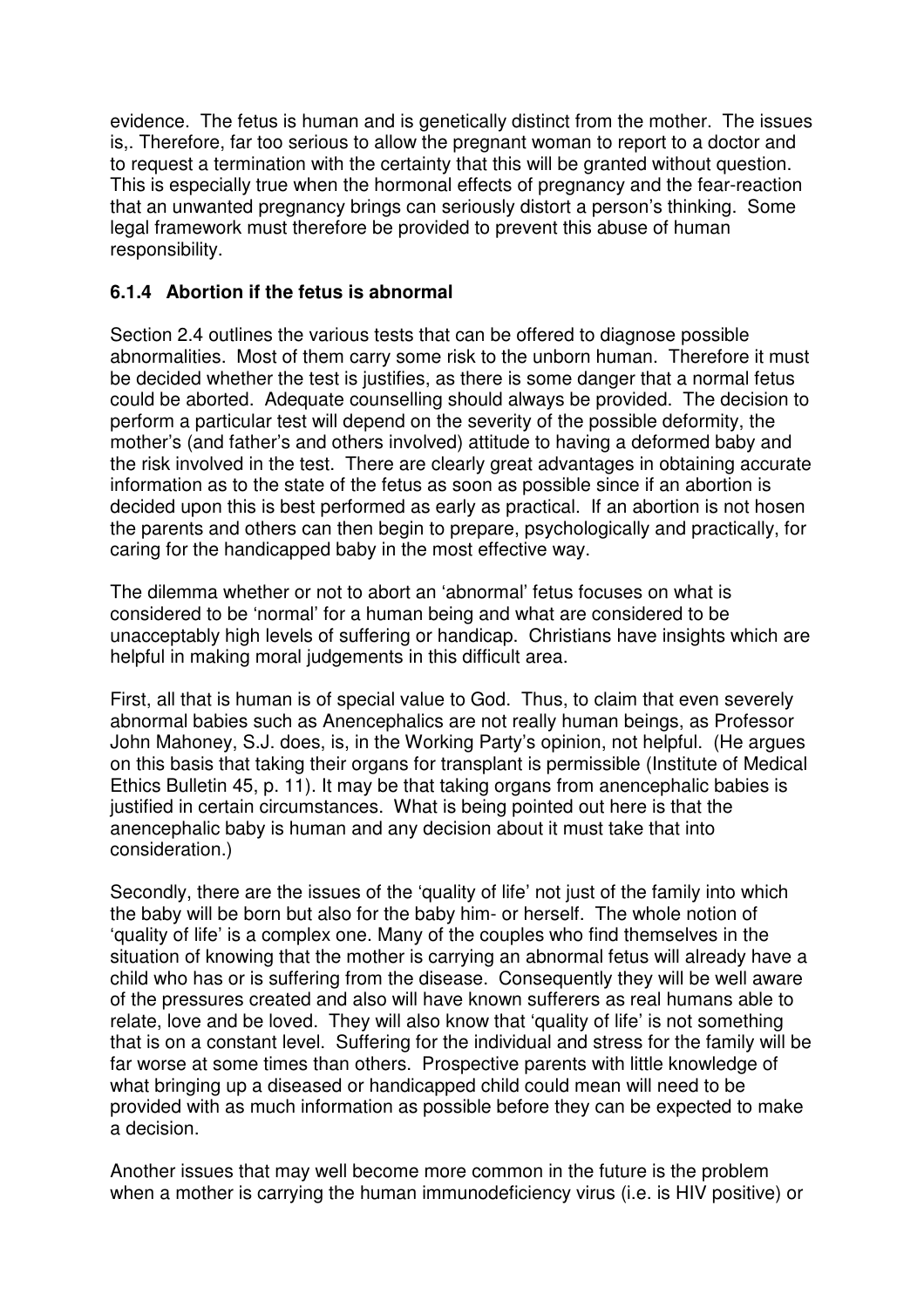has the symptoms of AIDS. It is known that the virus can be transferred to the fetus. In addition to the problem of the quality of life for the mother and baby (including the attitude of society to them) there is the risk of spreading the infection further.

Although in normal circumstances human life is to be valued in its own right, there are, in the Working Party's judgement, occasions when it is acceptable to abort the unborn human in order to minimise suffering if this is what the parents, having been fully informed and supported, feel is right. It is not easy to give hard and fast rules as to when this is the case, but an example might be the particularly distressing disease, haemoglobin Bart's hydrops syndrome. (This is a genetically inherited disease affecting the haemoglobin of the blood and is a common cause of stillbirth in South East Asia. There is no known cure and the defect is always fatal.)

Those parents who do choose not to opt for an abortion and who decide to care for a handicapped child should be given as much love and support as possible. This is not always easy in practice. Society does not care as it should and may be critical of such parents. Also there is the additional problem of confidentiality, which may mean that those who are aware of the situation are very limited in number. Parents seeking to care for a handicapped child should not be made to feel guilty about bringing such a child into the world.

As science advances, it is likely that new diagnostic tests will emerge. As well as providing information of possible deformity or disease, these could be used to select certain characteristics desired by the parents,. For example, hair colour, eye colour and perhaps, in the future, even features such as intelligence, athletic or artistic ability.

Already some selection is being made on the basis of the sex of the fetus. It is known that in some cultures, where a male child is greatly to be preferred, female fetuses are being aborted., This is to be condemned from a Christian perspective, which believes in the equal value to God of women and men. The consequences of 'selection of sex' are enormous. The longer term effects on the mother and others involved are not known. The balance of the sexes could be seriously upset, affecting future marriages and reproduction. There could be profound psychological effects on women in general, who are going to see themselves as of lesser value. Any society or group within a society that is prepared to kill potential individuals who are thought to be less desirable than others must be strongly resisted.

Christians must provide a clear expression of the value of all human beings before God so that a framework is established to allow those developing and offering prenatal diagnosis to think through the moral implications of the use to which the new knowledge gained may be put.

#### **6.1.5 Post-coital intervention**

Some mention of the forms of contraception which are believed to prevent the implantation of a fertilised egg (see Chapter 2), is appropriate, as these may be considered by some to be a form of abortion. Couples who choose to use these methods should at least be made aware of the likely way in which they work. This may seem to be obvious, but there are intelligent women who use the coil who had never been told how it is believed to function.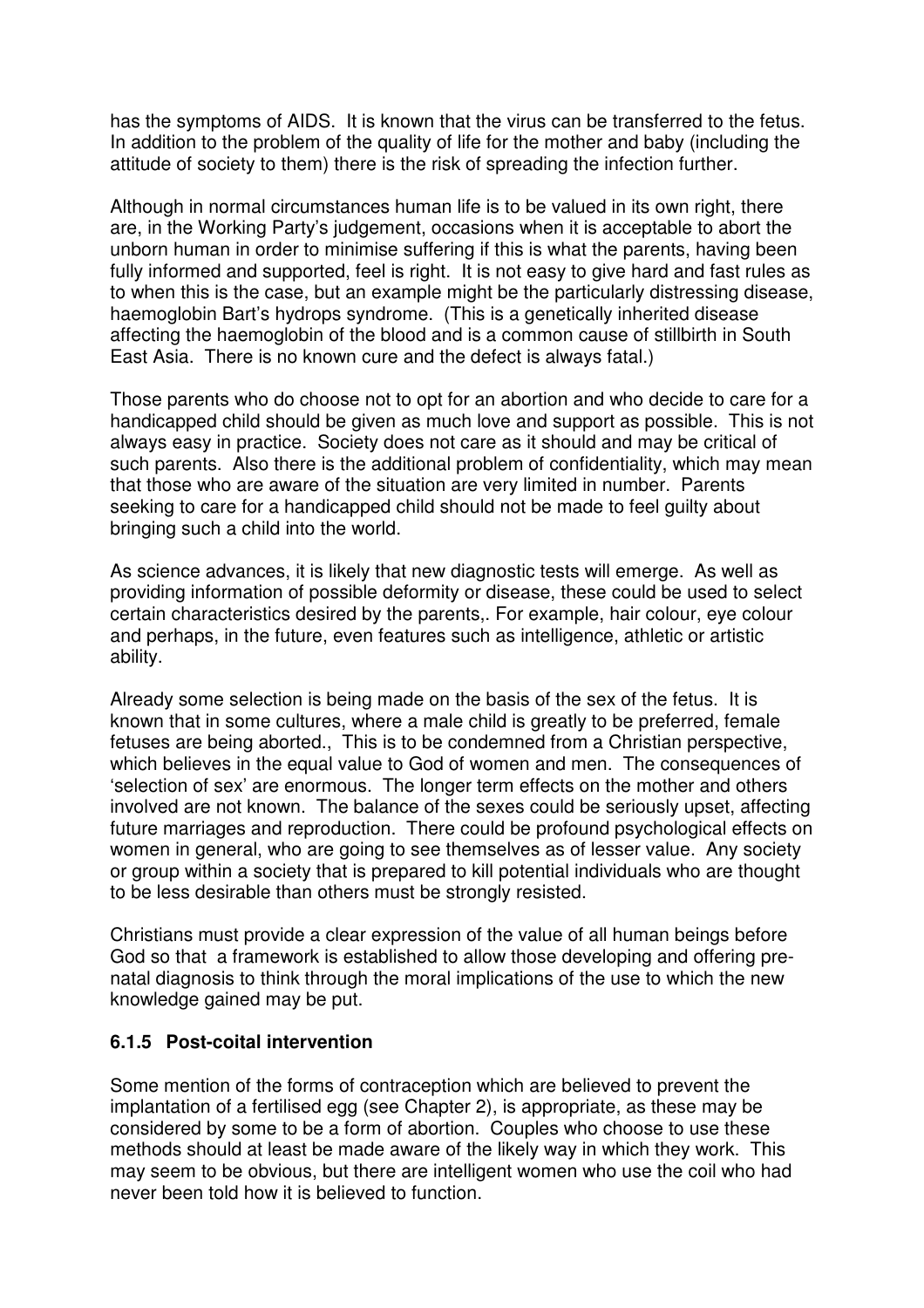There is, of course, a significant difference between these methods and abortion in the usual sense of the term. In the latter situation the fertilise egg has implanted and the woman is making a conscious choice to terminate a known pregnancy. In the former cases there is no knowledge whether fertilisation has occurred or not. Also, it must be remembered that a high percentage of fertilised eggs are believed to be wasted, for unknown reasons, without any mechanical or hormonal interference. (See Chapter 2.2.2)

The development of new drugs which are capable of inducing an abortion without the recourse to surgery, such as RU486, make a legal framework even more important. Otherwise a situation could conceivably occur in which the abortion-inducing drugs could be bought across the counter by a pregnant woman without any reference to medical or counselling help. The drug itself can cause physical side effects. Equally, if not more importantly, there are the psychological effects upon the woman of realising that she is pregnant and the stress of facing the situation that causes her to seek an abortion. However, the legal framework must be such that human responsibility is enhanced and not removed. It must also be sufficiently understanding of the woman's needs to prevent the recurrence of the trade in 'back street' abortions with all its evil aftermath.

### **6.2 Issues associated with infertility**

## **6.2.1 I.V.F. for married couples**

The Working Part could see nothing intrinsically immoral in the fertilisation of a woman's egg by her husband's sperm in an artificial environment and then transferring the egg to the wife's uterus, where, hopefully, it will develop into a normal baby. Infertility does cause great stress and difficulty for many couples (see Chapter 2.2.2), and to help them to have a child of their own who will be greatly loved and bring joy to many seems an appropriate Christian response. However, there are a number of moral and pastoral issues even in this straightforward situation, which need to be fully explored by all concerned.

Wagner and St Clair (Lancet, 1989, ii: 1027-1030) claim to have evidence of risks to the woman of IVF treatment and embryo transfer. The Working Party is not in a position to assess the seriousness of these claims but it is important that all reliable evidence is presented to the couple before a decision to undergo IVF treatment is taken.

There is also the question of the resources deployed to provide the IVF service in a world where there is already the threat of over-population and where so many babies die through the lack of proper nourishment and medical care. Of course, these problems are far greater and more complex that a direct choice between feeding the hungry and performing IVF. There are certainly many far less worthy forms of human enterprise than IVF, such as military expenditure and greedy materialism! It is, nonetheless, a fact that IVF is more often conducted through private clinics and the cost to the couple for IVF or GIFT at a well known clinic in November 1989 is £1660, plus the cost of drugs for ovarian stimulation. It could be questioned whether such help should be more easily available to those infertile couples who can pay for it. IVF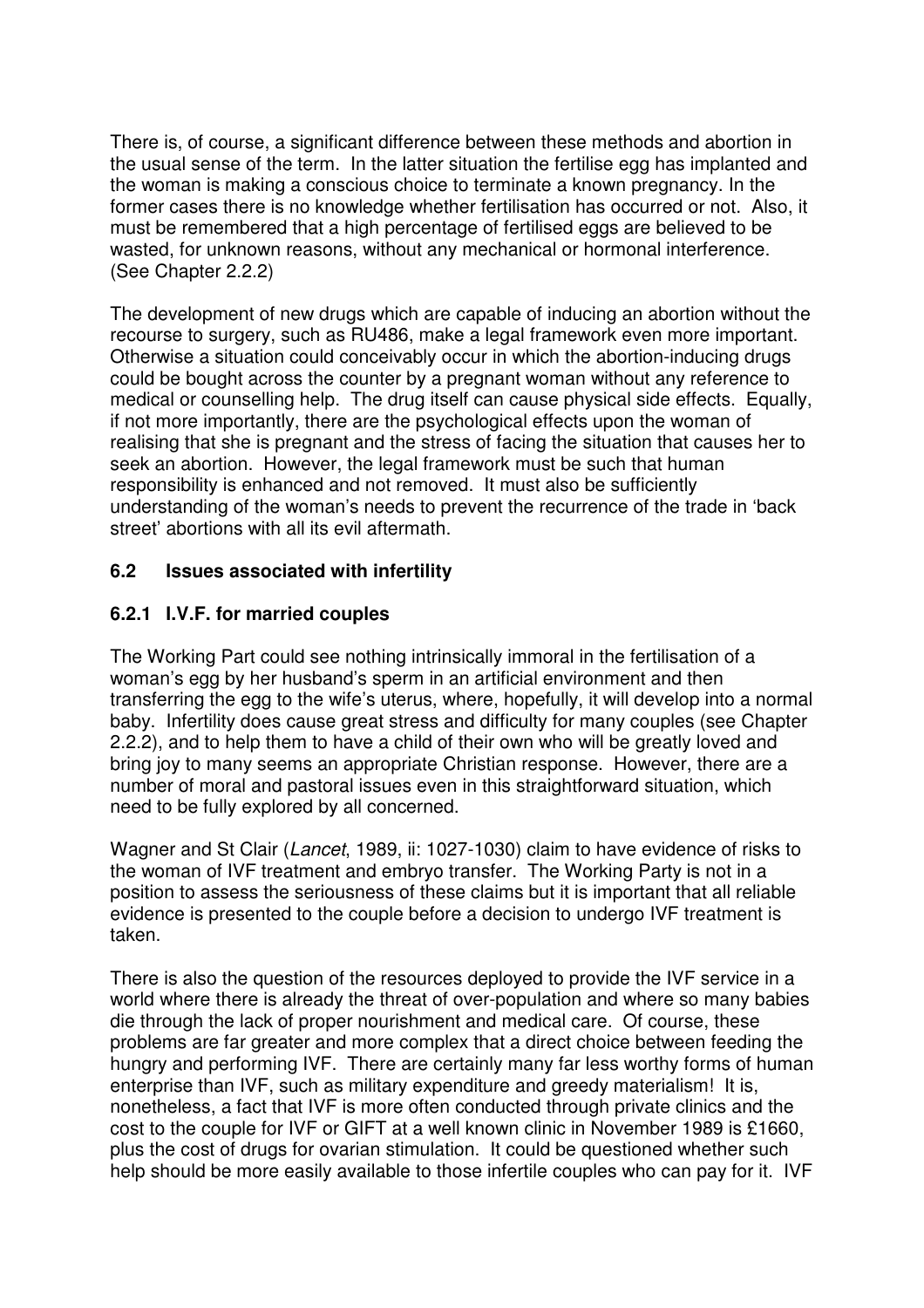is now offered through some NHS clinics and here the question could be whether it is right for society to fund such a procedure.

There is also the question of the publicity surrounding IVF falsely raising the hopes of infertile couples. IVF is only suitable for some couples, and even for them the chance of having a child after one course of treatment is only about 15%. (See Appendix III.) The psychological pressures of knowing that the procedure is available and may be the couple's last chance of having a baby could cause considerable stress. Counselling may not always be sought, or available. No on knows whether there will be any long term deleterious effects of the raising of hopes and continual disappointment if IVF fails. Conversely, if the couple do not pursue the lengthy investigations and procedures involved in IVF, etc., and remain childless, no one knows what will be the result in later life of regretting not having tried all the possible options.

## **6.2.2 Fetal reduction**

Where a multiple pregnancy occurs, there is a greater risk to the development of all the fetuses and to the mother's health. One possible solution is to kill one or more of the fetuses whilst in the womb in order to give those remaining a greater chance of developing normally. (See Chapter 2.3.5)

In the judgement of the Working Party, fetal reduction should be undertaken only very reluctantly, and then only if the presence of multiple fetuses is felt seriously to threaten the life of the mother or the possibility of the fetuses surviving. This is because fetal reduction deals with unborn humans who have evidently passed beyond the stage of individualisation. The Working Party would support measures to prevent multiple pregnancies, such as the present voluntary ban on inserting large numbers of fertilised eggs into the uterus.

Where fetal reduction has to be practices those involved should be given adequate counselling. There is evidence that grief and guilt reactions frequently follow the procedure. No one yet knows the long term psychological effects on the parents or the surviving children where fetal reduction has been practised, and the families out to be followed up and help given if necessary.

# **6.3 Questions concerning the production of 'spare' fertilised eggs**

Various problems arise from the fact that in most IVF procedures more eggs are fertilised than can be safely introduced into the womb. What is to happen to the 'spare' pre-embryos?

There are at present three possibilities:

- 1. Disposal
- 2. Frozen storage for possible future use
- 3. Immediate use for research and experiment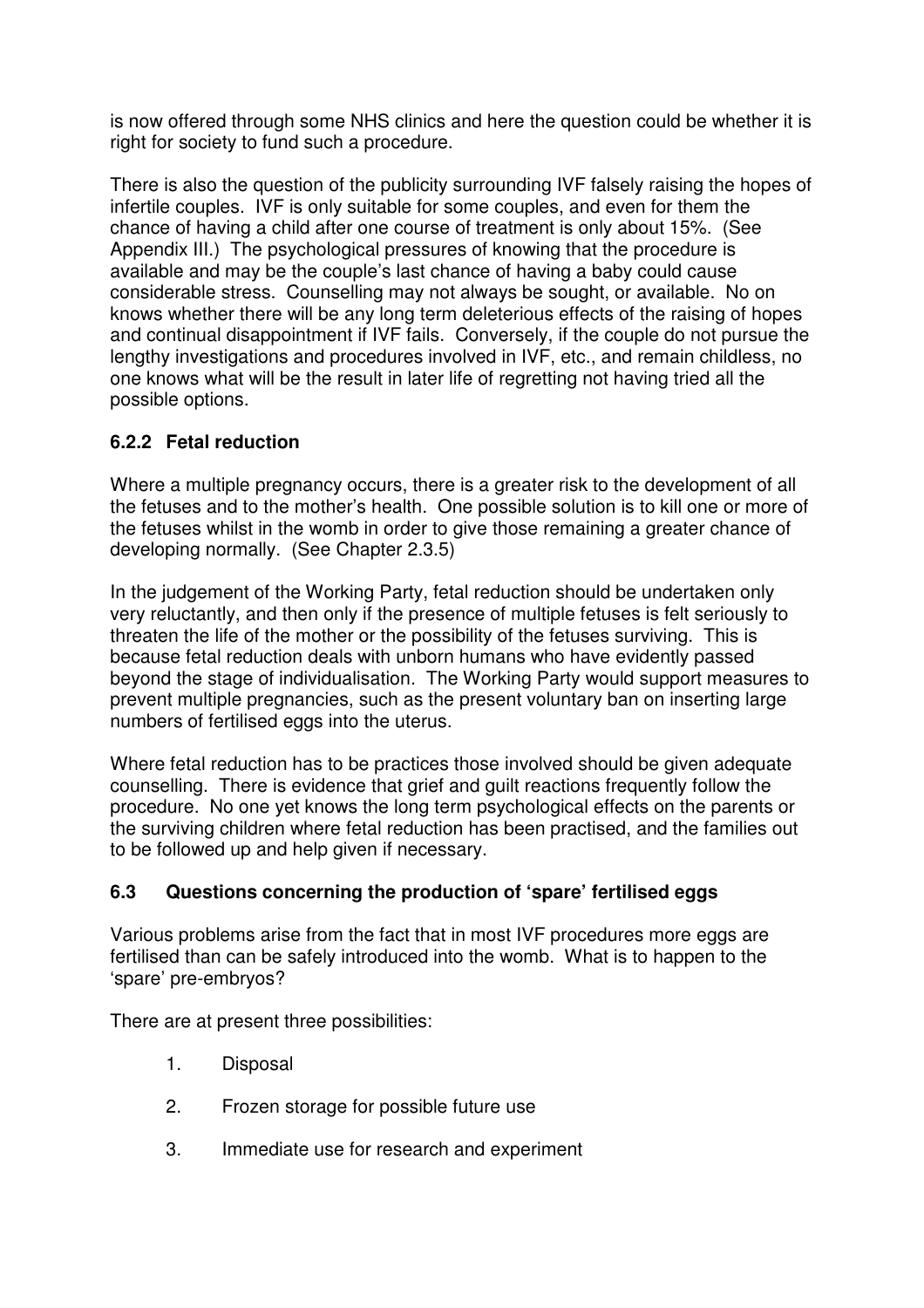What is thought to be right will depend on what status the pre-embryo is believed to have. Some see no difficulty in disposing of any surplus, since at this time there is no primitive streak and therefore no embryo (see Chapter 2.1.1). There is also the added consideration that, if the pre-embryo is to be highly valued, how is this to be reconciled with the apparently great 'natural' wastage? (See Chapter 2.2.2.)

On the other hand, there is much anecdotal evidence that parents may think of the pre-embryo as 'their baby'. This is the case although they presumably know that it is 'just a few cells' and are aware that, even if placed in a womb, it will not necessarily grow to become a baby.

The storage of frozen pre-embryos gives rise to further dilemmas. Will the couple (or woman) experience remorse or guilt if they have to order the destruction of their preembryos or, if they donate them to another couple or for research, will they later come to regret it? If the frozen pre-embryos are kept for possible implantation in the woman who produced the ova, will the couple feel 'patients' in as much as a genetic part of them is in the hands of the infertility clinic? This may add to the couple's feelings of vulnerability or dependency, or may make them go on with further attempts at having a child when it might be better to give up and seek other options.

There are also problems about what to do with the stored pre-embryos if one of the partners dies or if the marriage fails. Such a situation has already arisen in the USA, where custody of the frozen embryos was contested in the Divorce Courts. (See Bulletin of Medical Ethics 1989, No. 53:9.) Such problems were predicted in the Warnock Report, but the legal difficulties are generally avoided by using precise consent forms. The mental and emotional stress, however, should be recognises and support given. Such complications reinforce the need to counsel couples before they embark on any IVF programme. Agreement on the future of frozen pre-embryos should always be decided with the medical staff. Even when this is done adequately, however, it is not easy to predict how the couple's feelings will change in years to come, especially if there is bereavement or marriage breakdown.

The morality of using donor material to help an infertile couple is more complex because of the possible difficulties of the relationships of all those involved. Little research has been done in this area, apart from some very careful studies by R. and E. Snowden on families where children are born as a result of artificial insemination by donor. No difference can be discerned, in principle, between donating eggs or embryos and donating sperm. In all cases thorough counselling should be provided beforehand and be available in later years, as the way the donation is regarded may change with hindsight. The welfare of the unborn human should be the paramount consideration in all possible cases of gamete or pre-embryo donation.

### **6.3 Research on human embryos and fetuses**

### **6.3.1 Production of human embryos for research purposes**

Any attempt to legalise the creation, for research purposes, of pre-embryos or fetuses, either by in vitro fertilisation or by natural reproduction, should be strongly opposed. The products of human conception always have human significance, and deliberately to create unborn humans as a means to an end, however worthy, is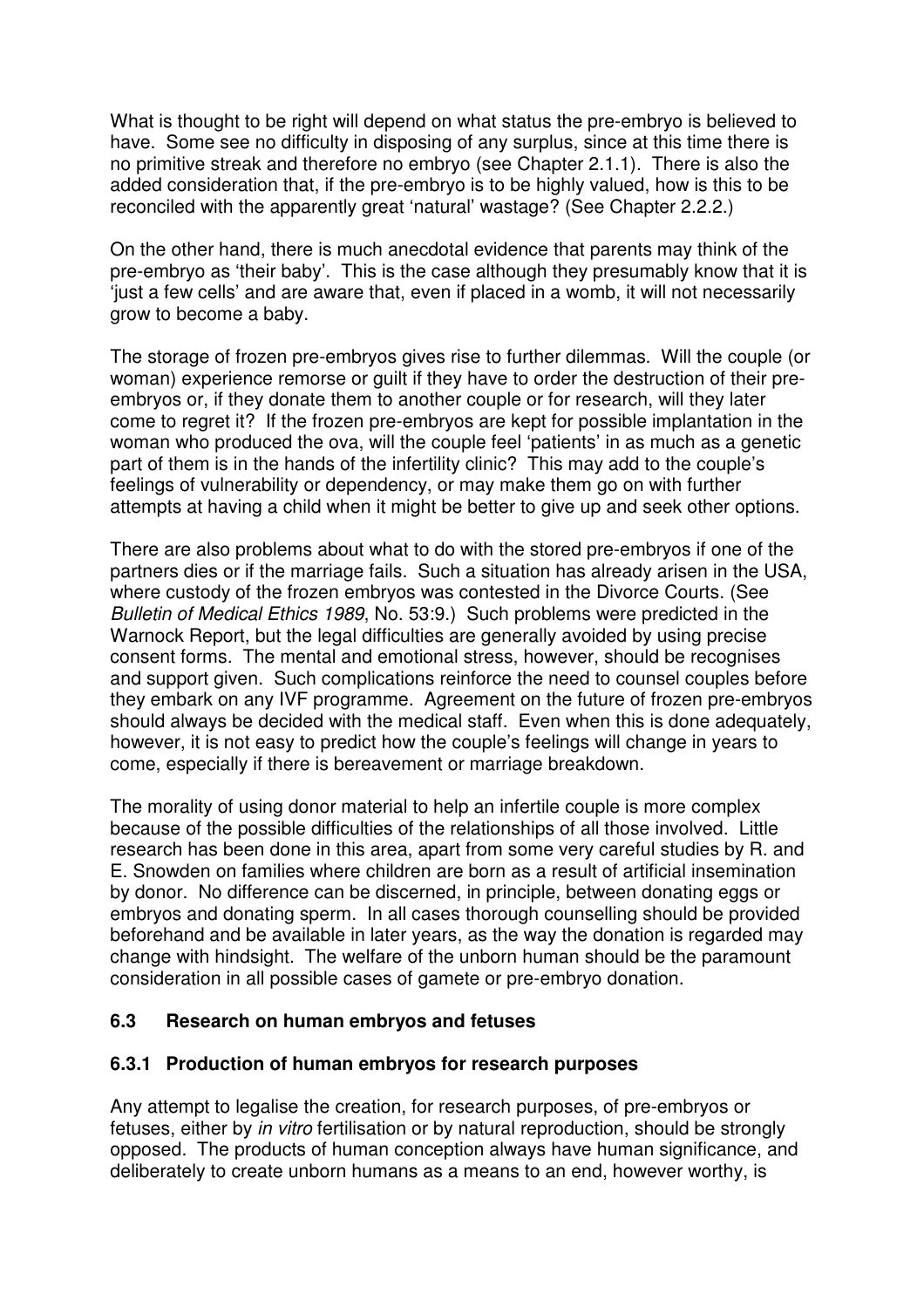contrary, in the Working Party's view, to the Christian ethic of respect for that which is human.

### **6.3.2 Experiments on 'spare' pre-embryos resulting from IVF programmes**

Those wishing to prevent research on pre-embryos produced in the course of the IVF programme argue against it on one of two grounds. Either they have an absolutist view that the pre-embryo is a human being; alternatively, a slippery slope argument is used. "If experimentation on the pre-embryo is allowed, then before long the medical scientists will be experimenting on babies." Those arguing in this way fear the consequences for those involved and society at large.

There is, on the other hand, an ethical case for permitting experiments on 'surplus' pre-embryos on the ground that in this situation there is no conflict between the right to life of the individual and the good of the community. On this view the good of the community stands alone for two reasons:

- a. the surplus pre-embryo has no prospect of any life beyond that which it already has. This otherwise wasted life is given purpose if used for experiments which might benefit humanity.
- b. the pre-embryo is not an individual since 'individualisation' does not occur until the end of the pre-embryonic period, i.e. after 14 days. Therefore it cannot be known whether, if the conditions were favourable, the pre-embryo would develop into one, two or more individuals or none.

It must, however, be remembered that the 'surplus' pre-embryo is still part of the human community. It is clearly human material which has human parents and may have the capacity, at least in some circumstances, to become an individual. If experimentation is to be allowed, the pre-embryo should be respected accordingly. Any research work should be properly authorise and controlled by an Ethics Committee, and only be permitted if there are likely to be real benefits to the human community from the knowledge gained. It should not be permissible to produce preembryos which contain living material from both humans and other species (chimeras and hybrids), nor to clone pre-embryo cells to produce genetically identical individuals (although it may be acceptable to culture one cell of a pre-embryo for diagnostic purposes while the rest is frozen), nor (in the present state of knowledge) to modify a pre-embryo's genetic constitution.

In any possible experimentation on the human pre-embryo the parents must give full and informed consent. The pre-embryo should not be kept alive long enough for there to be any suggestion that individualisation could have occurred and should be disposed of reverently.

The development of IVF has placed those responsible for decisions concerning the fate of pre-embryos in uncharted psychological waters. This is as true for the scientists handling them as for the parents whose gametes created them. Preembryos have significance as part of the human family and this fact should always be borne in mind when decisions are made as to their creation or disposal. Where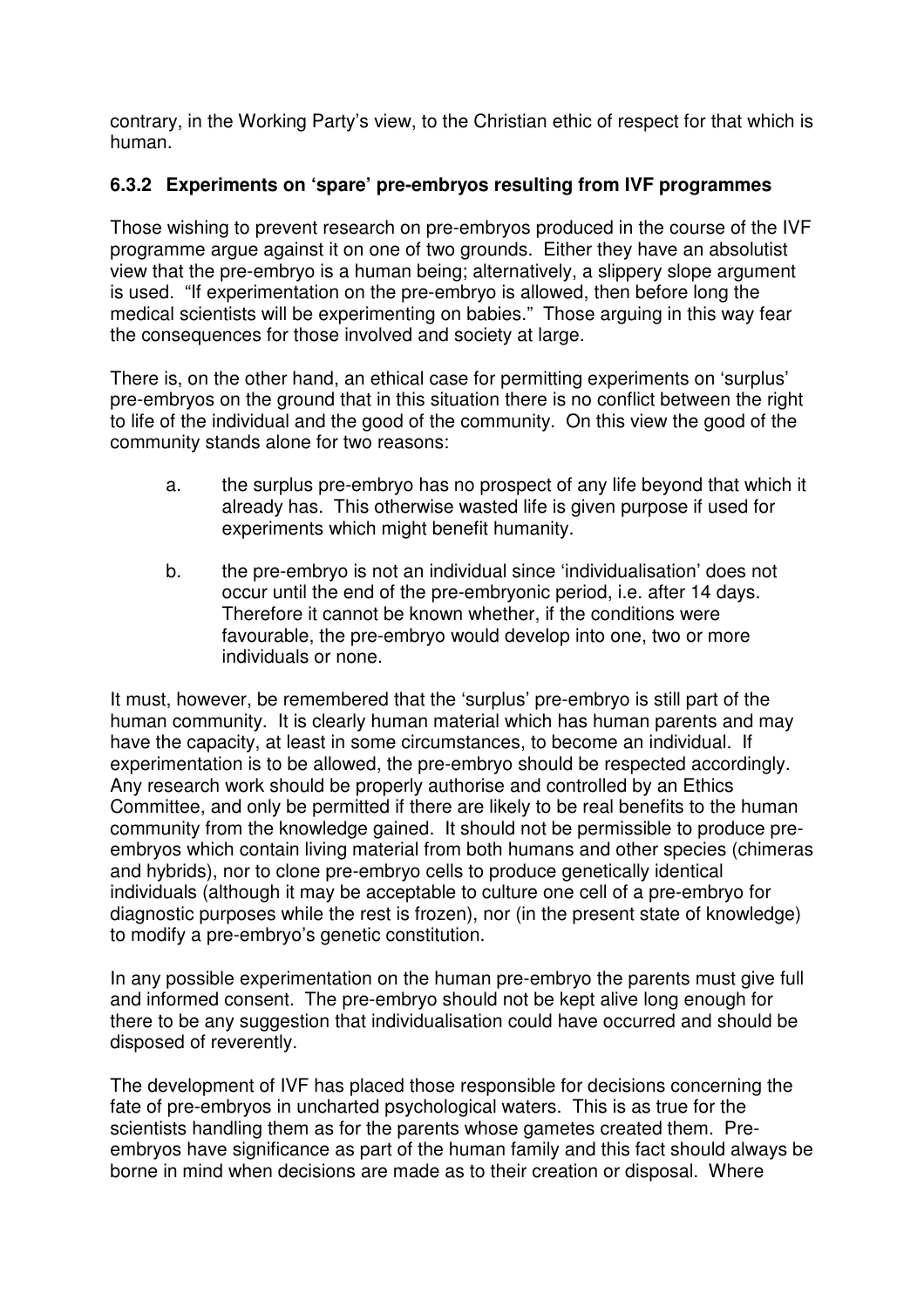possible the techniques of IVF should be refined so that excess fertilised eggs are not produced.

## **6.3.3 The us of human fetuses and fetal material in research and treatment**

Provided that a fetus has not been conceived with the intention of using it for donation or research, and has been either naturally aborted or an abortion carried out for good medical reasons, there can be no moral objection to its use to benefit others, e.g. by transplantation and related research (see Chapter 2.5). In principle, there is no difference between the use of aborted fetal material for research or transplantation and the use of tissue from a person recently deceased.

However, the conditions laid down by the Polkinghorne Committee (see Chapter 2.5 and 2.6.1) must be met. In particular:

- a. The informed consent of the mother (and others with a direct involvement) is essential, and seeking this will need sensitivity.
- b. Those involved in the research or transplantation should be separate from the team caring for the mother.
- c. The needs of the mother must come first e.g. any abortion must not be delayed for the sake of research, and should be carried out by whatever methods are in the mother's best interest even if these result in the aborted fetus being unusable.

### **6.3.4 Other issues**

Moral issues raised by surrogacy, sperm or fertilised egg donation to single or lesbian women to allow them to become mothers, are outside the range of this Report. However, it must be stressed in the light of the value that this Report gives to the unborn human that its welfare must be given due consideration. The perceived need of the potential parent(s) cannot be accepted as the supreme determinant.

# **6.4 Conclusion**

It is clear from the above discussion of some of the real cases confronting people today that the acceptance of the unborn as human has wide-ranging implications. These are not only for the prospective parents and those involved in medical practice and in scientific research, but also for society, especially in its educational and legislative roles. Particularly relevant for the readers of this Report are the implications for the life of the church as it seeks to support and offer guidance and to interpret the will of God in the light of the person and teaching of Christ.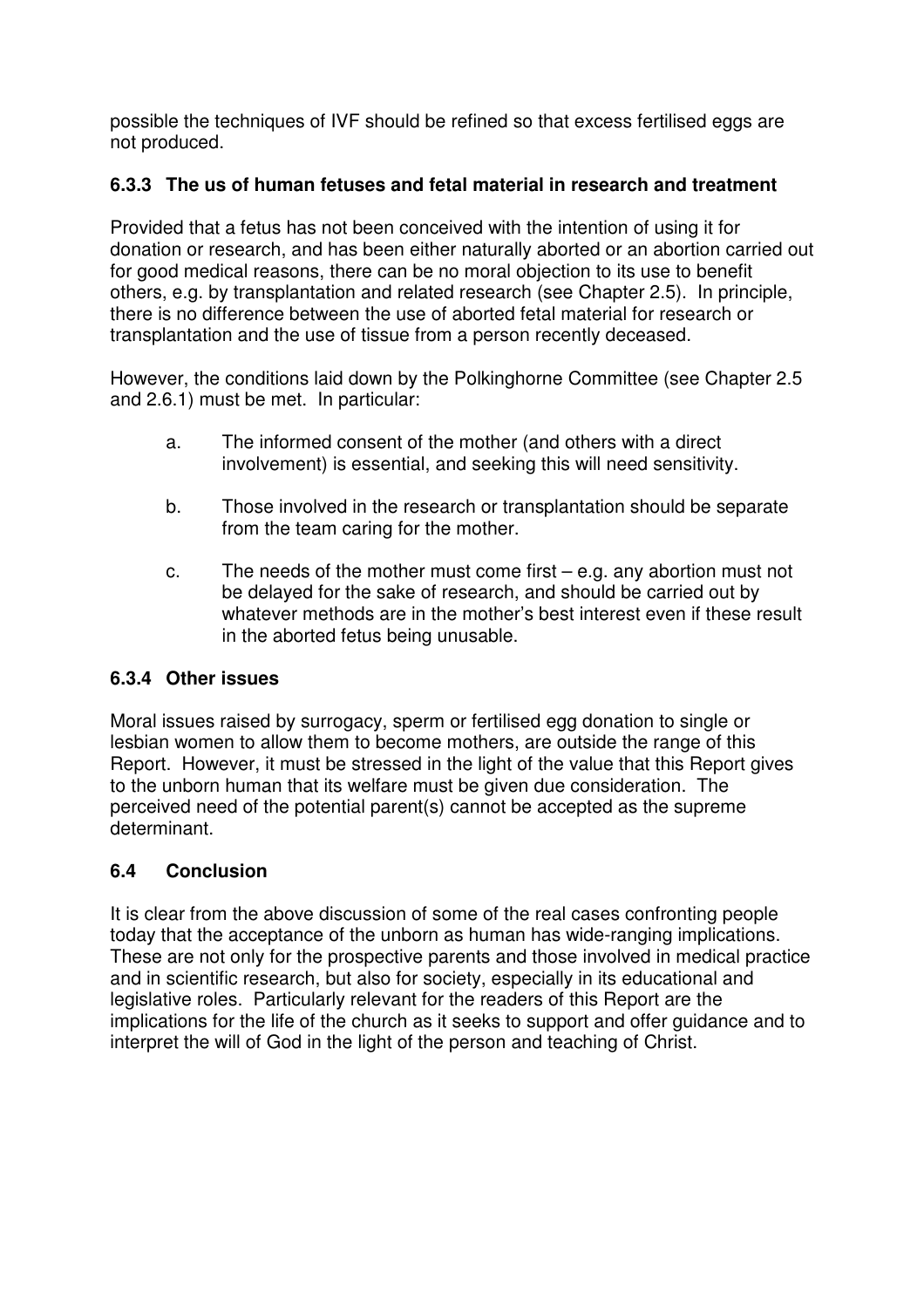# **Chapter 7**

### **IMPLICATIONS FOR PASTORAL CARE AND PUBLIC POLICY**

### **7.1 The Church**

The Church may be involved in the issue of the status of the unborn human through its members, or official publications, or through seeking to offer Christian love, counselling and / or guidance to those having to make the sometimes agonising moral decisions about the treatment of the unborn human. The Church's approach to the issues under discussion must be based on a theological understanding of the status of the unborn human.

The church must also:

- a. accept that knowledge and skill are God-given and therefore not to be set aside or ignored. It is not possible to return to 'the state of innocence' before the knowledge was gained.
- b. take seriously the biological facts as far as they can be known, the full range of medical and technical options, and all the human emotions and relationships involved.
- c. encourage all those involved including parents, would-be parents, other family members, friends, health care workers, scientists and politicians – to recognise that their humanity requires them to face up to moral decision-making for themselves. People must be equipped to address for themselves the ethical issues and to deal with the moral dilemmas these raise.

We have to accept our responsibility for the judgements we are making and must also call on other groups with influence in these areas to take these theological considerations into account.

All this has implications for the Church both nationally and locally.

### **7.1.1 The Church in the nation**

Nationally the Church has to take responsibility for:

- i. Raising the awareness of its congregations of the issues involved in and resulting from the theological significance of the unborn human and keeping those congregations informed about developments at governmental and medical levels. Within the Methodist Church this could perhaps be achieved through the regular bulletins provided by the D.S.R. and the possible use of other media, e.g. videos for small discussion groups. Provision of suitable study material may only be practical on an ecumenical level.
- ii. Making training available for clergy, pastoral assistants and counsellors so that they can enable those who have the responsibilities of making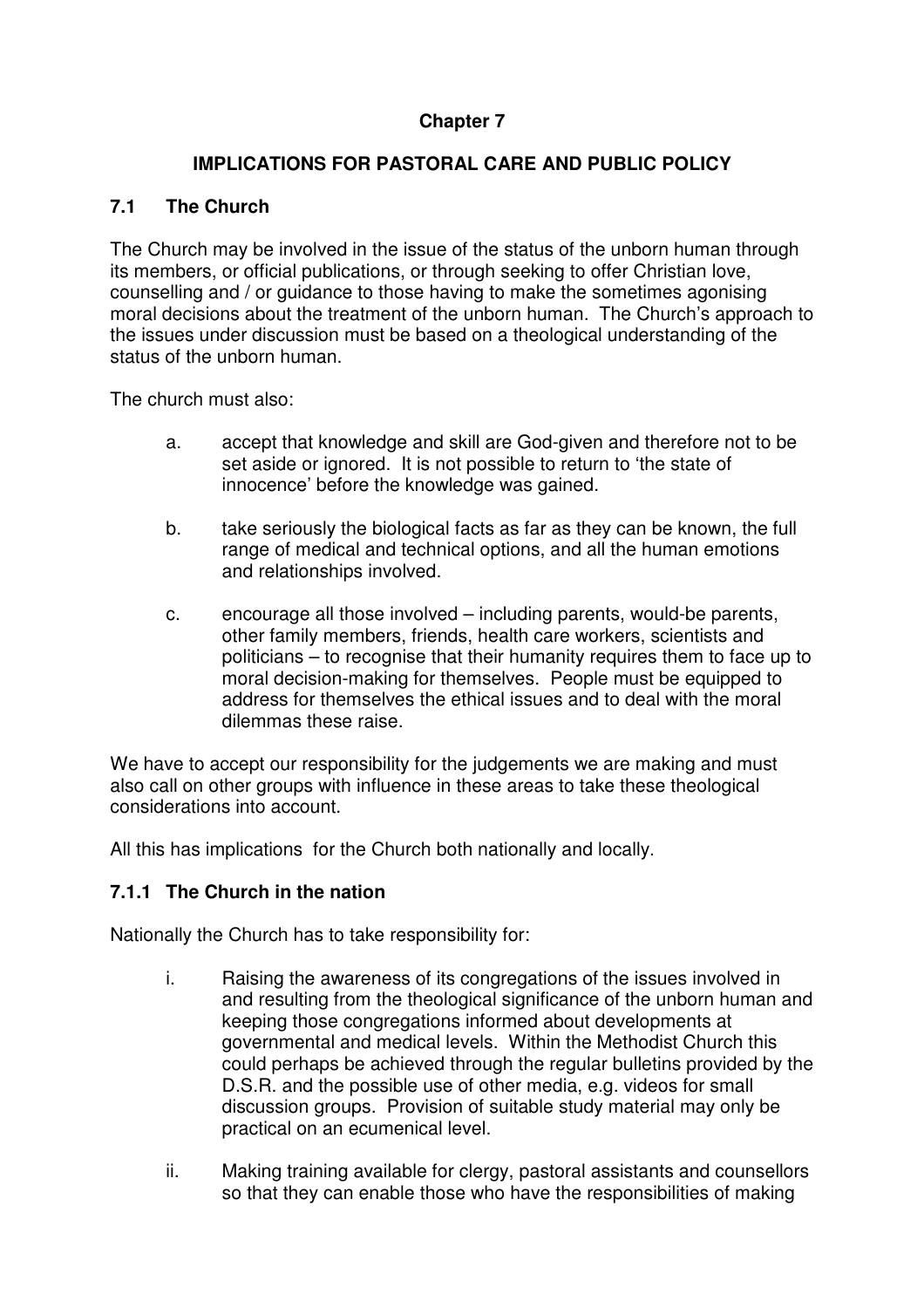decisions about the fate of individual unborn humans to explore all the implications. Associated with this would be the setting up of more chaplaincies in infertility clinics. Also there is a need to provide a list of those experiences in this field who could be called upon to help with training and discussion.

- iii. Engaging in public debate with a view to bringing theological considerations to bear on government decision-making; and collaborating with other groups with which the Church shares concerns.
- iv. Providing support and opportunities for mutual consultation for those lay members of its congregations involved professionally in these areas and encouraging the involvement on local ethical committees of those with a theological education.
- v. Informing local church pastoral committees and / or other counselling groups about how to contact those specialists available to give advice in difficult cases, and of the existence of national support groups.
- vi. Pressing for research into the social, psychological, and spiritual effects on parents and family members of procedures involving unborn humans.

## **7.1.2 The local church**

The image of the Church as an extended family is a positive one. Where a local church is seen to operate in this way it can have a profound impact upon a community. As a family, the local church should:

- i. Create an accepting and welcoming environment into which all can come – parents under pressure; the childless or infertile couple; the single parent, etc. – perhaps for discussion and guidance, perhaps simply for friendship and support.
- ii. Provide practical help for those who decide to have the child that has been conceived, but are already under emotional or financial pressure; and for those who decide to keep and care for a handicapped child.
- iii. Provide support and counselling for those who decide to have an abortion. It needs to be understood that bereavement counselling in this situation may be necessary many years after the event.

Particular local responses may take a variety of forms, depending on resources and awareness of needs, but could consist of:

- i. Voluntary home-help and baby-sitting schemes;
- ii. Opening and staffing the church as a family centre;
- iii. Families within the congregation taking in a handicapped child to allow the parents to have a break;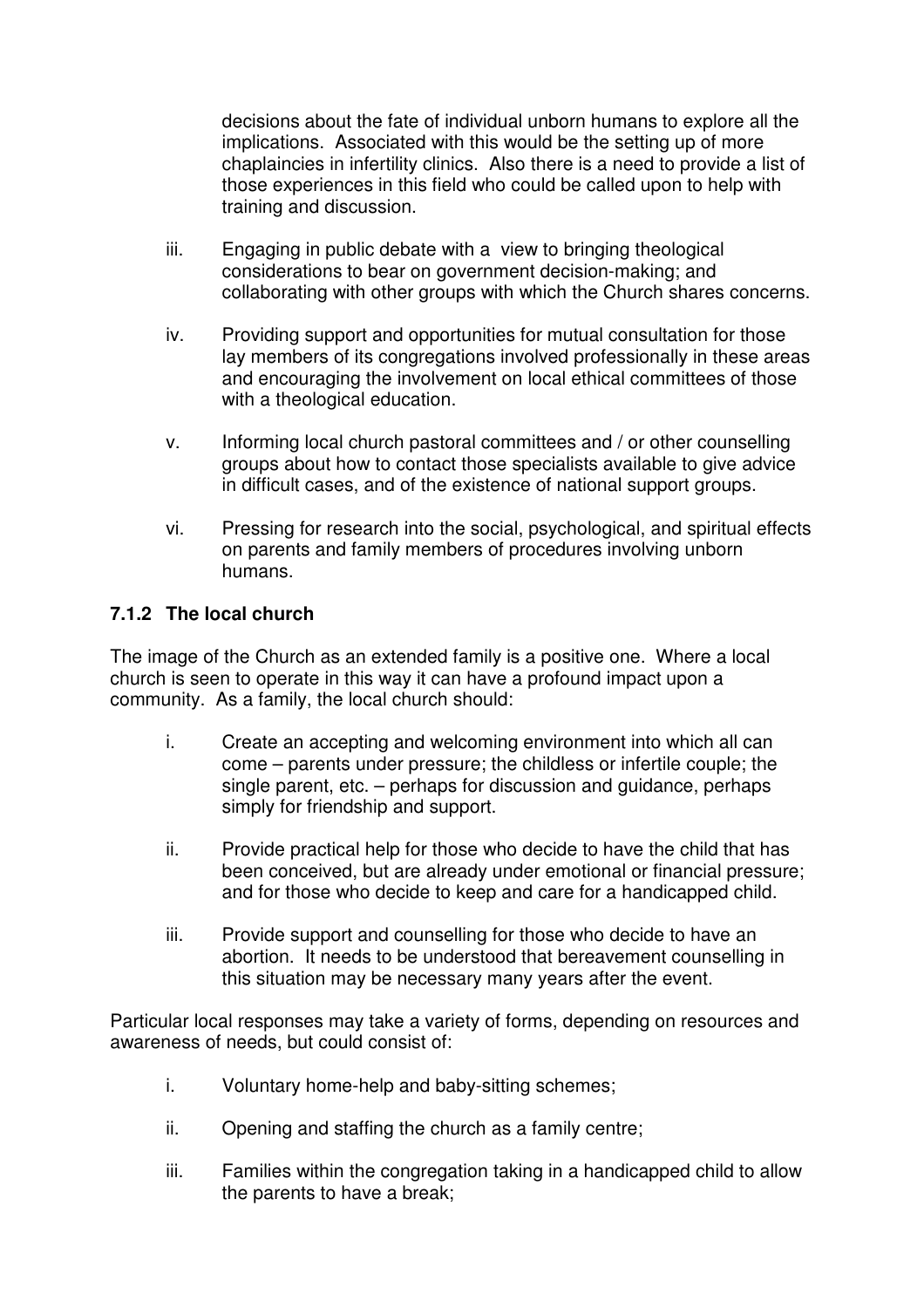iv. Developing a group for the childless.

The offering of the type of care outlined above can be seen as an integral part of the mission of the church to portray a loving, enabling God for whom not only the unborn human but also the family and community within which that child is to be born are of great value.

# **7.1.3 Language concerning status**

Christians have a duty to seek to develop a language which encourages the exercise of responsible choice in the light of the knowledge available. In principle the prophetic and gospel injunctions to act justly and mercifully, and to love our neighbours as ourselves constitute a basis for this process of decision-making. The philosopher Gillon in Philosophical Medical Ethics (see Chapter 3.1) formulates autonomy, doing good and not doing evil, and being just, as a set of principles which might unite a broad spectrum of opinion in this area. These offer the possibility of agreement across a broad spectrum of opinion. The Christian will recognise their origin. In applying them when dealing with specific issues in the context of the relationships involved, such as those between the pre-embryo, the mother, the scientists wishing to experiment, and those involved in abortion decisions, the values revealed by Christ concerning the true nature of human relationships will be paramount.

The language concerning the status of the unborn human must involve its relationships with those around it, including its relationship with God. Because these relationships cannot be discerned with total certainty and are constantly changing, as is the developing fetus itself, the language must inevitably lack absolute precision. This may cause uncertainty, giving those involved in the decision making process a sense of unease. Perhaps it would be less traumatic if it were not so, but this seems to be the honest position.

# **7.2 Counselling**

The Working Party believe that those intimately involved with situations such as an unwanted pregnancy, or apparent infertility or the possible diagnosis of a handicapped child, need appropriate long-term counselling both before and after taking the discussions involved. Counselling is necessary because of the general ignorance of the options available and of the implications of pursuing them. Such counselling is seen as valuable not only for the parent(s), but also for the supporting family and friends and for those involved in the medical profession.

This counselling may be provided, either by the church, the community or the state. Christians have a particular responsibility to provide counselling in the light of their faith and understanding as God-given. Once they themselves have accepted their responsibility for the welfare of the unborn human and his or her family within our society, then they need also to encourage others to do the same and so to press for the establishing of appropriate counselling and support structures. Ideally, supportive counselling should be available for all facing decisions concerning the unborn human.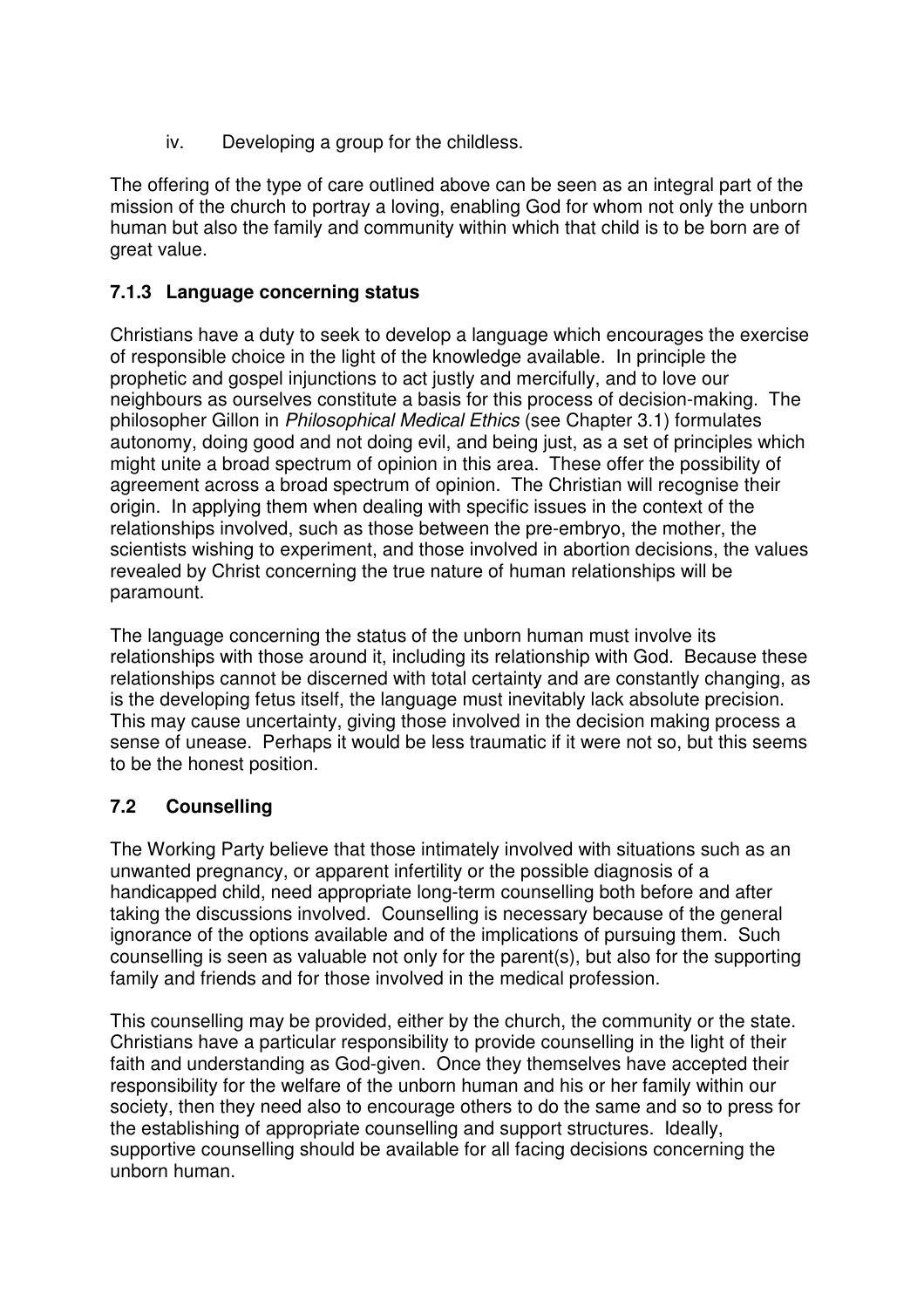The counsellor in these situations needs to be someone with expertise and time to help those involved become aware of the alternatives before them and the implications that taking various decisions would have, not only for the unborn human and the family, but also for the wider community. Because of the fallenness of humanity there is no possibility of making a perfect moral decision. The situation in which many have to decide often generates a self- or family- centred viewpoint. Thus, drawing attention to the vulnerability of the unborn human and its significance for God, may enable those counselled to resist the temptation to subject the unborn human to their own selfish motives.

However it must be stressed that the counsellor is not there to make decisions on behalf of those counselled but rather to enable them to explore in depth for themselves what are difficult and important issues. In law it is recognises that ultimately decision must lie with the parents to whom the original biological material belonged. Theirs is also the responsibility before God, though scientists, doctors and counsellors cannot be absolved from the responsibility for their actions or failure to enable parent(s) to explore the issues fully. Non-specialists also have an important role to play in offering friendship and so making possible informal conversations within which parents are enabled to share their inner fears and confusions.

## **7.2.1 Abortion counselling**

Often decisions concerning abortions have to be made under pressure of circumstance such as those of a mother who is a teenager under great emotional stress and who has no husband to support her financially, or one who is already suffering from depression, or unable to cope with existing family, or whose husband refuses to discuss the possibility of another child being born. Ideally, the counsellor would attempt to alleviate the pressure and so allow a breathing / thinking space, but this is often not possible.

Issues to be taken into consideration include the real existence of the unborn human, the health of the mother, the welfare of other siblings, and the support available in family and community.

No amount of counselling can remove the sense of guilt of a woman who feels that a termination is wrong yet for good reasons cannot go ahead with her pregnancy. However, skilled help can minimise the psychological trauma of such a decision. In other situations too, the decision, whatever it is, will often be followed by a sense of guilt, or self-recrimination on account of not having decided to do the opposite. In this situation the Christian counsellor can point both to the inevitability of this happening, and to the existence of a loving God who has already dealt with the fallenness of humanity in Jesus Christ, and who offers forgiveness which involves a blotting out of the past and looking towards the future.

However, for someone women and men there will continue to be a deep sense of pain at having terminate life no matter how strong were the justifications for doing so. For them it is a real experience of bereavement heightened by a sense of guilt and bitterness towards the people and circumstances that made the decision necessary. The sense of guilt also make the feelings more difficult to share with others. Here there is a need for continuing family, church and community support which is only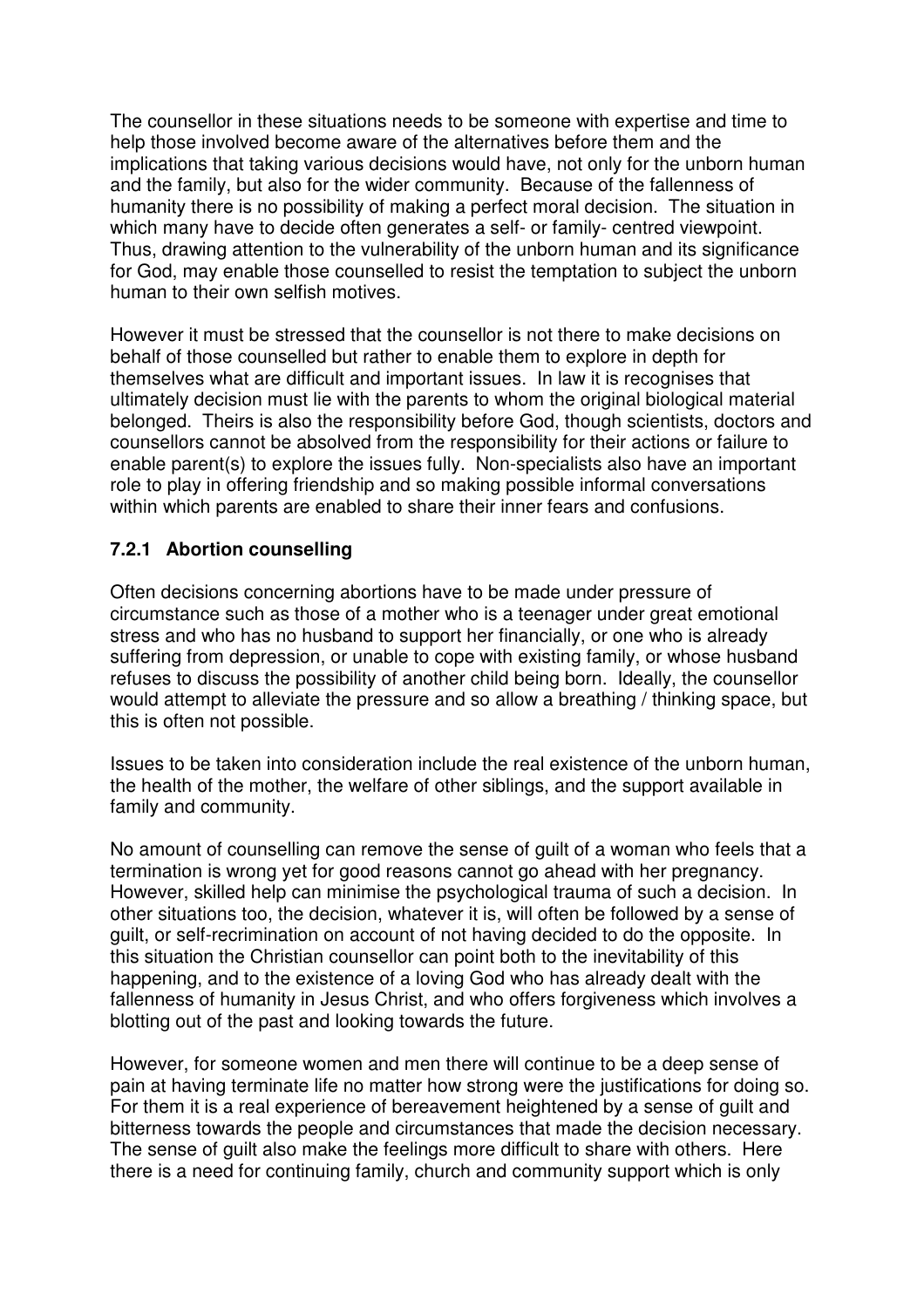possible as the wider community is encouraged to explore the issues and implications involved.

# **7.2.2 Antenatal screening**

Counselling needs to be available for all pregnant mothers, as serum AFP screening (a blood test at 16 weeks used in the detection of neural tube defects – in particular spina bifida) is now done routinely in many areas of the country. No mother should have this or any other of the growing number of tests for fetal handicap without understanding why and without giving consent. She should be entirely free to refuse an initial test and further testing, and it should be understood that a positive test engenders extreme anxiety in the parents. It is essential that there are good communications, rapid retesting, further tests available, if necessary, and sympathetic counselling at every stage.

Some parents will know about the possible condition which is being looked for and are likely to have appropriate support form friends and relatives. It is much more difficult if parents have no knowledge at all about the possibility and nature of handicaps when such an abnormality is picked up on a screening test, for then the parents have to be given a lot of information and must make rapid decisions. This situation often leaves them feeling bewildered and confused. If their decision leads to a late abortion, the crisis reaction is comparable to that experienced after a perinatal death. Counselling and support at such a time are vital.

Other parents may decide against aborting a fetus in whom an abnormality has been diagnosed. How will this affect their relationship with it? Will they regard every difficulty in the child as due to the defect for which they rejected an abortion? Should they be told the sex of the fetus, which might influence their decision about abortion? Parents in whom the tests prove negative may well feel that a perfect baby is ensured, all worries are over. But, on the other hand, many conditions cannot be diagnosed so for a few this sense of security will be misplaced. For all these reasons, Medical Practitioners need to be skilled in how they pass on test results and be aware of the effect their information may have on the parents and family. Nor is there any place for the anxiety provoked by "if you do not hear anything you will know the results are all right".

The importance of screening-related counselling services and the effects of screening on the family has been neglected compared with the development of the technology of screening.

Long-term counselling and support are needed for the parents who decide against aborting an abnormal fetus, and for those who on moral grounds decide not to have the test and so produce a child with a handicap which could have been diagnosed antenatally. It is a continuing struggle to ensure that adequate services are available for the handicapped and their families. Is society going to places less priority to these services as a result of the tests being available? Is social pressure going to make the parents who have a handicapped child feel guilty? Such questions must be faced and answered in our society.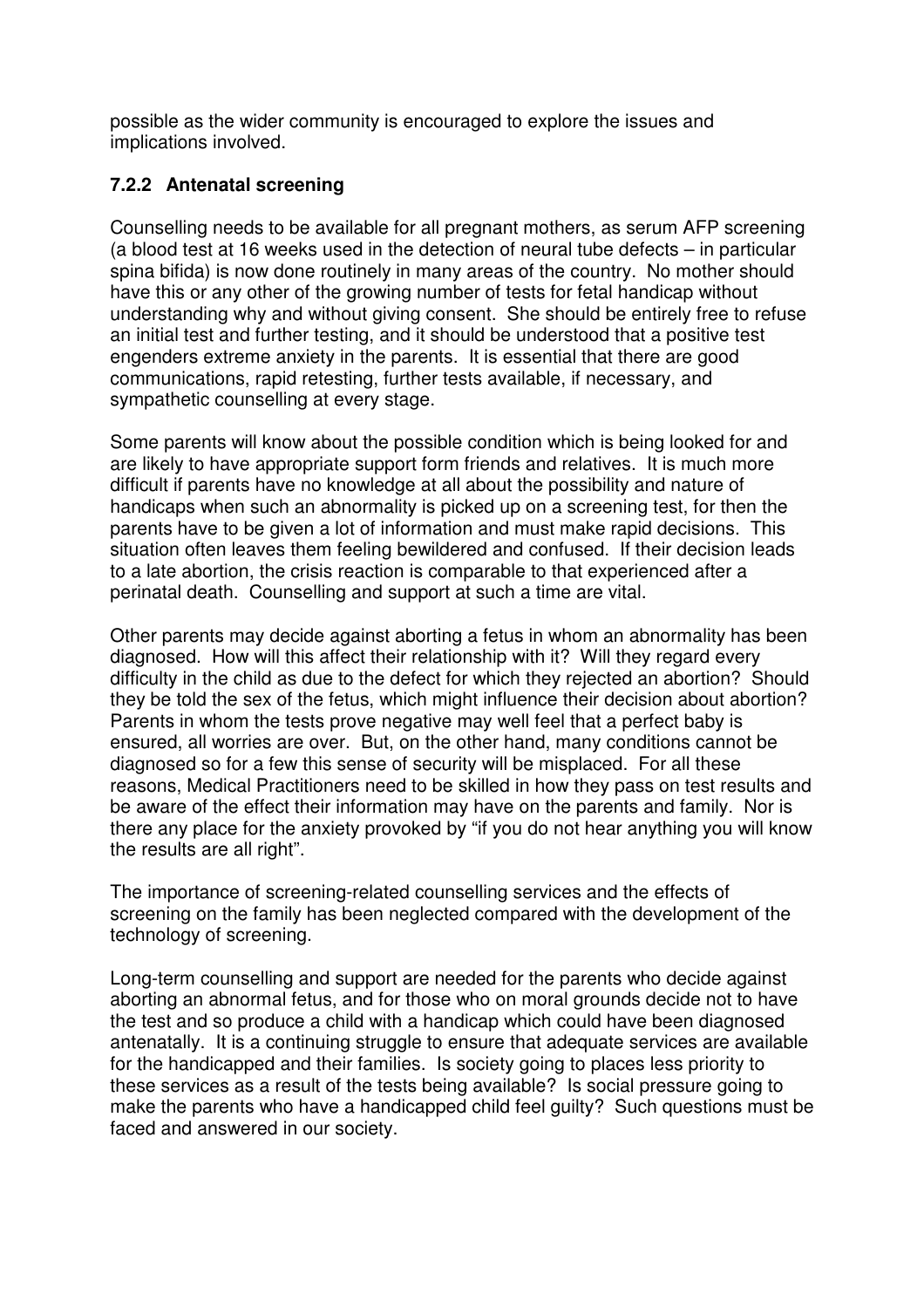# **7.2.3 Infertility**

When a couple discover that they are unable to produce a child, often after many years of trying and waiting and accumulated disappointments, the offer of treatment brings with it tremendous hope and a tendency to overlook the adverse implications of such treatment. The task of the counsellor is to draw attention to these issues, recognising that from the start he / she is caring for a couple already deeply hurt by their failure to be, in their own eyes, a "normal" couple.

The success rate in this field is relatively low and perhaps the greatest task of counsellors and friends is helping the couple cope with the building up of their hopes and then the crushing disappointment which may come. Adoption as an alternative may need to be explored. Sadly, the tendency to crave what we cannot have aggravates the situation for some parents.

### **7.3 Education**

Much that has been referred to in earlier sections of this chapter will involve education, both formally and informally within the church, by the church in the community, and within the home. But it is crucial that a more complete range of the processes of education should be taken into account.

## **7.3.1 The National Curriculum**

First, no child should leave school without a knowledge of biology, sufficient to enable him or her to take responsibility for the body's health. In this context it will be appropriate that the facts of human reproduction are learnt. In this respect it is good to note that the National Curriculum will make it necessary for all children to be taught the sciences until the age of 16. We should therefore be able to avoid, for example, that while girls might continue with Biology, boys might reasonably give it up or even never start it at all. Even at this stage we believe it is necessary to learn about the stages of the unborn human's development and such matters as the possibility of infertility.

An education programme for schools, however, will be incomplete in this area or even counter-productive if it does not take account of moral values, the role of human relationships and the family. The very fact that there are no indubitable moral imperatives easily applicable and objectively enforceable makes this all the more important. Christians have much to say in this context and we should do so with boldness but humility. One of the ways in which we fulfil our responsibility for our children is by the way we understand and interpret to them the experience of human relationships.

As is apparent earlier in this document, technical developments, whether in the area of birth control or with reference to ways in which we can cope with infertility or procure abortions, make it crucial that these issues are sensitively brought into discussion so that a language is developed in which discrimination and judgement may be made. Courses of this kind will be difficult to create, involving as they do cross-curricular themes, careful planning and delivery. Also to be taken into account is the impact made by the attitude, environment and cultural climate in which these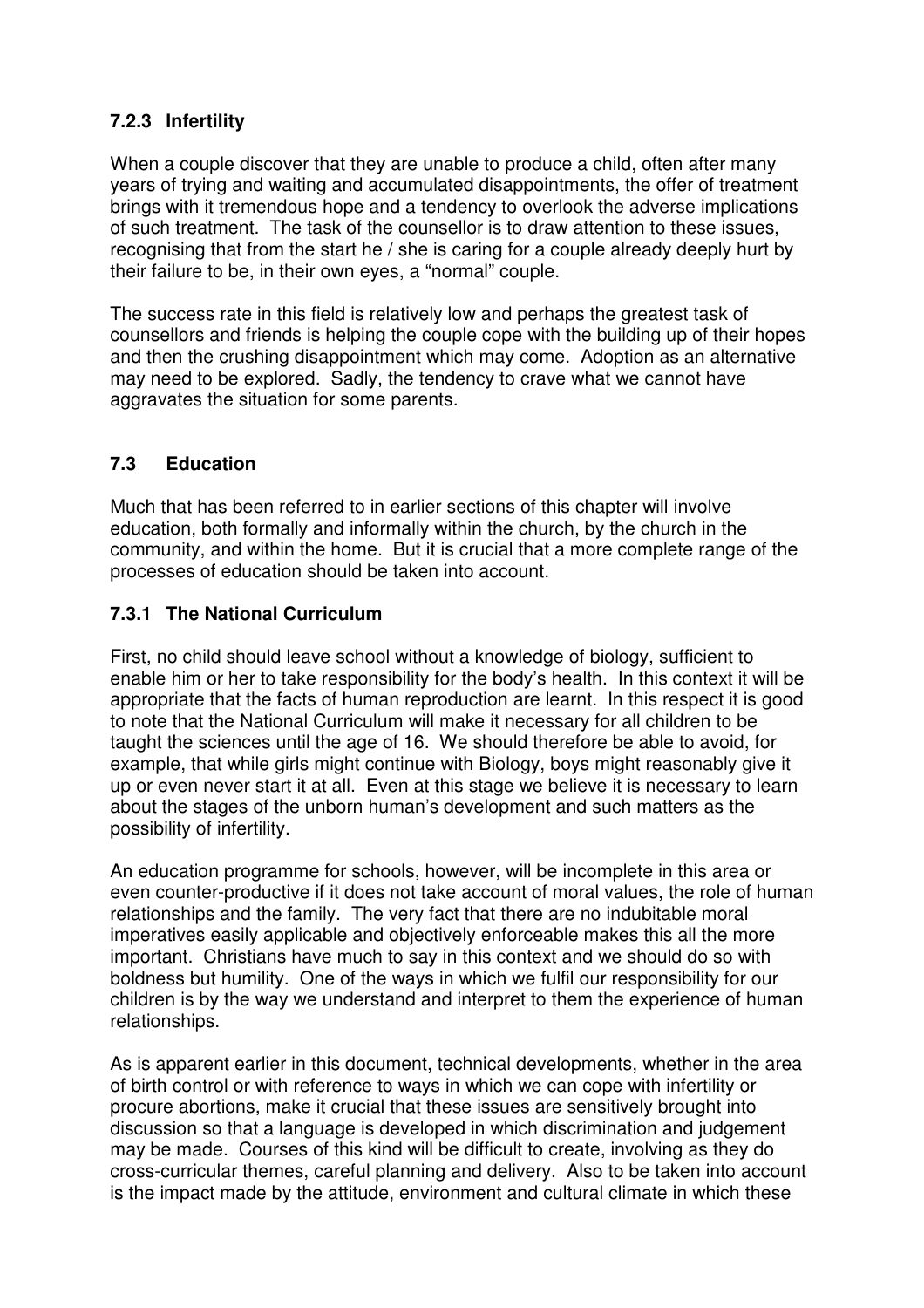matters are discussed. It is quite clear, therefore, that responsibility cannot be left to schools, though schools do need and will benefit from the critical support of the Christian community in what they do. Sunday Schools, Youth and Fellowship groups each provide opportunities for the exploration of these issues.

# **7.3.2 The media**

Secondly, the media are frequently criticised and blamed for the way in which they diminish the human and trivialise serious matters. There is, no doubt, some truth in that, and proposed changes in broadcasting in the United Kingdom do not give us confidence that standards will be maintained, let alone improved. However, this should not lead us to ignore the opportunity which is provided by the development of the media. The technology offers us huge opportunity. This ranges from the production of a particular programme which will inform of scientific advances or technical developments and thus keep our understanding of the paradoxes and complexities sharp and relevant, to discussion tapes for groups in which individuals who have had to make difficult choices discuss their reasons and share their experience. We have hardly begun to exploit the opportunities here.

# **7.3.3 Education and professional bodies**

Thirdly, the United Kingdom has done far too little to encourage interaction between professional bodies. Teachers are too frequently isolated within their classroom, yet many of the difficulties which they experience they share with social and health service workers. Changes in the local financial management of schools have made the problems of head teachers and governors more like those faced by, for example, hospital managers and health authorities. This should encourage these groups to come together in fruitful discussion of our responsibilities as a community. In this way they would keep one another informed of developments and also enhance their capacity to understand and take decisions.

The church could take the initiative here to stimulate conferences and to produce materials. In order to do so effectively the church would need to develop or adapt or hire appropriate accommodation. The German Evangelical Academies provide just such neutral grounds for inter-action between professional bodies. That pattern is not implementable in the United Kingdom. We need to find our own way of doing it.

# **7.3.4 Parent-teacher relationships**

Fourthly, in this area of education, as perhaps in no other, the relationship of teachers and parents is crucial. Parents need to know what is being taught at school. Teachers need to have worked with parents to know how best to interpret and develop and understanding of the material. Both parents and teachers need to have that easy relationship which gives pupils confidence.

# **7.3.5 Education for parenthood**

Fifthly, education for parenthood is widely discussed. It would be right to see courses more widely available in schools. However, education for parenthood, education in relationships, the discussion of the moral and personal issues which arise from developments in our understanding of genetics and in medical practice,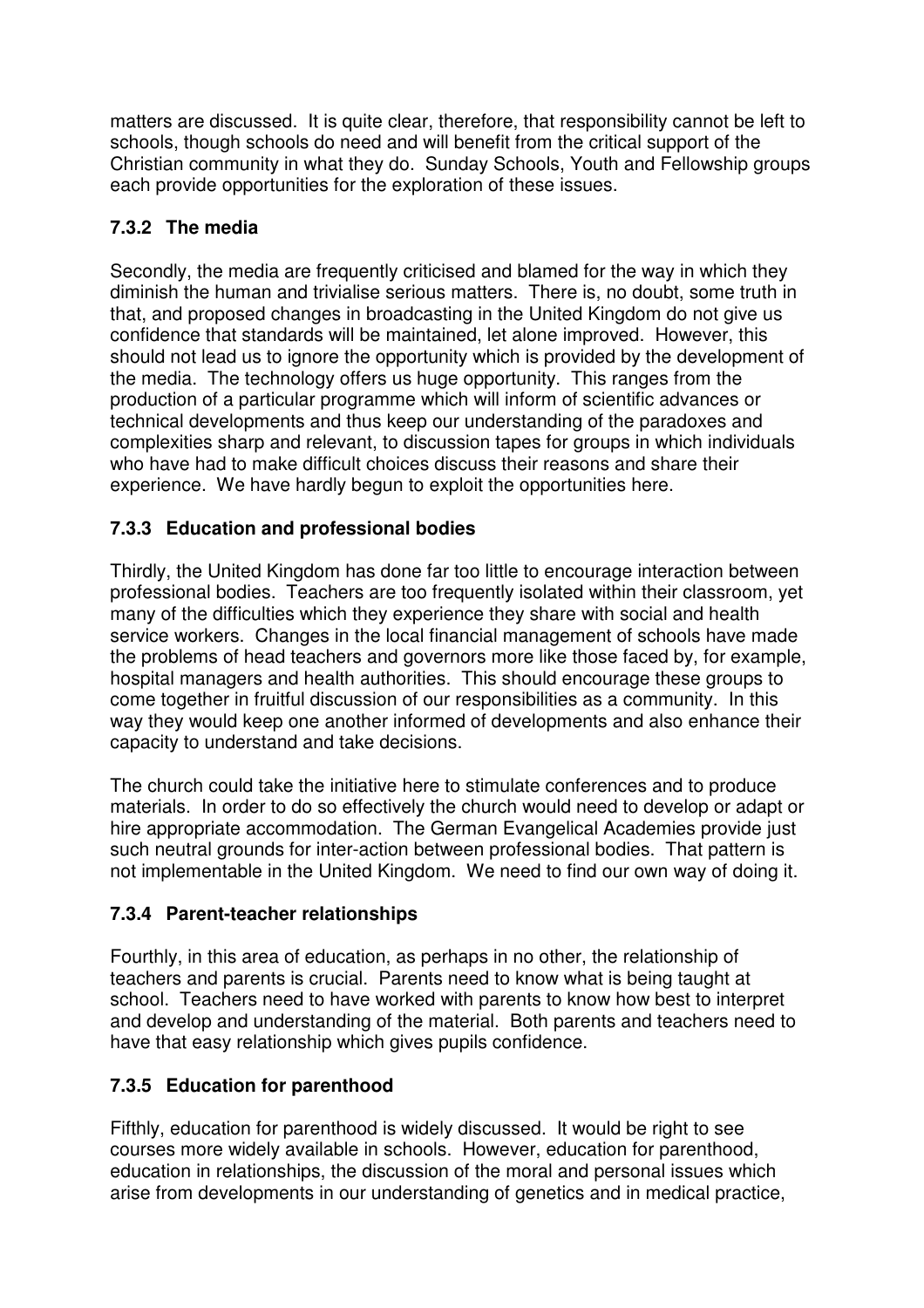should by no means be confined to school and formal education. A much wider provision of appropriate seminars, discussions, courses and conferences needs to be made available through adult and continuing education.

## **7.3.6 Ethical education in medicine and medical sciences**

Finally, there is the area of professional education. Doctors, nurses, biologists and all those involved in medical care and research need to be given more help during their training and subsequently to develop and maintain an ethical perspective in relation to all their work, including that which involved unborn humans. Within the medical profession it is internationally accepted as an ethical principle that all medical practitioners should practice "with compassion and respect for human dignity" and "maintain the utmost respect for human life from its beginning" (International Code of Medical Ethics and Declaration, Geneva, World Medical Association, 1983); and in the United Kingdom the General Medical Council's Recommendations on Basic Medical Education (1980) affirm that "instruction should be given in the principles of medical ethics", especially by "day-to-day teaching…in the clinical context" which "gives the student an opportunity to discuss the issues involved in normal clinical practice. His attention should also be directed to the ethical responsibilities of the medical profession in clinical investigation and research, and in the development of new therapeutic procedures."

It is always possible for medical teachers and students to act as if each patient is no more than a machine, malfunctioning because of a fault in one component or another which the doctor has to identify and if possible repair; and one who views adult patients like this can be expected to take at least as low a view of unborn humans. All those involved in both undergraduate and postgraduate medical education must therefore be repeatedly reminded that the knowledge, attitudes and skills which this education most needs to impart, include not only a knowledge of medical science and the skill to apply this knowledge, but also the attitude of respect for all that is human, and the skill to counsel patients sensitively and non-directively on all health problems including those addressed in this report.

The same attitude of respect needs to be imported when training other scientists and technicians for work on human material; and the development of this attitude and of the counselling skills discussed earlier in this chapter should figure also in the education and training of nurses, other health staff, and social and pastoral workers (including ministers of religion).

Though many have a somehow lost confidence in the role of education, its importance can hardly be over-emphasised. A Methodist Church with its universal commitment to education could substantially contribute to its rediscovery.

# **7.4 Conclusion**

Consideration of the status of the unborn human has led us to issues other than the biological and medical. There are social dimensions relating to the raising of awareness, education and support (personal and financial) in which the Church nationally and locally has opportunities and responsibilities. There are moral responsibilities in these areas no less imperative than our responsibilities to the unborn.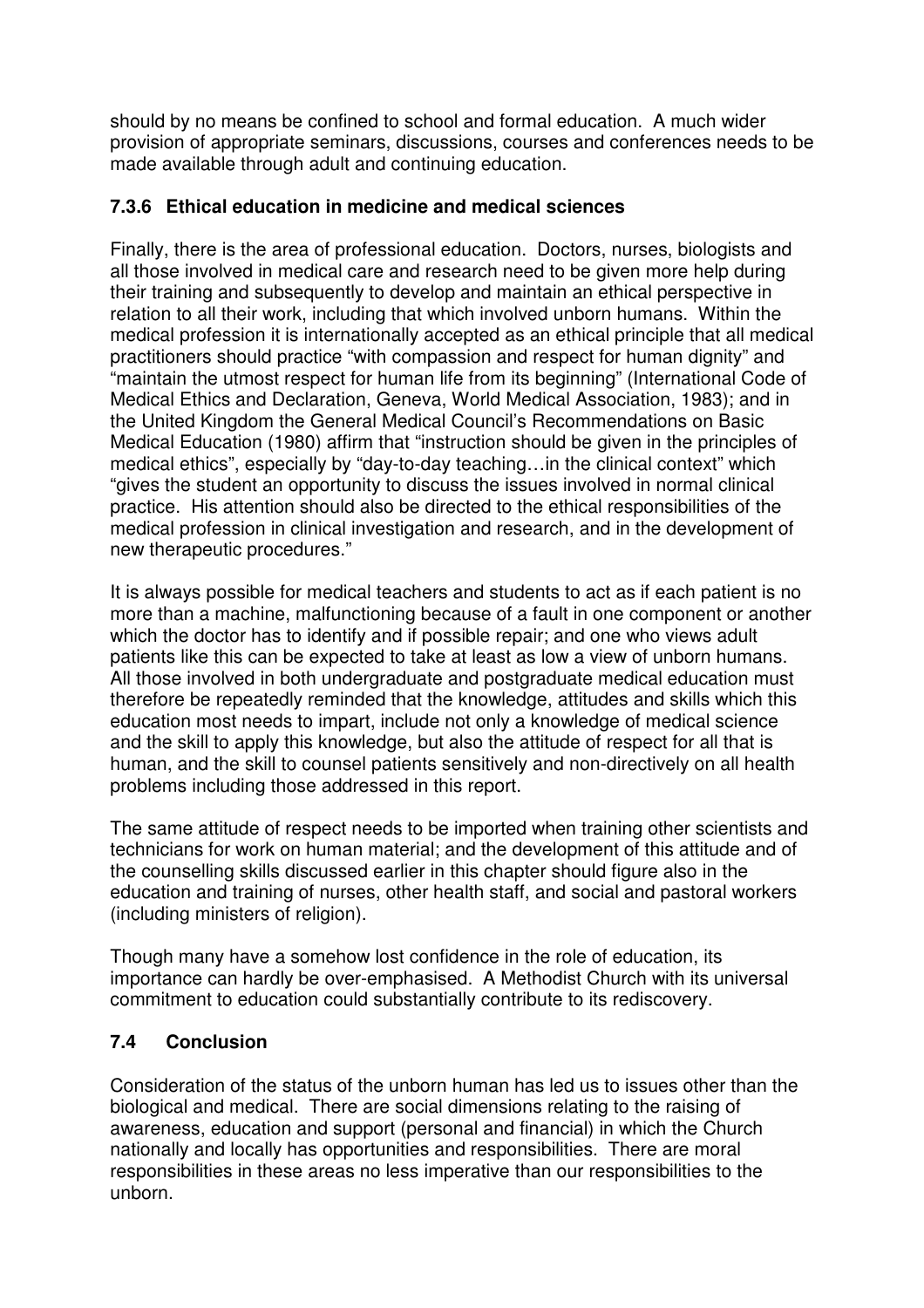#### **SUMMARY**

This report originated in the developments in medical science and medical technology. It has been presented as a Methodist contribution to the search for understanding of the status of the unborn human, rather than as a definitive statement of Methodist beliefs. It has attempted to move away from established positions and to look afresh at the relevant material.

In this endeavour, chapters have been included covering present scientific and medical knowledge, the main moral theories and theological considerations relevant to the discussion, and contemporary understandings of the status of the unborn human.

There are several key elements of reasoning of this report:

- i) the significance of our understanding of God making humans in his own image and revealing himself in the human Jesus, the Christ;
- ii) the recognition that real choices have to be made by people concerned with the unborn human, choices that cannot be avoided by resort to external authority;
- iii) the love and forgiveness of God in Christ which gives us hope even if we make mistakes or do wrong;
- iv) recognition of the principle of love as the highest of all principles in guiding all our decision-making and our rules of behaviour, for God is love (1 John 4.8).

All these must be brought to bear on our understanding and decision-making with regard to the unborn human.

In the light of these reflections, some of the practical outworkings, given the present knowledge, in the worlds of medicine, the Church, education and the law, have been reviewed.

From the evidence presented it is clear that the unborn human is part of the whole human community. The unborn human is never without significance in its own right, and decisions regarding it are therefore never trivial, but must be made with respect for its human nature and awareness of dimensions which not only affect an individual or a single family but also affect society at large. Decisions made in this area, therefore, are not the responsibility of the mother alone, or even of the mother and father. Society, and especially the Church, must face their responsibility for enabling the consequences of these decisions to be lived with.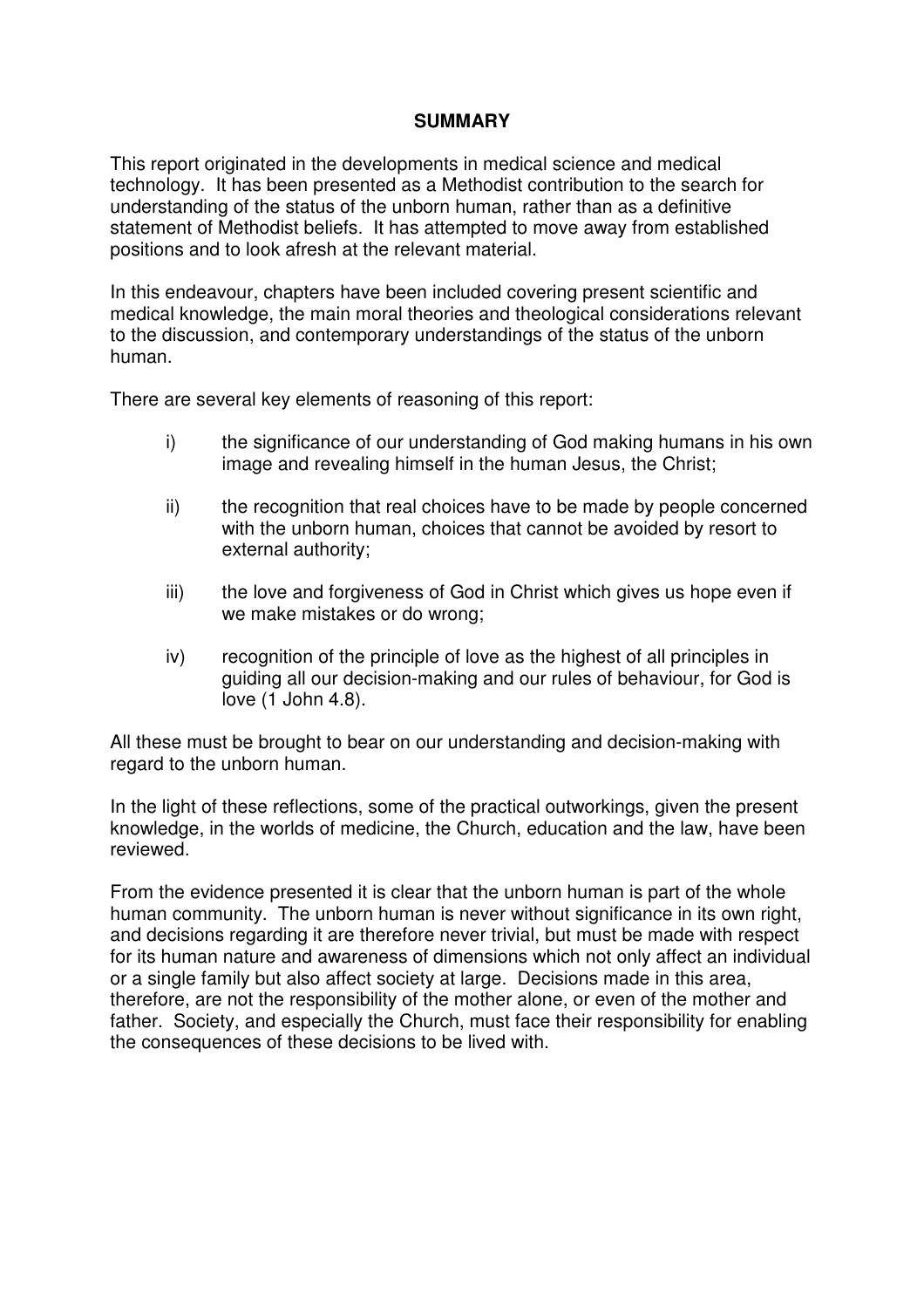### **APPENDICES**

### **APPEDNDIX I - The Law of England relating to Abortion**

Centuries ago, without the intervention of Parliament, the Courts found in what they believed to be ancient custom of a prohibition against attempting to procure miscarriage. But the offence could be committed only after the child had "quickened in the womb". An attempt to procure an abortion before this stage had been reached was not an offence.

It seems to follow that the rule was based on the assumption that, after quickening, the fetus was a living being, but not prior to that time. A statue in 1803 made it an offence to administer poison to a woman with intent to procure a miscarriage, but a distinction was drawn between a woman "quick with child" and any other woman. In the former case the death penalty was prescribed, while in the latter the punishment was transportation.

The Offence Against The Person Act of 1861 seems to have been regarded as a statute largely codifying the existing law. Sections 58 and 59, which deal with this subject, evoked no discussion in Parliament. Section 58 declares:

Every woman being with child who, with intent to procure her own miscarriage, shall unlawfully administer to herself any poison or other noxious thing, or shall unlawfully use any instrument or other means whatsoever with the like intent, and whosoever, with intent to procure the miscarriage of any woman, whether she be or be not with child, shall unlawfully administer to her or cause to be taken by her any poison or other means whatsoever with the like intent, shall be…liable…to imprisonment for life.

Section 59 deals in substance with assisting an offence under Section 58.

The woman herself commits no offence unless she is in fact pregnant, while anyone else who seeks to procure a miscarriage is guilty of an offence whether the woman is pregnant or not. There was no obvious reason for the distinction, and the Courts held that a woman could be guilty of aiding and abetting another person even although she was not pregnant.

The offence is committed only if the act is done "unlawfully". Clearly it was contemplated that it might be done lawfully, although there is no record of the Courts having considered exactly what was imported by the word until 1939.

In 1929 Parliament passed the Infant Life Preservation Act, which provides:

(1) Subject as hereinafter in this section provided, any person who, with intent to destroy the life of a child capable of being born alive, by any wilful act accuses a child to die before it has an existence independent of its mother, shall by guilty of felony, to wit, of child destruction…provided that no person shall be found guilt of an offence under this section unless it is proved that the act which caused the death of the child was not done in good faith for the purpose only of preserving the life of the mother.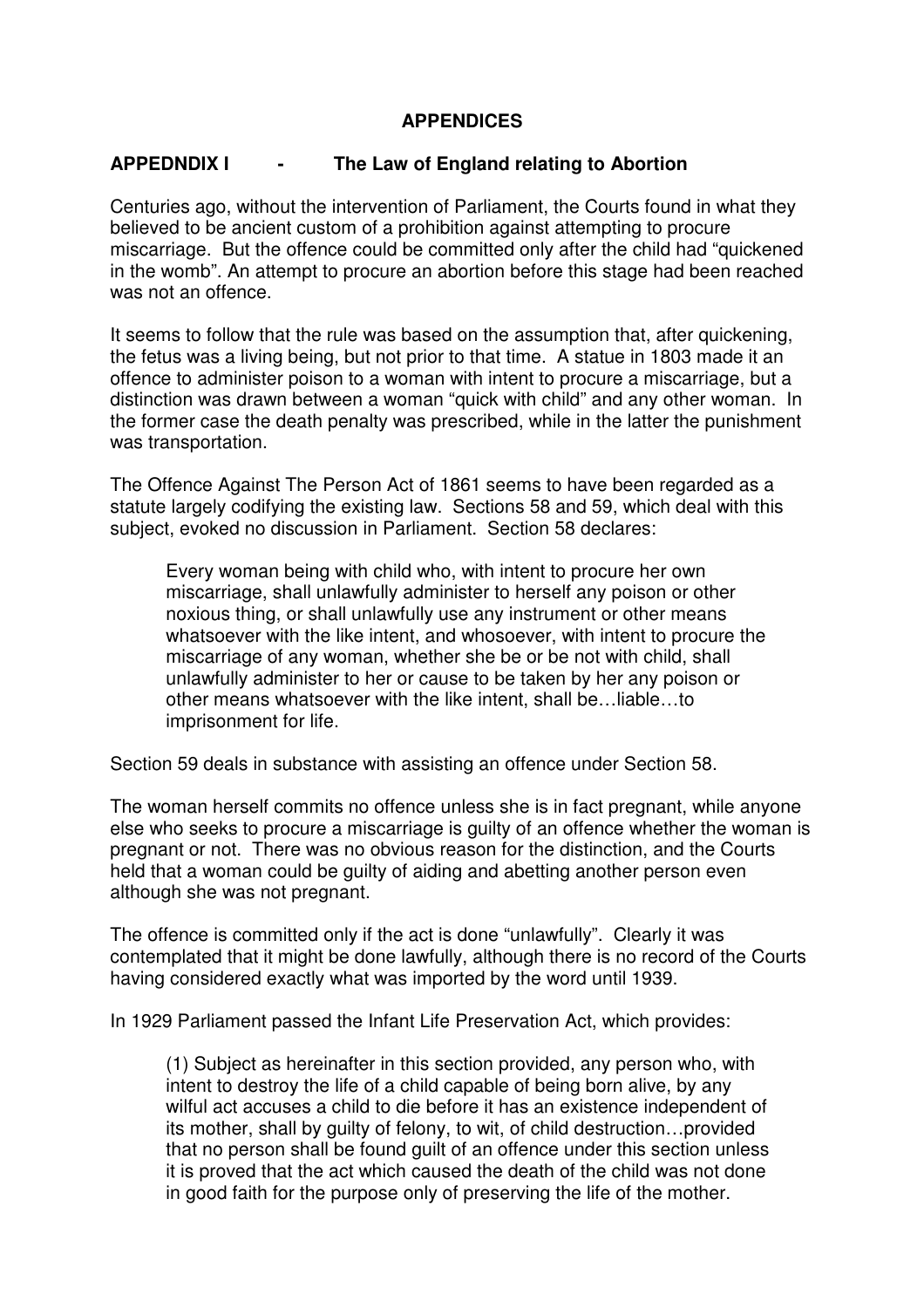(2) For the purposes of this Act, evidence that a woman had at any material time been pregnant for a period of twenty-eight weeks or more shall be prima facie proof that she was at that time pregnant of a child capable of being born alive.

This provision applies only to a "child capable of being born alive". These words have be construed to mean a child capable of surviving after separation from the mother although, as the section makes clear, it applies only where the child has not in fact been separated. (otherwise, the offence would be homicide.) At the time when it was passed, the Act seems to have been intended to protect children shortly before delivery.

In 1939 a Dr Bourne was prosecuted under the 1862 provision. The circumstances were such as to occasion the maximum sympathy for the doctor. The girl was aged 14 and was pregnant in consequence of rape. The parents consented to the operation and the doctor performed it without charge. The judge directed the jury that the word "unlawfully" in the 1861 provision "imports the same meaning expressed by the proviso in…the Infant Life Preservation Act 1929". He went on to say that the words "for the purpose of preserving the life of the mother" should be construed in a reasonable sense to included cases where the mother's life might well be endangered if the pregnancy were to continue.

Already, therefore, prior to 1967, the law recognised two essential distinctions. It distinguished in the 1929 Act (although not in the Act of 1861) according to the stage which the pregnancy had reached. And it recognised a test of what was and what was not an unlawful abortion, the test being that set out in the 1929 Act.

Such was the state of the law prior to 1967. The Abortion Act of that year provides:

1 – (i) Subject to the provisions of this section, a person shall not be guilty of an offence under the law relating to abortion when a pregnancy is terminated by a registered medical practioner, if two registered medical practitioners are of the opinion, formed in good faith –

(a) that the continuance of the pregnancy would involve risk to the life of the pregnant woman, or the injury to the physical or mental health of the pregnant woman or any existing children of her family, greater than if the pregnancy were terminated; or

(b) that there is a substantial risk that if the child were born it would suffer from such physical or mental abnormalities as to be seriously handicapped.

(ii) in determining whether the continuance of a pregnancy would involve such risk of injury to health as is mentioned in paragraph (a) of section (1) of this section, account may be taken of the pregnant woman's actual or reasonably foreseeable environment.

The Act contains a "conscience clause", absolving anyone who has a conscientious objection from any obligation to participate in an abortion, unless to save the life of a pregnant woman or to prevent grave permanent injury to her.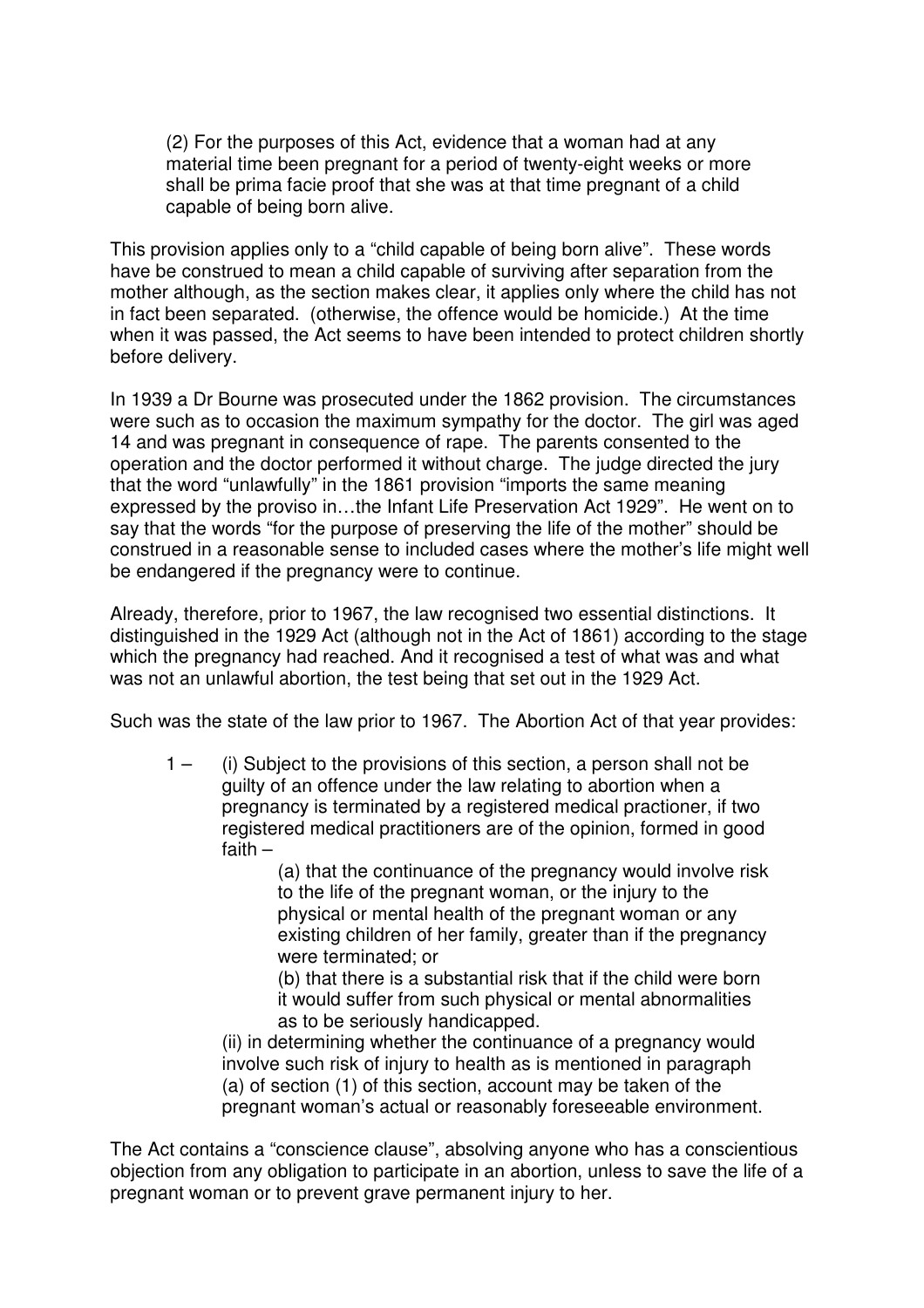The Act defines "the law relating to abortion" as sections 58 and 59 of the 1861 Act. It seems, therefore, that the intention was to provide an exclusive criterion of what was lawful within those sections, and nothing is now likely to be deemed lawful which does not fall within the tests prescribed in the 1967 Act.

The Act does not provide a defence to a prosecution under the Infant Life Preservation Act, so that , although it is not by its terms restricted to the earlier stages of pregnancy, it does not apply to the destruction of "a child capable of being born alive".

Subsequent attempts to restrict the operation of the 1967 provision to a precise period from the inception of pregnancy have been unsuccessful, so that statutory guidance continues to consist of subsection (ii) of section (1) of the 1929 Act.

There are no restrictions in law on the use of a fetus for research purposes. The Warnock Committee recommended in 1984 that a statutory licensing authority should be established to regulate research on *in vitro* fertilisation. The authority would provide guidelines to which research must conform as a condition of being licensed. And the Committee recommended that it should be a criminal offence to undertake research without a licence.

The recommendation has not been implemented, but the Medical Research Council and the Royal College of Obstetricians and Gynaecologists have sponsored an Interim Licensing Authority. Its decisions are, of course, not supported by criminal sanctions.

# **APPEDNDIX II - The Methodist Statement 1976**

### **INTRODUCTION**

1. The question of abortion continues to exercise the thought, conscience and compassion of men and women. The area of the debate at this stage is limited to the period between conception and birth.

2. Abortion has at once moral, medical, legal, sociological, philosophical, demographic and psychological aspects. In addition, the Christian will seek to bring to the discussion insights and emphases which derive from his faith.

### **THEOLOGICAL ASPECTS**

3. The Christian believes that man is a creature of God, made in the divine image, and that human life, though marred, has eternal as well as physical and material dimensions. All human life should therefore be reverenced. The fetus is undoubtedly part of the continuum of human existence, but the Christian will wish to study further the extent to which a fetus is a person. Man is made for relationships, being called to respond to God and to enter into a living relationship with him. Commanded to love their neighbours, Christians must reflect a in human relationships their response to God's love. Although the fetus possesses a degree of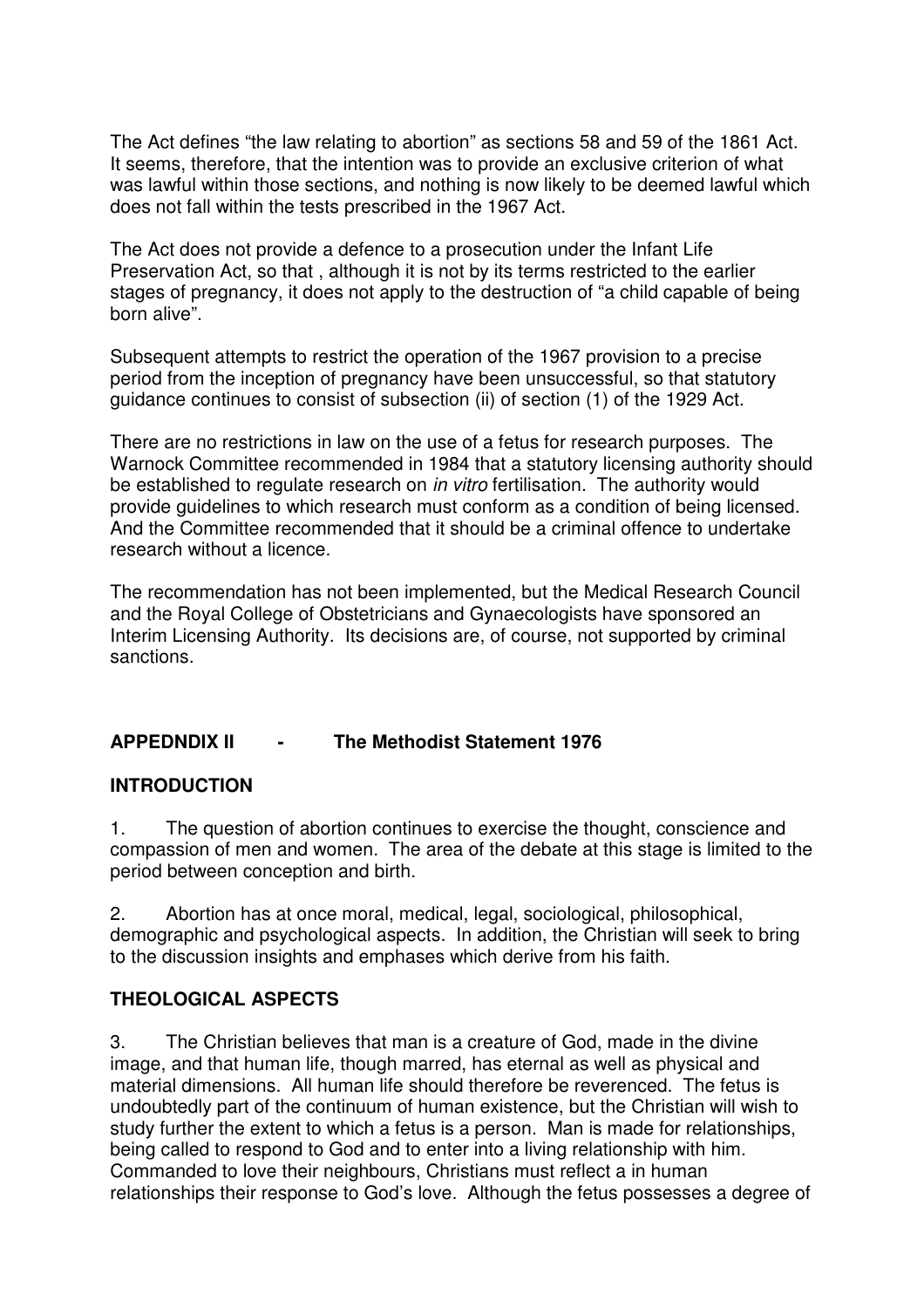individual identity, it lacks independence and the ability to respond to relationships. All persons are always our 'neighbours'; other beings may call forth our loving care. In considering the matter of abortion, therefore, the Christian asks what persons, or beings who are properly to be treated wholly or in part as persons, are involved and how they will be affected by a decision to permit or forbid abortion.

4. It is of the essence of the Christian Gospel to stand by and care for those who are facing crises and to help them to make responsible decisions of doctors and nurses who find themselves unable to take decisions about their situation. It also respects the conscientious part in carrying out abortions.

5. In considering the question of abortion, Christians must never overlook the reality of human sin. This impairs judgement with the result that the abortion decision may be made in a context of selfishness, carelessness or exploitation. Human sin is also seen in attitudes and institutions which foster any debasing of human sexuality or are complacent to social injustice and deprivation. In facing these dimensions of failure and sin, Christians will work for an experience of spiritual renewal and a deeper understanding of the nature of human responsibility in the response made to abortion.

## **THE ISSUES INVOLVED**

6. On one side of the abortion debate is the view which seeks to uphold the value and importance of all forms of human life by asserting that the fetus has an inviolable right to life and that there must be no external interference with the process which will lead to the birth of a living human being. The other side of the debate emphasises the interests of the mother. The fetus is totally dependent on her for at least the first twenty weeks of the pregnancy and, it is therefore argued, she has a total right to decide whether or not to continue the pregnancy. It is further argued that a child has the right to be born healthy and wanted.

7. Both views make points of real value. On the one hand, the significance of human life must not be diminished on the other hand, abortion is unique because of the total physical dependence of the fetus on the mother, to whose life, capacities or existing responsibilities the fetus may pose a threat of which she is acutely aware. It is necessary both to face this stark conflict of interests and to acknowledge that others are also involved – the father, the existing children of the family, the extended family and society generally.

8. From the time of fertilisation, the fetus is a separate organism, biologically identifiable as belonging to the human race and containing all the genetic information. It will naturally develop into a new living human individual. A few days after fertilisation, implantation (or nidation) has taken place; it is significant that in the period before nidation a very large number of fertilises ova perish. At some time after the third month, the 'quickening' occurs – an event which is of significant, perhaps crucial, moment for the mother. Not earlier than the 20<sup>th</sup> week, the fetus becomes viable, i.e. able to survive outside the womb if brought to birth.

9. There is never any moment from conception onwards when the fetus totally lacks human significance – a fact which may be overlooked in the pressure for abortion on demand. However the degree of this significance manifestly increases.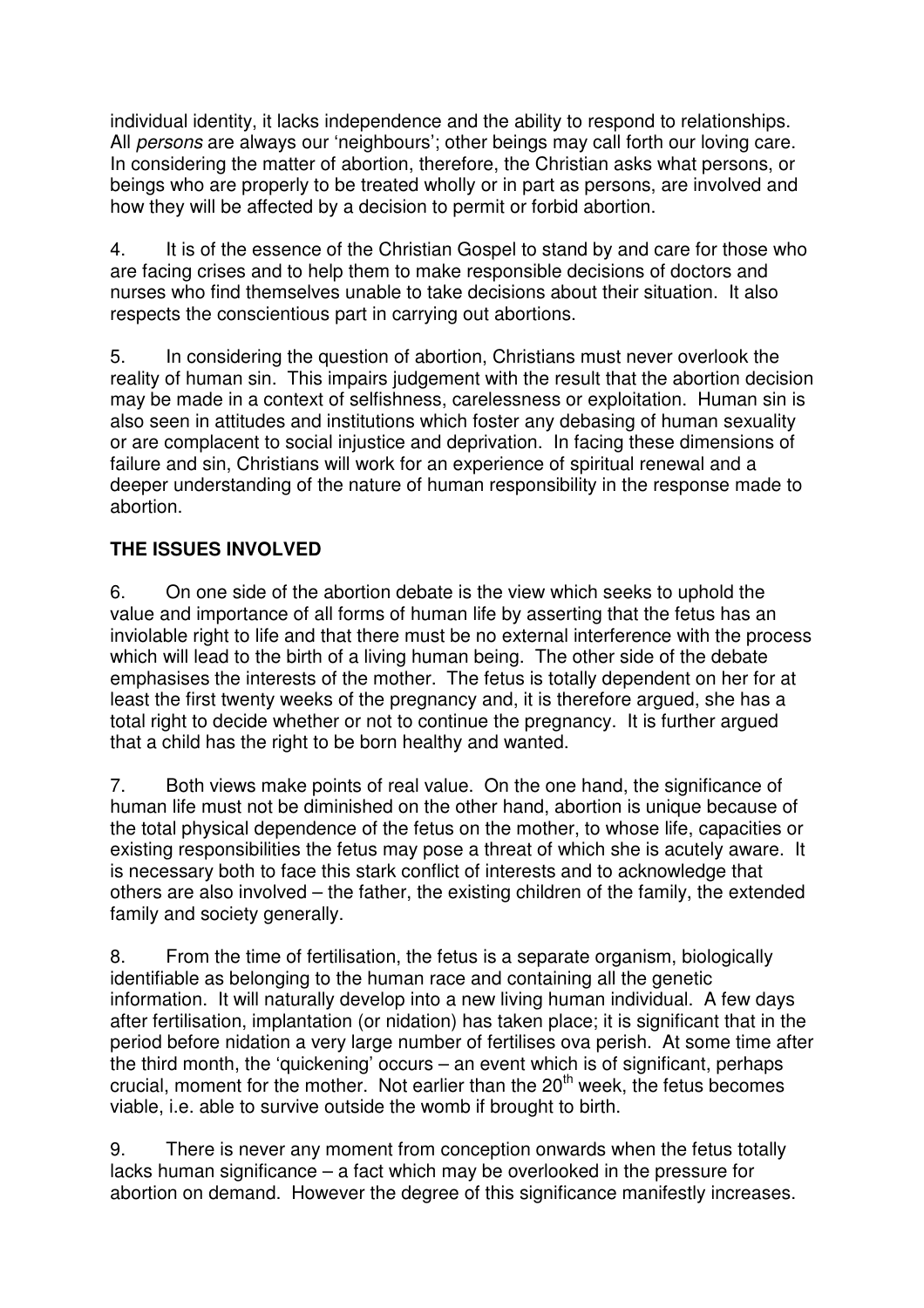At the very least this suggests that no pregnancy should be terminated after the point when the aborted fetus would be viable. This stage has been reached by the  $28<sup>th</sup>$ week and possibly by the 24<sup>th</sup> or even earlier. It would, in fact, be best to restrict all abortions to the first twenty weeks of pregnancy except where there is a direct physical threat to the life of the mother or when new information about serious abnormality in the fetus becomes available after the twentieth week. There is indeed also a strong argument on physical, psychological and practical grounds to carry out abortions in the first three months wherever possible.

10. Because every fetus has significance, the abortion decision must neither be taken lightly nor made under duress. It is for this reason, as well as in her own long0term interests, that the mother should receive adequate counselling. This should enable her to understand what is involved in abortion, what are the alternatives to it and what are the considerations she should weigh before asking for termination. The skills of social workers and the particular technique of counselling, as well as the responsible medical judgement of doctor and consultant, must therefore be engaged. The provision of this service should be a duty laid by administrative regulations on those approving abortions whether in the NHS or the private abortion clinics. This is another reason why abortion on demand is to be rejected.

## **THE ABORTION ACT 1967**

11. It is again to preserve the awareness of the significance of the fetus that the present form of the Abortion Act 1967 is of value. It retained the basic statement that abortion is unlawful, but indicated criteria which sufficiently altered the situation as to make abortion permissible. The intention behind the Act is therefore to be welcomed as it reflects a sensitivity to the value of human life and also enables serious personal and social factors to be considered.

12. These factors include, for example, the occasion when a pregnancy may pose a direct threat to the life or health of the mother. The probability of the birth of a severely abnormal child (where this may be predicted or diagnosed with an appreciable degree of accuracy) also provides a situation in which parents should be allowed to seek an abortion. It is right to consider the whole environment within which the mother is living or likely to live. This will include the children for whom she is already responsible and there will be occasions when she is unable to add to heavy responsibilities she is already carrying. Again, there are social conditions in our country which are offensive to the Christian conscience, particularly those connected with bad housing and family poverty. These conditions must be improved; meanwhile it is clear that abortion is often sought as a response to the prospect of bearing a child in these and similarly intolerable situations. In the particular circumstances indicated in this paragraph, abortion is often morally justifiable.

13. The Abortion Act is nevertheless imperfect and requires clarification and amendment either by legislation or administrative regulations. Abortions should be limited to the first twenty weeks of pregnancy save in the exceptional cases to which reference has been made. Counselling must be offered in all cases. The profit motive must be reduced. There must be further consideration of the clause which allows abortion when the risks of continuing the pregnancy are greater than the risks in terminating it. This clause can be interpreted to justify abortion on demand.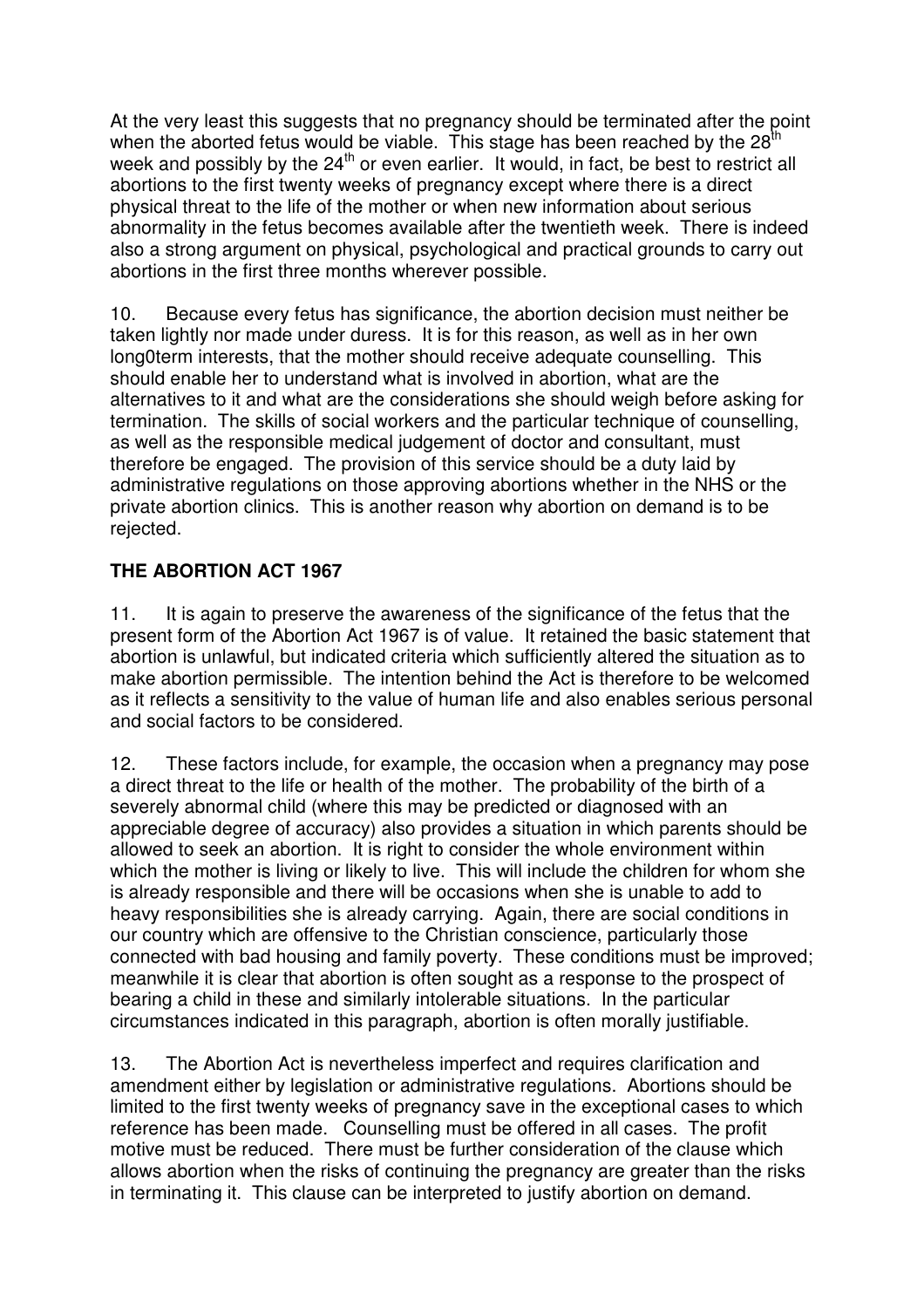Unless the medical profession or suitable administrative regulations can ensure that this clause is not used alone to authorise abortion on demand, the difficult task of amending the Act at this point must be attempted. There is little doubt that the responsible interpretation of the Act and the proper provision of abortion is more likely to be secured if a high proportion of terminates are carried out in NHS hospitals and not in private abortion clinics. The Methodist Church urged this in 1966. It again emphasises its concern.

14. Abortion must not be regarded as an alternative to contraception, nor is it to be justified merely as a method of birth control. The termination of any form of human life can be regarded superficially and abortion should not be available on demand, but should remain subject to a legal framework, to responsible counselling and to medical judgement. The Church, with others, must help to provide more adequate counselling opportunities. Society must also be sensitive to the burden it places on medical personnel, and not least upon nurses, by permitting abortion very freely. It must fully respect the conscience of those in the medical profession who feel unable to carry out terminations; though, on their part, they have a responsibility to put women who approach them in touch with alternative sources of advice.

15. The problems raised by abortion can be finally resolved only by a new and sustained effort to understand the nature of human sexuality and to encourage expressions of sexual relationships which are joyous, sensitive and responsible, and which do not tend to exploit others. Christians believe that in conception and birth, parents are pro-creators with God of new human life. They also affirm in the whole of their sexual relationships that identity-in-mutuality which is inherent in marriage and which argues so strongly for the permanence of the marriage commitment. In an imperfect world, where both individuals and society will often fail, abortion may be seen as a necessary way of mitigating the results of these failures. It does not remove the urgent need to seek remedies for the causes of these failures.

### **APPEDNDIX III - Statistical Background**

### **In vitro Fertilisation and Gamete Intra-Fallopian Transfer**

The fourth and most recent report on the Interim (formerly Voluntary) Licensing Authority for Human *In Vitro* Fertilisation and Embryology lists 40 clinical centres approved by the Authority in the United Kingdom. It also brings together results from 34 of these centres for 1987, when attempts were made at these 34 centres to carry out in vitro fertilisation in 7,488 women during 8,899 menstrual cycles. In 5,592 (63%) of these attempts, one or more ova were obtained, fertilised and transferred to the mother's uterus. The number of live births / 100 attempts varied from 15.5 in five of the six largest centres to 3.1 in the eight smallest. The percentages of attempts which had a successful outcome will have been lower than these figures, since the children born were not all from different attempts – some were twins and triplets.

The Licensing Authority also report that gamete intra-fallopian transfer was carried out on 2,658 occasions in 2,288 women in 1987 and that implantation and embryo formation occurred on 498 (18.7%) of these occasions. The number of live births was not given.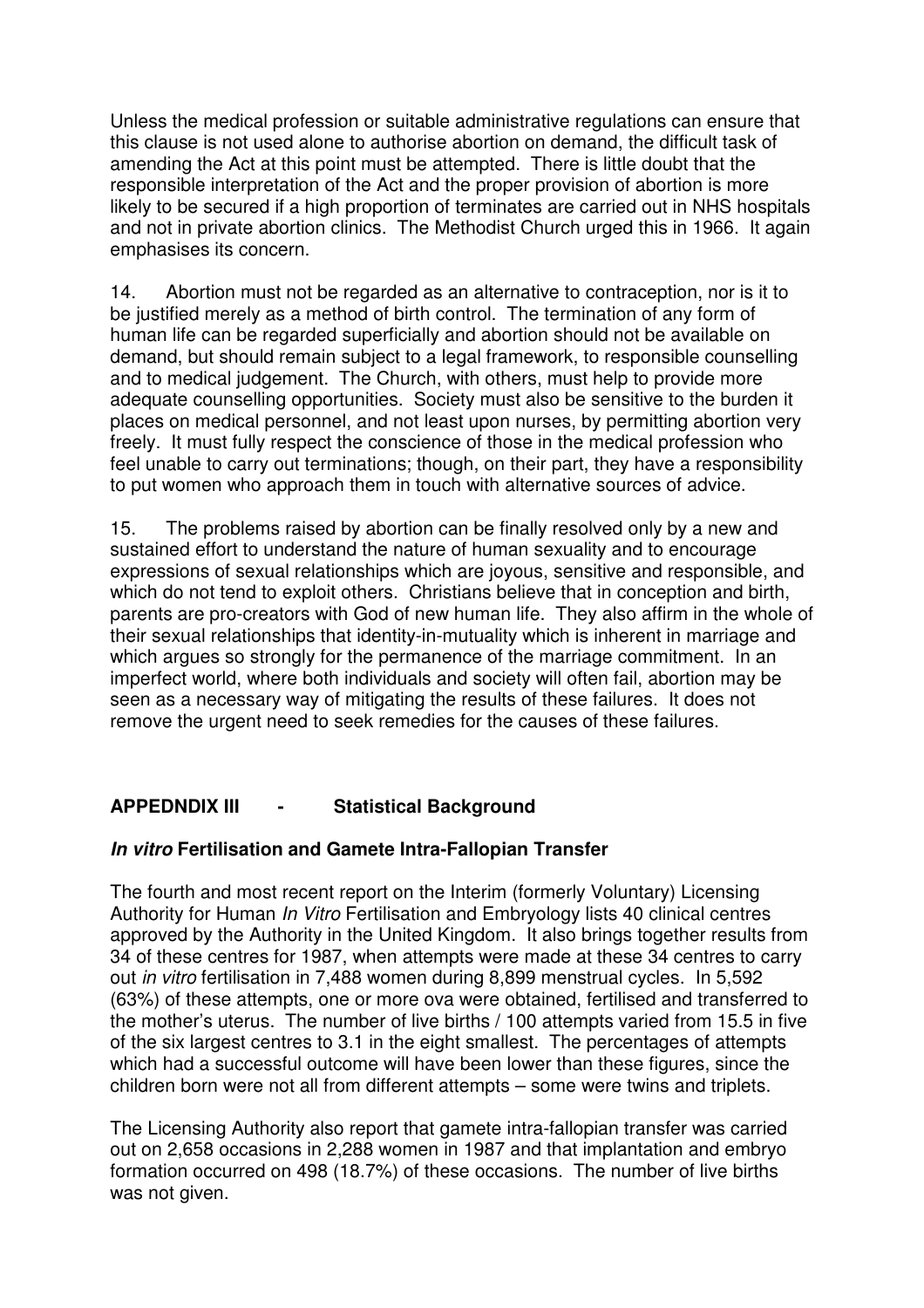### **Prenatal Diagnosis**

In 1985, amniocentesis to determine whether fetus had abnormalities for which abortion should be offered was carried out in at least 23,375 cases (about 3% of all pregnancies) in England and Wales – 4,478 on which the alpha-fetoprotein level in the amniotic fluid was measured because the level of this substance in the mothers' blood was high (suggesting a neural tube defect), and 18,897 others in which the chromosomes were examined (e.g. because the mother was relatively old and therefore more likely to bear a child with Down's syndrome).

## **Legally Induced Abortions**

According to the Office of Population Censuses and Surveys, 183,798 legally induced abortions occurred in England and Wales I 1988 – 168,298 in residents and 15,500 in non-residents. Of the non-residents, 21% came from Scotland, Northern Ireland, the Channel Islands and the Isle of Man, 25% from the Irish Republic, 20% from France and 21% from Spain. The annual total for residents is now at an all time high, having increased by nearly a third since 1983 (the last year when a decrease was recorded), whilst the non-resident figure (which had been rising prior to 1983) is less than half has high as it was then, and lower than at any time since 1970 (Fig. 3). The recent increase in the resident figure has been particularly great for private patients, who accounted for 53% of cases in 1988, as against 47% in 1983.

Figure 3 – Legal abortions in England and Wales among residents (unshaded) and non-residents (black) by year.



Among residents, about three quarters of legal abortions (129,904 in 1988) are carried out on single, widowed, divorced or separated women. Girls below the age of consent (3,568 in 1988) account for just over 2% of all resident cases. Among all pregnancies conceived during 1986 (excluding those ending in miscarriage), legal abortion is estimated to have been carried out in 7% of those conceived within marriage, and I 36% of others, including 54% of those where conception occurred below the age of consent. Among non-residents undergoing abortion, the proportion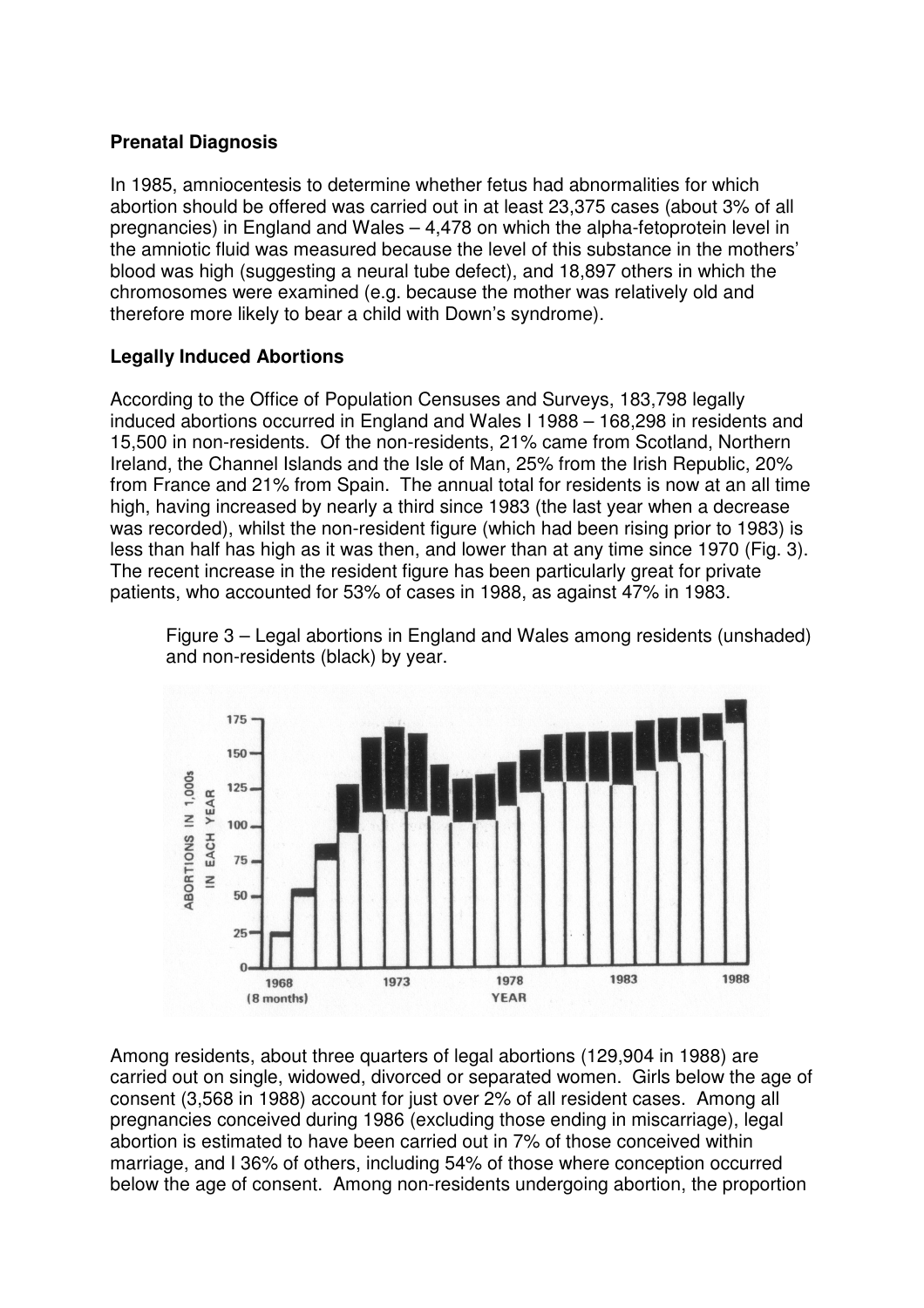who are single, widowed, divorced or separated, is slightly higher, and the proportion below the age of consent, slightly lower, than for residents.

The grounds given for abortion only include risk to the woman's life in 0.3% of residents, and substantial risk of handicap in the child in 1.0%. The only grounds given in virtually all other cases (i.e. 98.7% of the total), are the continuation of pregnancy would involved a greater risk than termination, to the health of the woman and / or any existing children. The most recent statistics available as to the health problems of such women give a breakdown by 'principal medical condition' of the residents who underwent abortions in 1987 in whom medical conditions were reported. Among 140,843 of the se women whose 'principal medical condition' was not a fetal abnormality, it was classified in over 99% as a mental disorder – neurotic in 72.5%, depressive in 26.6% and other in 0.2%. Among abortions in non-residents, the proportions carried out because of risk to the mother's life, or risk of serious handicap in the child are even smaller, and mental conditions account for an even higher proportion of the medical conditions reported.

Most abortions in residents are carried out well before the time (around 24 weeks gestation) when the fetus has developed sufficiently to stand any chance of surviving outside the body. In 1988, 87% took place before 13 weeks, 8% at 13-16, 4% at 17- 20, 1% at 21-24 and less than 0.02% at 25 weeks and over (Fig 4.).

Figure 4 – Legal abortions in England and Wales in 1988 among residents (unshaded) and non-residents (black) by gestation length. Abortions for which published date relate only to four-week periods (5-8 and 9-12 weeks) are plotted as if they were equally divided between the two halves of these periods.

Abortions in non-residents tend to occur later: 57% before 13 weeks, 18% at 13-16, 16% at 17-20, and 9% at 21-24 weeks in 1988. Abortions on the grounds of serious risk of handicap in the child inevitably tend to take place relatively late in pregnancy, since most tests for fetal abnormalities are done from 16 weeks gestation onwards. The most recent national statistics which allow this effect to be quantified refer to abortions among residents in 1987, and give less detail about gestation length than the above. There were 156,191 of these abortions, and risk of handicap in the child was one ground (more often than not the only one) for 1,862 of them., Abortion was carried out before 13 weeks in 44% of these 1,862 cases, at 13-19 weeks in 40% and at 20 weeks or more in 16%, whereas the corresponding figures for all other abortions are 87%, 11% and 1%. It follows that the proportion of all abortions with risk of handicap as a ground increases from 0.6% before 13 weeks to 4% at 13-19 weeks and 13% at 20 weeks and over.

Despite this association between late abortion and fetal abnormality, more than eight times as many abortions with risk of handicap as a ground, but less than half as many abortions after 16 weeks gestation, are carried out for NHS patients as for resident private patients.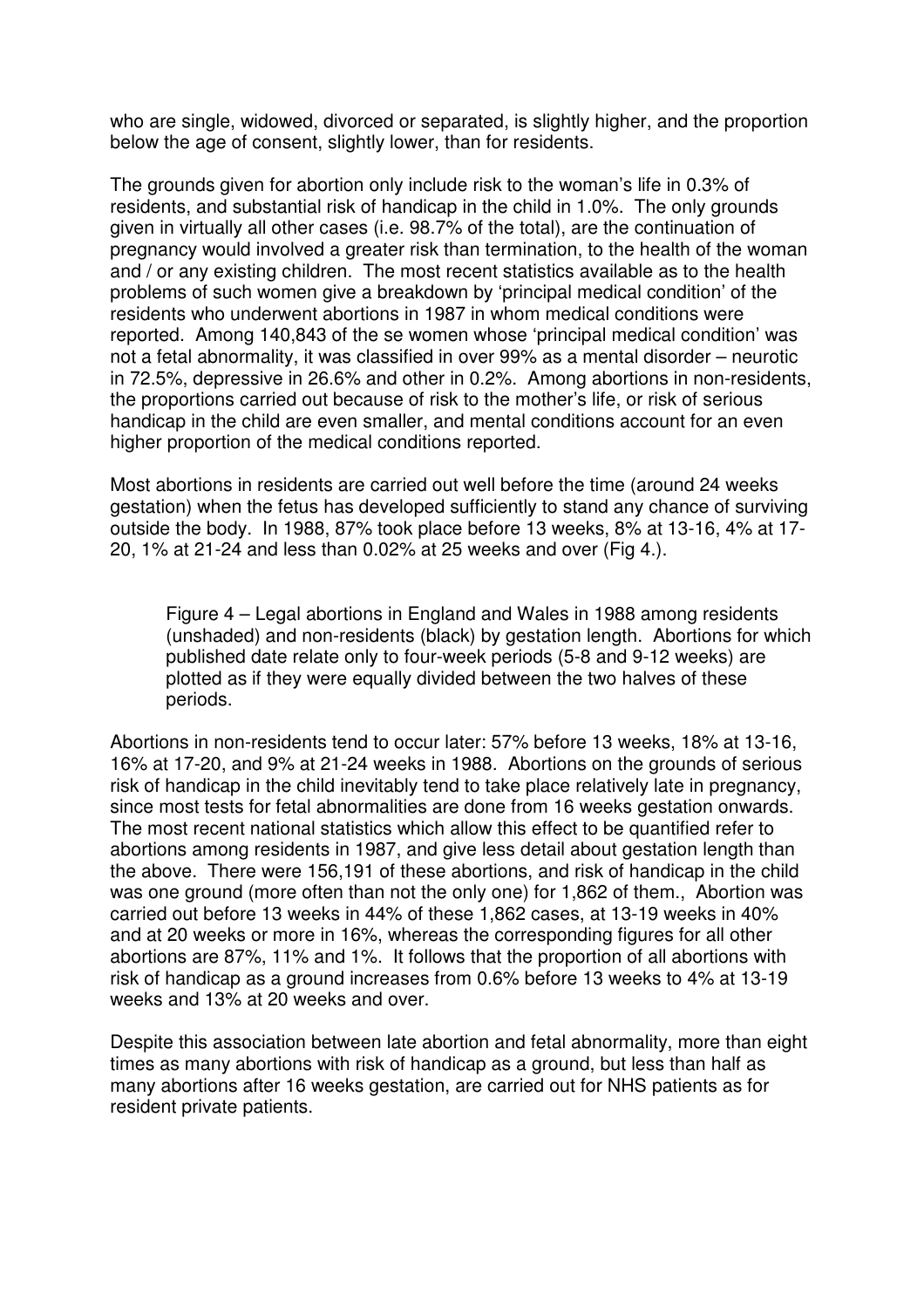#### **APPEDNDIX IV - Bibliography**

ARDITTI, Rita, et al (eds.) Test-tube women – what future for motherhood? Gainesville FL: Pandora 1984

A description of reproductive technology and a discussion of the ethics involved, from a feminist perspective, and in different cultural settings.

BRITISH COUNCIL OF CHURCHES AND FREE CHURCH FEDERAL COUNCIL Choices in Childlessness London: BCC and FCFC 1982

Report of a working party set up by the Free Church Federal Council and the British Council of Churches in 1979, exploring the issue of childlessness in a broad context, and concluding with a chapter of recommendations on the choices available in the light of the Church's life and teaching and the common good.

BOYD, Kenneth, CALLAGHAN, Bernard and SHOTTER, Edward Life before Birth: Consensus in Medical Ethics London: SPCK 1986

A study, by a group set up by the Institute of Medical Ethics, of attitudes to abortion and treatment for infertility; comparing official medical, legal and religious statements with current medical ethical practice and seeing signs of growing consensus.

CALLAHAN, Sidney and Daniel Abortion – understanding differences New York: Plenum 1984

A husband and wife, who disagree on the question of abortion, get together to put both the pro-life and the pro-abortion case.

CAMPBELL, Liz Abortion – A Christian feminist perspective New Blackfriars: September 1986

A brief overview of the arguments for a woman's right to pro-creative choice, put in the context of Christian feminist theology.

CHAMIER, J H (ed.) Abortion and the Sanctity of Human Life Paternoster 1985

CHURCH OF ENGLAND Abortion – an ethical discussion London: CIO 1965

A key discussion document in the earlier debate, which broke away from the traditional (Catholic) position.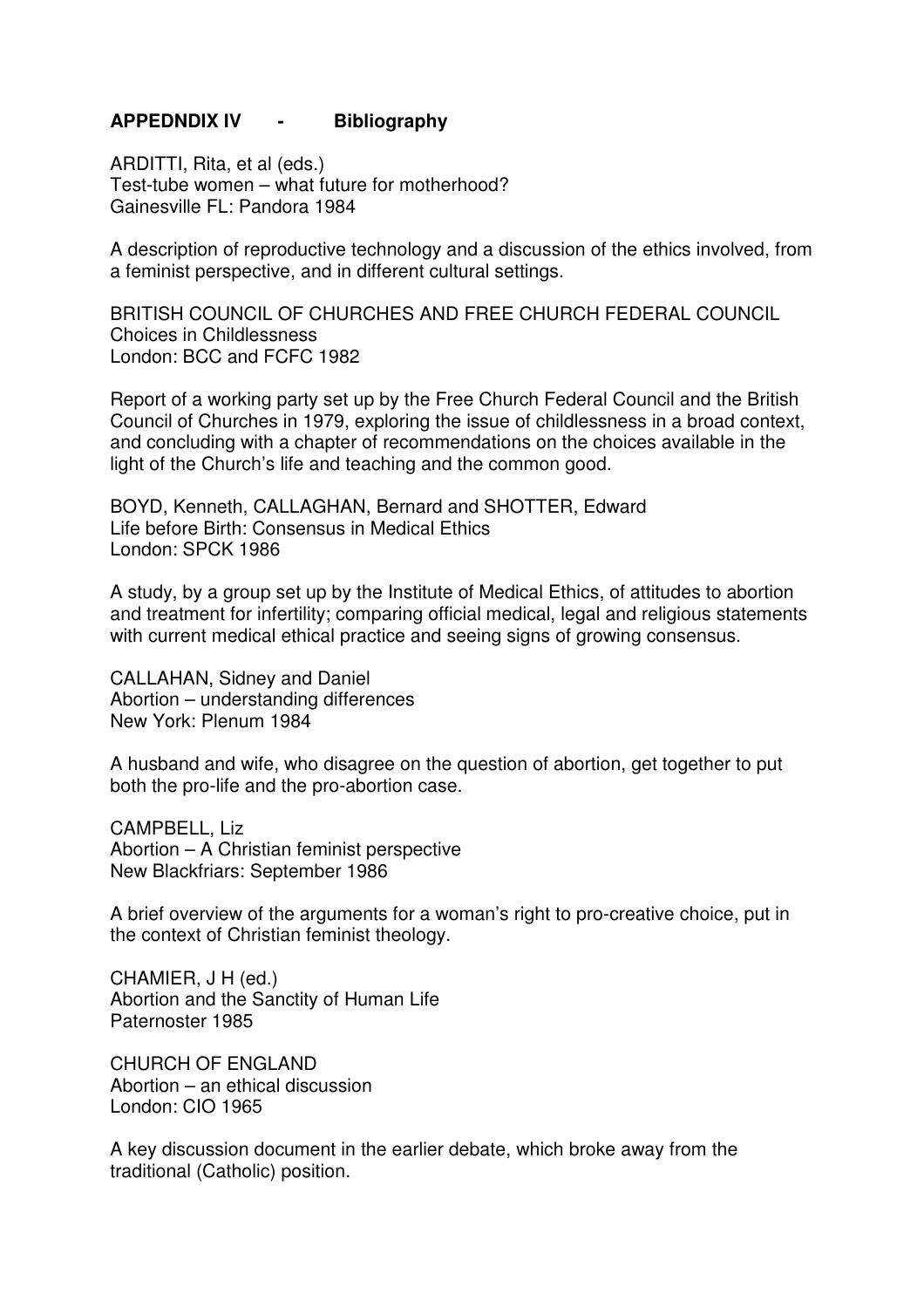#### CHURCH OF ENGLAND

Personal Origins – Report of a working party on human fertilisation and embryology London: CIO 1985

The working party was unable to agree on the question of status, in the light of the different traditions within the Church of England, but stressed theological agreements underlying the utilitarian and the autonomous approaches to the problem. It aimed to provide guidelines for responsible decision making and pastoral care.

CIBA FOUNDATION Human embryo research – yes or no? London: Tavistock 1986

An informed debate on questions raised by research on the early embryo at a meeting of scientists, moral philosophers and theologians, doctors and lawyers.

**DHSS** 

Report of the Committee of Inquiry into Human Fertilisation and Embryology. Chaired by Dame Mary Warnock London: HMSO 1984

The official report of the committee of inquiry set up by the British Government. See below under WARNOCK, Mary.

DUNSTAN, G R and SELLER, Mary (eds.) The status of the human embryo London: King Edward's Hospital Fund 1988

Essays, specifically related to the problem of status, from doctors and theologians (including a Jewish contribution), along with a clear biological account of the development of human life from gamete to infant, and the reasons for wanting research on the human embryos.

EDWARDS, Robert Life before birth London: Century Hutchinson 1989

A clear account of the research and development of the technique of in vitro fertilisation and how it can be applied in the diagnosis of genetic disorders. Modern embryology does not support the idea that there is one moment when human life starts, but rather describes a process of seamless change.

FORD, Norman M When did I begin? Cambridge: CUP 1988

A review of the philosophical, theological and scientific thinking as to when individual human life starts, by a Roman Catholic priest who argues that this happens when the embryo proper begins to take shape, about two weeks after conception.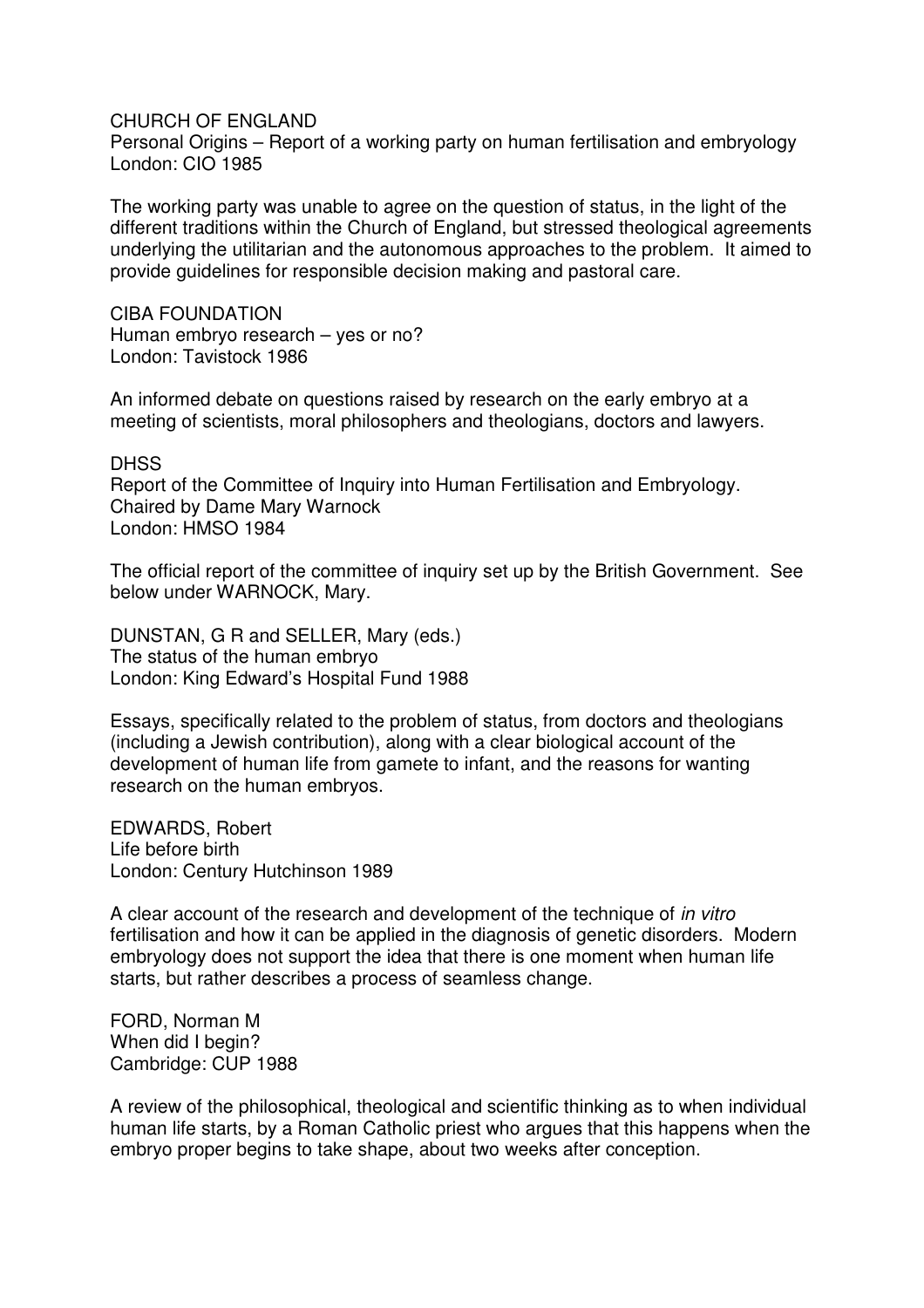FOSTER, J Personhood and the Ethics of Abortion In CHAMIER, J (ed.) above

GILLON, R Philosophical medical ethics Chichester: Wiley 1986

An excellent introduction y the medical director of Imperial College health service. The various philosophical systems, utilitarianism, deontology, etc. are explored in the relation to the "Arthur case", in which the late Dr Leonard Arthur, a respected paediatrician, was accused of attempted murder of a newborn infant with Down's syndrome.

JONES, D Gareth Brave new People Leicester: IVP 1984

Applies biblical principles to biomedical issues from a conservative standpoint

HAUERWAS, S Suffering presences – theological reflections on medicine, the mentally handicapped and the Church Edinburgh: T&T Clark 1988

A collection of essays, looking at the implications for the church of the moral decisions we take for and against allowing the fetus to live, where disability would result

HURSTHOSE, Rosalind Beginning Lives Oxford: Blackwell and Open University 1987

A fresh and stimulating discussion of the philosophical basis of current moral attitudes to the fetus, abortion and other wider issues. The author is critical of a tendency to over-simplify complex moral questions, and a failure to take into account the special position of women in the debate.

KELLY, Kevin T Life and Love – towards a Christian dialogue on bioethical questions London: Collins Liturgical 1987

Clear exposition of the different positions on bio-ethical issues taken y the Churches, with possibilities for future dialogue, by a Roman Catholic moral theologian with good ecumenical understanding. Includes a comprehensive bibliography.

KUHSE, Helga The sanctity of life doctrine in medicine Oxford: Clarendon 1988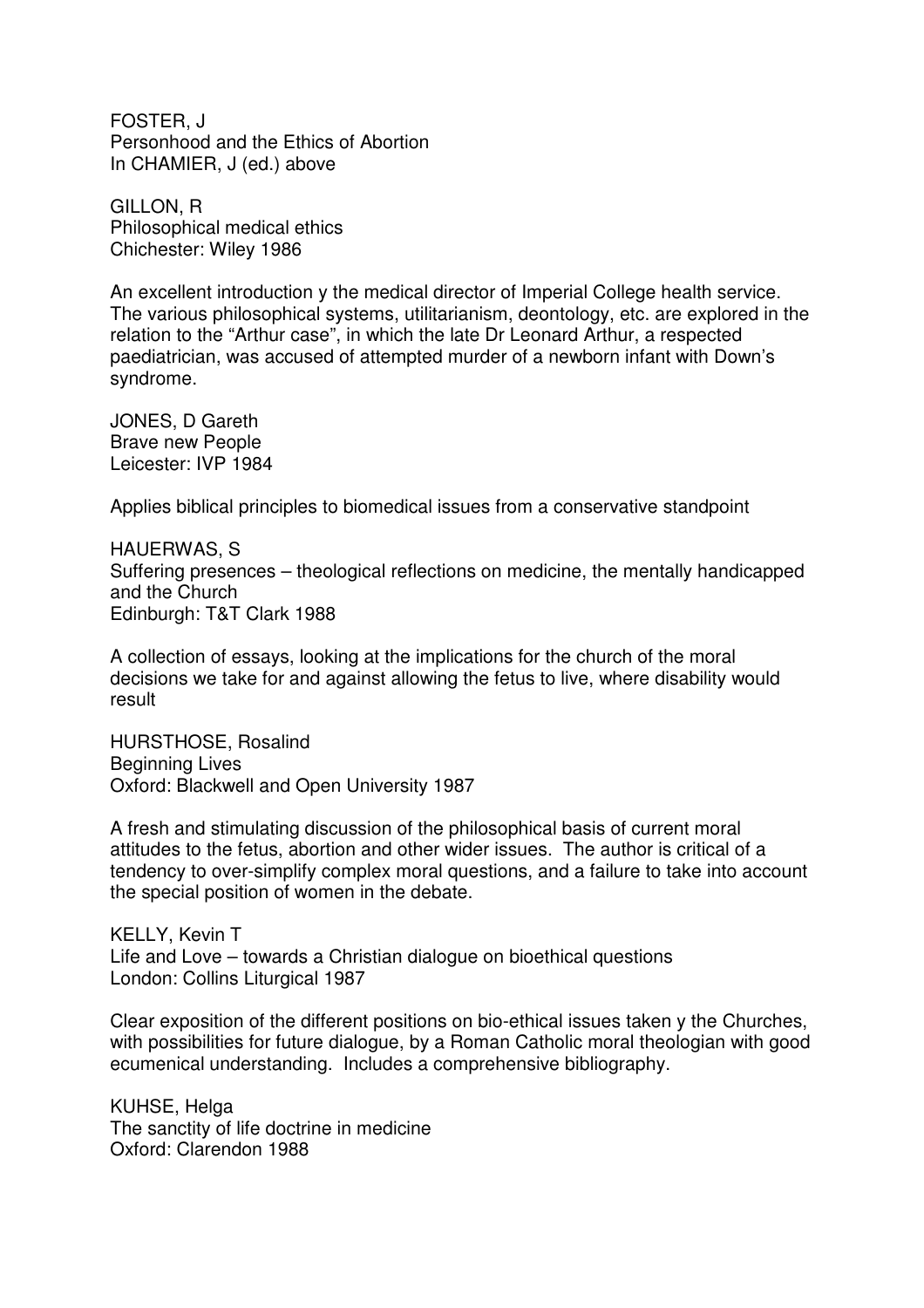A secular philosopher concludes that quality of life rather than sanctity of life should determine medical ethical decisions.

LANE REPORT Report of the committee on the working of the Abortion Act London: HMSO 1974

Although the statistical information is now dated, volume one contains a useful summary of the history of abortion from ancient times and the legal and theological background, as well as the position prior to the 1967 Act and the years immediately following its implementation.

LEE, R and MORGAN, D (eds.) Birthrights – law and ethics at the beginning of life London: Croom Helm 1989

A critical examination of the ethical basis of the legal regulation of matters surrounding birth, such as I.V.F. and surrogacy.

LOCKWOOD, Michael (ed.) Moral dilemmas in medicine Oxford: OUP 1985

An exploration of different ways of approaching and discussing ethical issues in medicine in general. Clear and informative. Non-theological.

METHODIST CHURCH Abortion reconsidered – the Methodist Statement and its background Edited by John Atkinson. London: DSR 1977

The earlier Methodist discussion, including the 1976 statement, at present the basis of the official Methodist position.

NORRIS, J M When Does Life Begin? A consideration of the status of the human embryo in vitro and the ethics of recent advances in embryo research. M.Phil. Thesis in Theology, 1988, University of Cambridge (Wesley House)

The author examines human life from three different perspectives – biological, individual and ensouled – and argues that fertilisation cannot be life's origin, rather that it begins not at a moment, but through a process in which every stage is significant. The human embryo is accorded a transitional status, valuing it more highly as it develops. Thus, IVF, some gene therapy and some research is morally justified.

O'DONOVAN, Oliver Begotten not made? Oxford: Clarendon 1984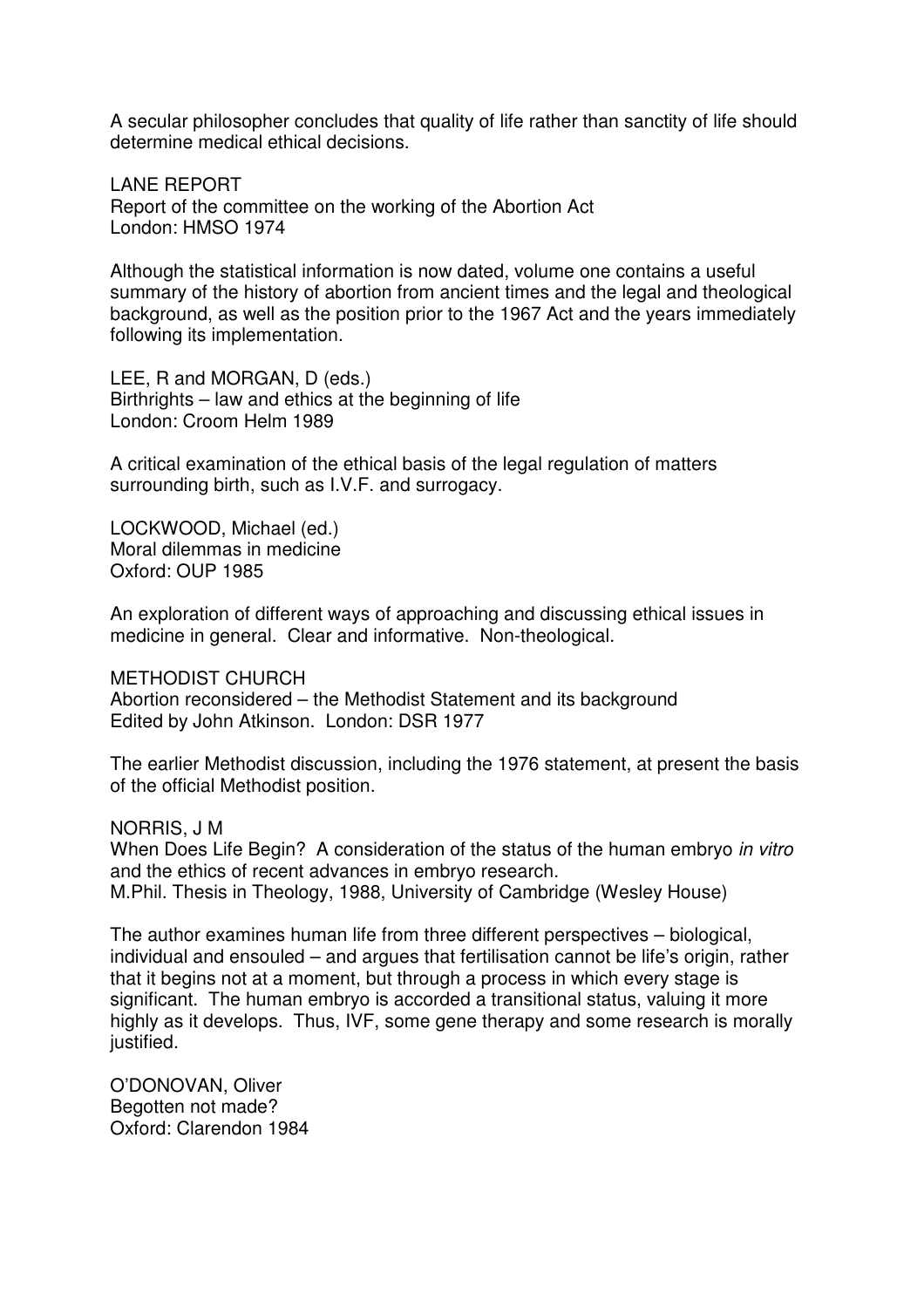Well-argued case for the moral illegitimacy of all artificial techniques of human fertilisation in the light of a particular understanding of what it means to be a human person.

PHILLIPS, Melanie and DAWSON, John Doctor's dilemmas. Medical ethics and contemporary science Brighton: Harvester 1985

A Guardian journalist and a doctor on the BMA's staff review five main areas of ethical concern (including 'life' and 'research') from a secular standpoint and conclude that abortion, but not experimentation on pre-embryos, is sometimes justified.

PIPES, Mary Understanding abortion London: Women's Press 1986

Written by a woman for women, giving advice on the medical, legal and practical aspects of abortion.

POLKINGHORNE REPORT Review of guidance on the research use of fetuses and fetal material. LONDON: HMSO 1989

ROYAL COLLEGE OF PHYSICIANS REPORT Prenatal diagnosis and genetic screening – community and service implications London: Royal College of Physicians of London 1989

Authoritative appraisal of the present state and future prospects of prenatal diagnosis.

SINGER, Peter and WELLS, Deane The reproductive revolution – new ways of making babies Oxford: OUP 1984

The authors look at possible future implications, moral and practical, of today's revolution in reproductive technology.

SNOWDEN, R and E The gift of a child LONDON: Allen and Unwin 1984

Sensitively written to help infertile couples to come to a decision about undergoing possible treatments, mostly concerned with artificial insemination.

STANWORTH, Michelle (ed.) Reproductive technologies Oxford: Polity, 1987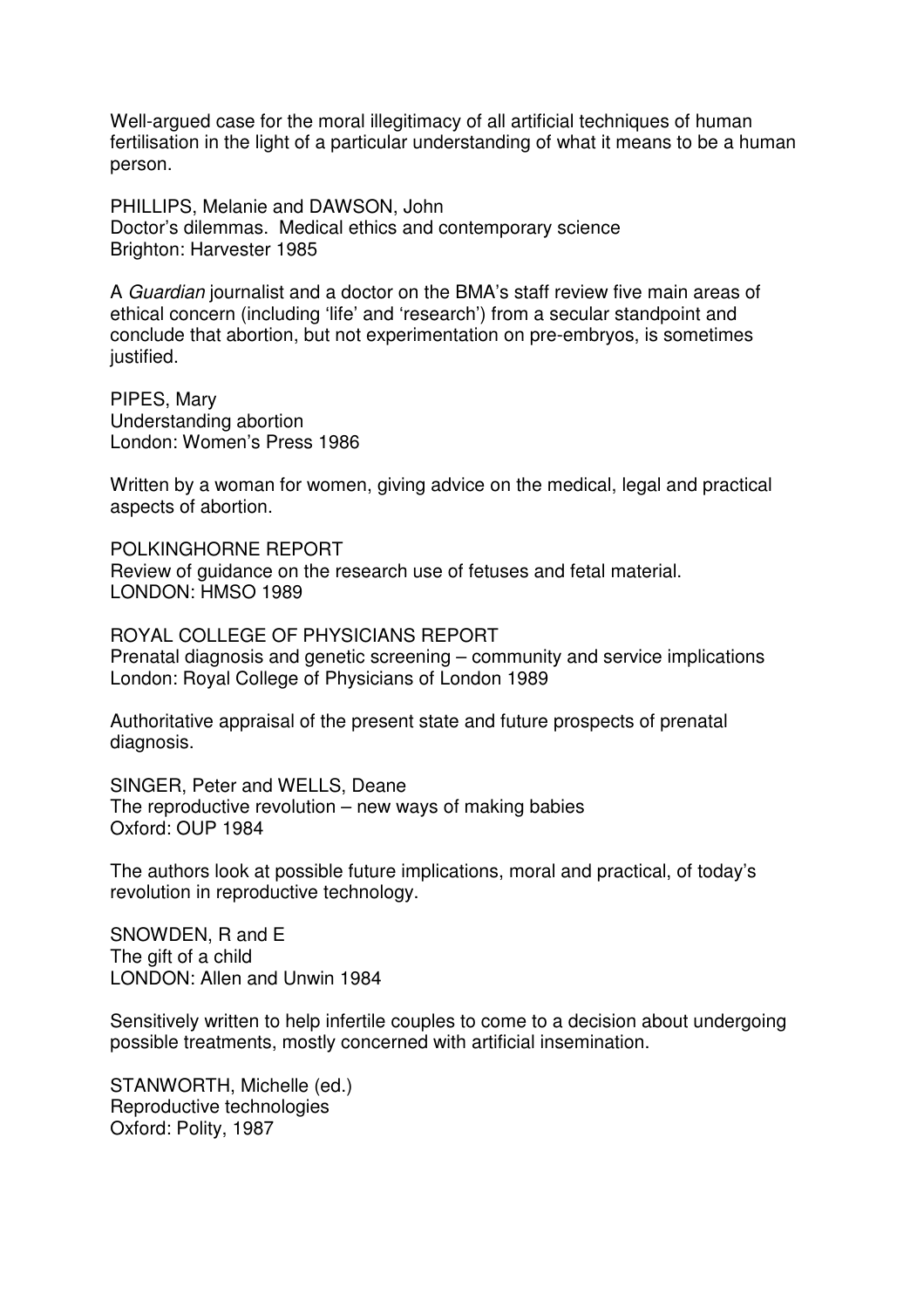A survey of the variety of technologies associated today with reproductive and biomedicine, and an attempt to assess what effect they will have in the long term on childbearing, family life, and in particular on women.

WARNOCK, Mary A question of life Oxford: Blackwell 1985

The 1984 report of the Warnock Committee of inquiry into human fertilisation and embryology, which was commissioned to advise the Government on desirable changes in the law in response to the new technological and biological situation, with two added chapters by the chair of the committee.

BULLETIN OF MEDICAL ETHICS JOURNAL OF MEDICAL ETHICS

Important articles, reviews etc. have appeared in these and other medical, ethical and theological journals over the last few years.

| The Revd Dr Kenneth Wilson | Principal of Westminster College, Oxford, and<br>Chairman of the Working Party        |
|----------------------------|---------------------------------------------------------------------------------------|
| Mrs Jill Baker             | Theology graduate, housewife and mother                                               |
| The Revd Kathleen Bowe     | Lecturer in Biblical Studies at Cliff College                                         |
| The Revd Jill Bryant       | Circuit Methodist minister, and Convenor of the<br><b>Working Party</b>               |
| The Revd Brian Duckworth   | General Secretary of the Division of Social<br>Responsibility                         |
| The Revd Dr David Hardy    | Methodist minister, formerly Research Associate in<br>the University of Birmingham    |
| Dr David Hutton            | Senior Lecturer, Honorary Consultant in<br>Haematology, Cardiff Royal Infirmary       |
| Professor Ian Leck         | Head of the Department of Public Health and<br>Epidemiology, University of Manchester |
| Mrs Sheila Russell         | Librarian at Queen's College, Birmingham and<br>mother                                |

# **APPEDNDIX V - Membership of the Working Party**